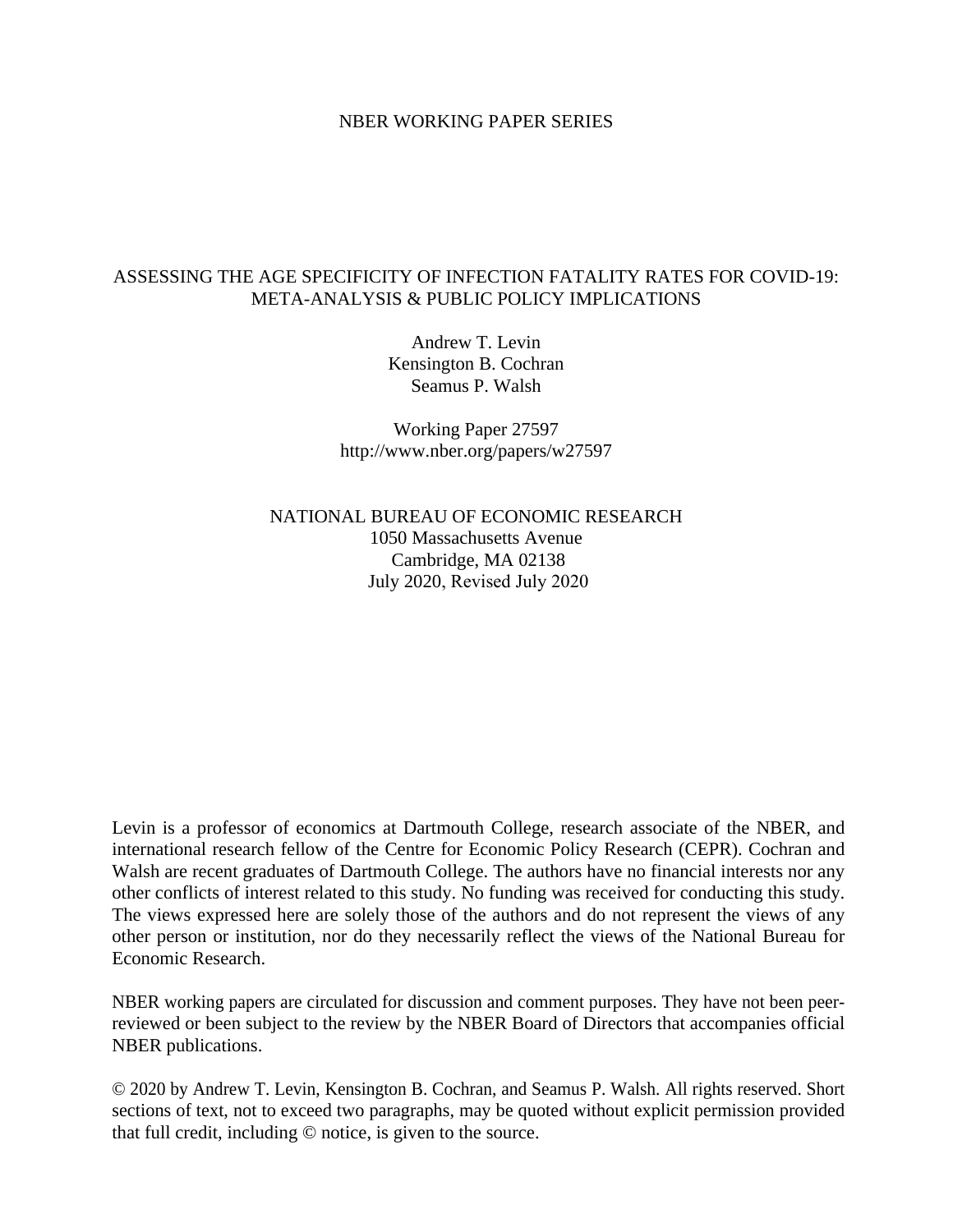Assessing the Age Specificity of Infection Fatality Rates for COVID-19: Meta-Analysis & Public Policy Implications Andrew T. Levin, Kensington B. Cochran, and Seamus P. Walsh NBER Working Paper No. 27597 July 2020, Revised July 2020 JEL No. H12,H51,I10,I12

#### **ABSTRACT**

This paper assesses the age specificity of the infection fatality rate (IFR) for COVID-19. Our benchmark meta-regression synthesizes the age-specific IFRs from six recent large-scale seroprevalence studies conducted in Belgium, Geneva, Indiana, New York, Spain, and Sweden. The estimated IFR is close to zero for children and younger adults but rises exponentially with age, reaching about 0.3 percent for ages 50-59, 1.3 percent for ages 60-69, 4.6 percent for ages 70-79, and 25 percent for ages 80 and above. We compare those predictions to the age-specific IFRs implied by recent seroprevalence estimates for nine other U.S. locations, three smale-scale studies, and three countries (Iceland, New Zealand, and Republic of Korea) that have engaged in comprehensive tracking and tracing of COVID-19 infections. We also review seroprevalence studies of 32 other locations whose design was not well-suited for estimating age-specific IFRs. Our findings indicate that COVID-19 is not just dangerous for the elderly and infirm but also for healthy middle-aged adults, for whom the fatality rate is more than 50 times greater than the risk of dying in an automobile accident. Consequently, the overall IFR for a given location is intrinsically linked to the age-specific pattern of infections. In a scenario where the U.S. infection rate reaches 20 percent, our analysis indicates that protecting vulnerable age groups could prevent more than 200,000 deaths.

Andrew T. Levin Department of Economics Dartmouth College 6106 Rockefeller Hall Hanover, NH 03755 and NBER andrew.t.levin@dartmouth.edu

Seamus P. Walsh Dartmouth College Department of Economics 6106 Rockefeller Hall Hanover, NH 03755 USA seamuspwalsh1@gmail.com

Kensington B. Cochran Department of Economics Dartmouth College 6106 Rockefeller Hall Hanover, NH 03755 USA kensington.cochran@gmail.com

A Supplemental Data and a Stata Code are available at http://www.nber.org/data-appendix/w27597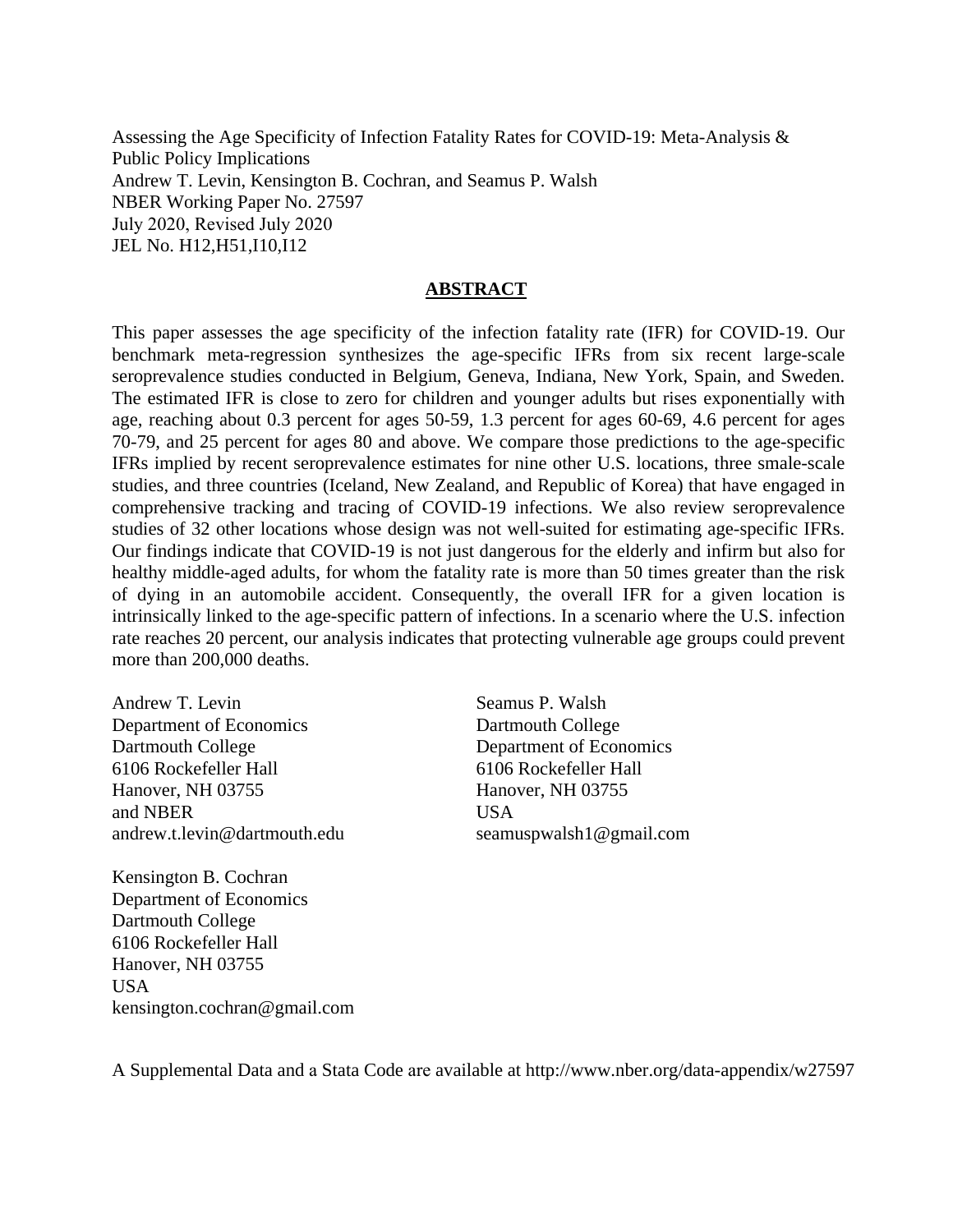|                             | Total as of July 15, 2020 | <b>Share of Infections</b> |
|-----------------------------|---------------------------|----------------------------|
| <b>NYC Residents</b>        | 8 Million                 | NA                         |
| <b>Estimated Infections</b> | 1.6 Million               | 100%                       |
| <b>Symptomatic Cases</b>    | 1.1 Million               | 65%                        |
| <b>Reported Cases</b>       | 220,000                   | 12%                        |
| Hospitalization             | 55,000                    | 3%                         |
| <b>Fatalities</b>           | 23,000                    | 1%                         |

# **1. Introduction**

As the COVID-19 pandemic has spread across the globe, some fundamental issues have remained unclear: How dangerous is COVID-19? And to whom? The answers to these questions have crucial implications in determining appropriate public health policies as well as informing prudent decision-making by individuals, families, and communities.

The standard epidemiological approach to gauging the severity of an infectious disease is to determine its *infection fatality rate* (IFR), that is, the ratio of deaths to the total number of infected individuals. The IFR is readily observable for certain viruses, such as Ebola, where nearly every case is associated with severe symptoms and the incidence of fatalities is extremely high; for such diseases, the IFR is practically identical to the *case fatality rate* (CFR), that is, the ratio of deaths to reported cases. By contrast, most people who are infected with SARS-Cov-2 the virus that causes COVID-19—are asymptomatic or experience only mild symptoms such as headache or loss of taste and may be unlikely to receive a viral test or be included in official case reports. Consequently, reported cases tend to comprise a small fraction of the total number of infections, and hence the CFR is *not* an adequate metric for the true severity of the disease.

As shown in Table 1, assessing the IFR for COVID-19 is analogous to finding a needle in a haystack, especially in a dense urban area such as New York City (NYC). The New York State Department of Health recently conducted a large-scale seroprevalence study and estimated the NYC infection rate at about 22 percent, that is, [1](#page-2-0).6 million out of 8 million NYC residents.<sup>1</sup> As of mid-July, NYC had about 220,000 reported COVID-19 cases, almost exactly one-tenth of the total number of infections. About one-fourth of those reported cases were severe enough to require hospitalization, many of whom unfortunately succumbed to the disease. All told, fatalities represented about one-tenth of reported cases but only one-hundredth of all infections.

While the NYC data indicate an IFR of about 1 percent, analysis of other locations has produced a puzzlingly wide array of IFR estimates, ranging from around 0.5 percent in Geneva and Zurich to rates above 2 percent in Spain and in the Republic of Korea (henceforth "Korea"). Indeed, a

<span id="page-2-0"></span><sup>&</sup>lt;sup>1</sup> See New York Department of Health (2020).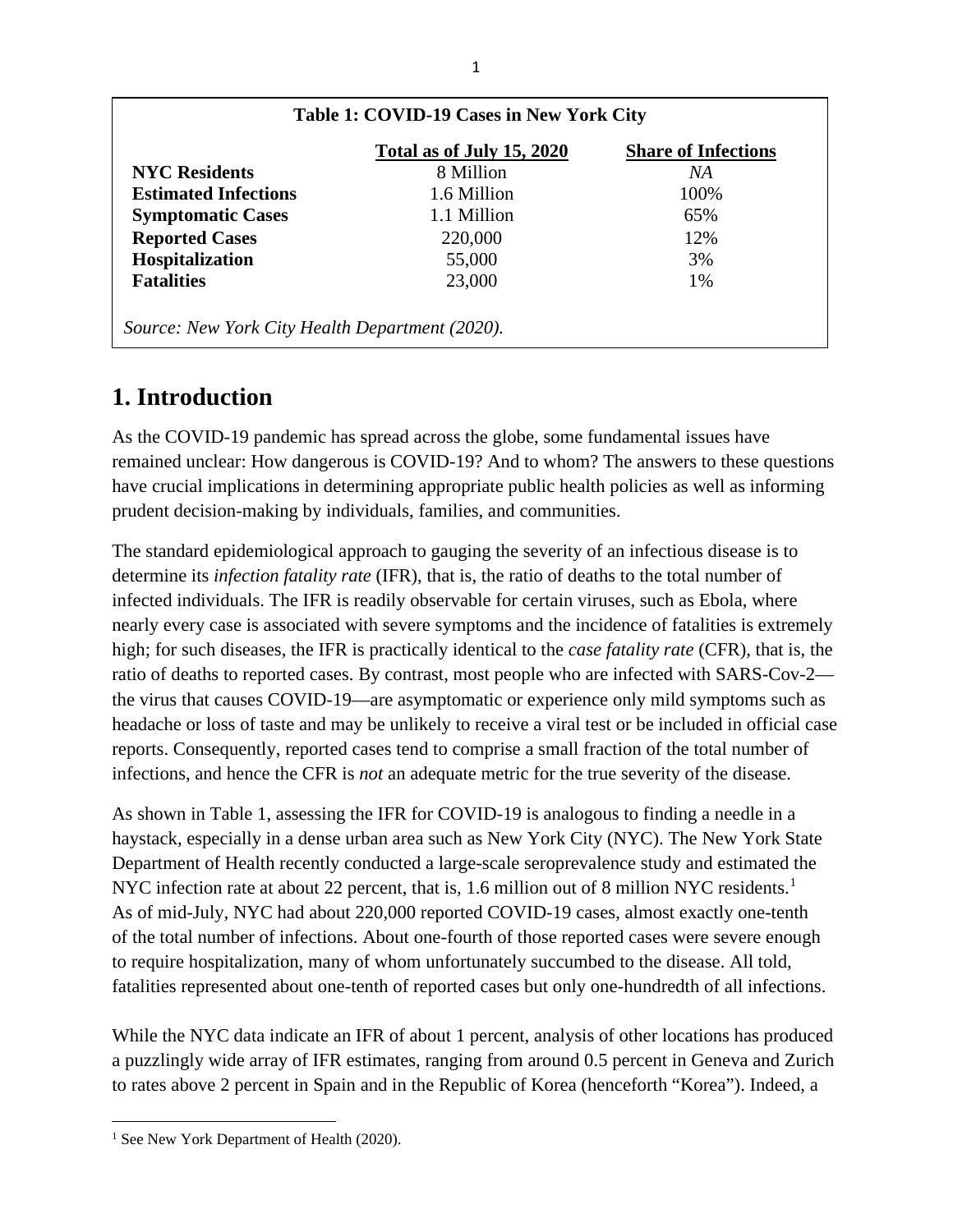recent meta-analysis noted the high degree of heterogeneity across aggregate estimates of IFR and concluded that research on age-stratified IFR is "urgently needed to inform policymaking."[2](#page-3-0)

In this paper, we consider the hypothesis that the observed variation in IFR across locations may primarily reflect the age specificity of COVID-19 infections and fatalities. In particular, the overall IFR for a given location can be expressed as follows:

$$
IFR = \sum_{a=1}^{N} POPSHARE_a * INFRATE_a * IFR_a
$$

using data for *N* distinct age groups, where  $POPSHARE_a$  denotes the share of age group *a* in the total population, *INFRATE*<sub>*a*</sub> denotes that age group's COVID-19 infection rate, and *IFR*<sub>*a*</sub> denotes that age group's infection fatality rate. Demographic information about the age structure for a given location is readily available from census data. Consequently, a crucial task is to use seroprevalence data to assess age-specific infection rates and IFRs.

Rather than focusing on any single location, we proceed by conducting *meta-analysis* using data from a wide array of distinct locations, drawn from recent studies of COVID-19 prevalence in more than 50 distinct locations. We begin by highlighting key characteristics of studies that are essential for assessing age-specific IFRs, including the use of a broadly representative sample of the general population, seroprevalence methods with high positive predictive power, and tabulation of fatalities that are appropriately linked to the dates of the seroprevalence testing. Based on those criteria, we exclude 32 seroprevalence studies that are not suitable for estimating age-specific IFRs.

Using these criteria, we identify six seroprevalence studies that serve as benchmarks: Belgium, Geneva, Indiana, New York, Spain, and Sweden. Applying meta-regression methods to this set of studies, we estimate a log-linear relationship between IFR and age and obtain precise coefficients that are not significantly influenced by outliers. In particular, the estimated IFR is close to zero for children and younger adults but increases exponentially with age, reaching 0.3 percent for ages 50-59, 1.3 percent for ages 60-69, 4.6 percent for ages 70-79, and 25 percent for ages 80 and above.

Next, we compare these meta-regression predictions to the age-specific IFRs implied by recent seroprevalence studies of nine other U.S. geographical areas and to data for three countries that have engaged in comprehensive tracking and tracing of COVID-19 infections. We also compare the benchmark predictions to the results of three small-scale seroprevalence studies and to the age-specific IFRs estimated by Ferguson et al. (2020) at an early stage of the pandemic.

<span id="page-3-0"></span><sup>2</sup> See Meyerowitz-Katz and Merone (2020), p.3.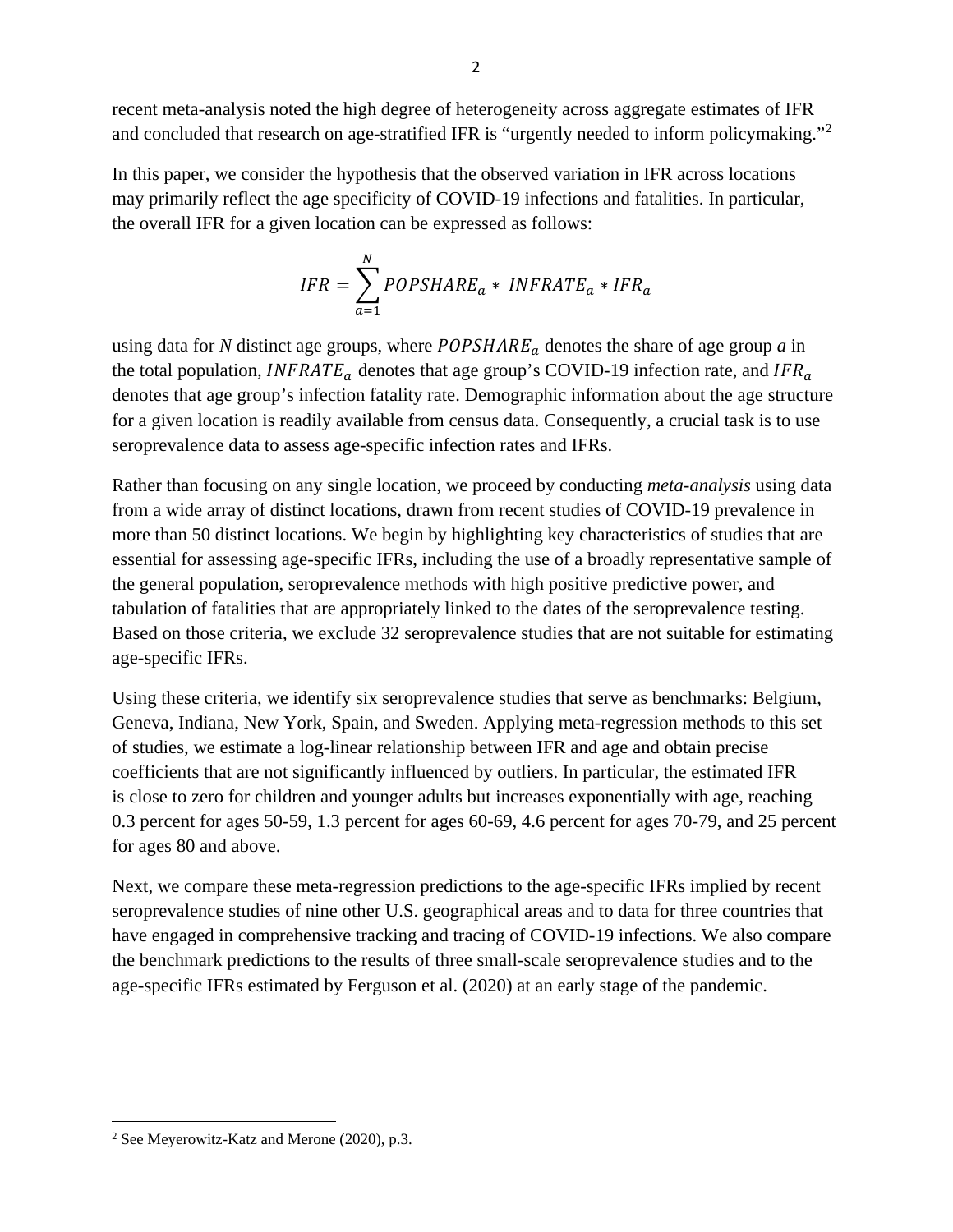Our analysis has two key conclusions: (1) COVID-19 is not just dangerous for the elderly and infirm but also for middle-aged adults, for whom the fatality rate is roughly 50 times greater than the risk of dying in an automobile accident; and (2) age-specific policy choices and communications can dramatically decrease COVID-19 deaths. In particular, the overall IFR should *not* be viewed as an exogenously fixed parameter but as intrinsically linked to the age composition of the population and the age-specific pattern of infections.<sup>[3](#page-4-0)</sup> Consequently, individual and collective efforts that minimize infections in older adults could substantially decrease total deaths. In a scenario where the infection rate of the U.S. population reaches 20%, our analysis indicates that protecting vulnerable age groups could prevent over 200,000 deaths.

The remainder of this paper is structured as follows: Section 2 describes our methodology. Section 3 presents our meta-analysis results. Section 4 discusses the public policy implications of our analysis, including comparison to other types of fatality risks and scenario analysis of the age-specific pattern of U.S. infections and deaths. Section 5 discusses issues for further research.

# **2. Methodology**

# **2.1 Overview**

To perform the present meta-analysis, we collected published papers and preprints that have studied the seroprevalence and/or infection fatality rate of COVID-19. To identify these studies, we performed online searches in MedRxiv and Medline using the criterion (("infection fatality rate" or "IFR" or "seroprevalence") and ("COVID-19" or "SARS-Cov-2")).<sup>[4](#page-4-1)</sup> We identified other studies listed in reports by government agencies such as the U.S. Center for Disease Control & Prevention and the U.K. Parliament Office.<sup>[5](#page-4-2)</sup> Finally, we confirmed the comprehensiveness of our literature search by referring to two recent meta-analysis studies that have assessed overall IFR for COVID-19 and a recent meta-analysis study comparing seroprevalence with reported cases.<sup>[6](#page-4-3)</sup>

Before proceeding further, we restricted our meta-analysis to studies of advanced economies, based on current membership in the Organization for Economic Cooperation and Development (OECD).<sup>[7](#page-4-4)</sup> It should be emphasized that we applaud recent efforts to assess seroprevalence in a number of developing countries (including Brazil, Croatia, Ethiopia, and Iran), but we have excluded those studies in light of the distinct challenges associated with health care provision

<span id="page-4-0"></span><sup>3</sup> Acemoglu, Chernozhukov, Werning, and Whinston (2020) and Chen et al. (2020) analyze optimal targeted lockdowns and reopenings in analytical frameworks with distinct age groups (e.g, young, middle-aged, and retired) using age-specific IFRs calibrated to the findings of Ferguson et al. (2020) and Verity et al. (2020), respectively. By contrast, Hall, Klenow, and Jones (2020) analyze these issues using a more stylized analytical framework in which the aggregate IFR is an exogenously fixed parameter.

<span id="page-4-1"></span><sup>4</sup> These searches were conducted on July 1 and updated on July 10 and July 19.

<span id="page-4-2"></span><sup>5</sup> For example, see U.K. Parliament Office (2020).

<span id="page-4-3"></span><sup>6</sup> See Ioannidis (2020) and Meyerowitz-Katz and Merone (2020) for meta-analysis of the overall IFR for COVID-19 and Byambasuren et al. (2020) for a systematic comparison of seroprevalence with reported cases.

<span id="page-4-4"></span><sup>7</sup> OECD countries include: Australia, Austria, Belgium, Canada, Chile, Colombia, Czech Republic, Denmark, Estonia, Finland, France, Germany, Greece, Hungary, Iceland, Ireland, Israel, Italy, Japan, Latvia, Lithuania, Luxembourg, Mexico, Netherlands, New Zealand, Norway, Poland, Portugal, Slovakia, Slovenia, South Korea, Spain, Sweden, Switzerland, Turkey, United Kingdom, and United States (*[https://www.oecd.org](https://www.oecd.org/)*).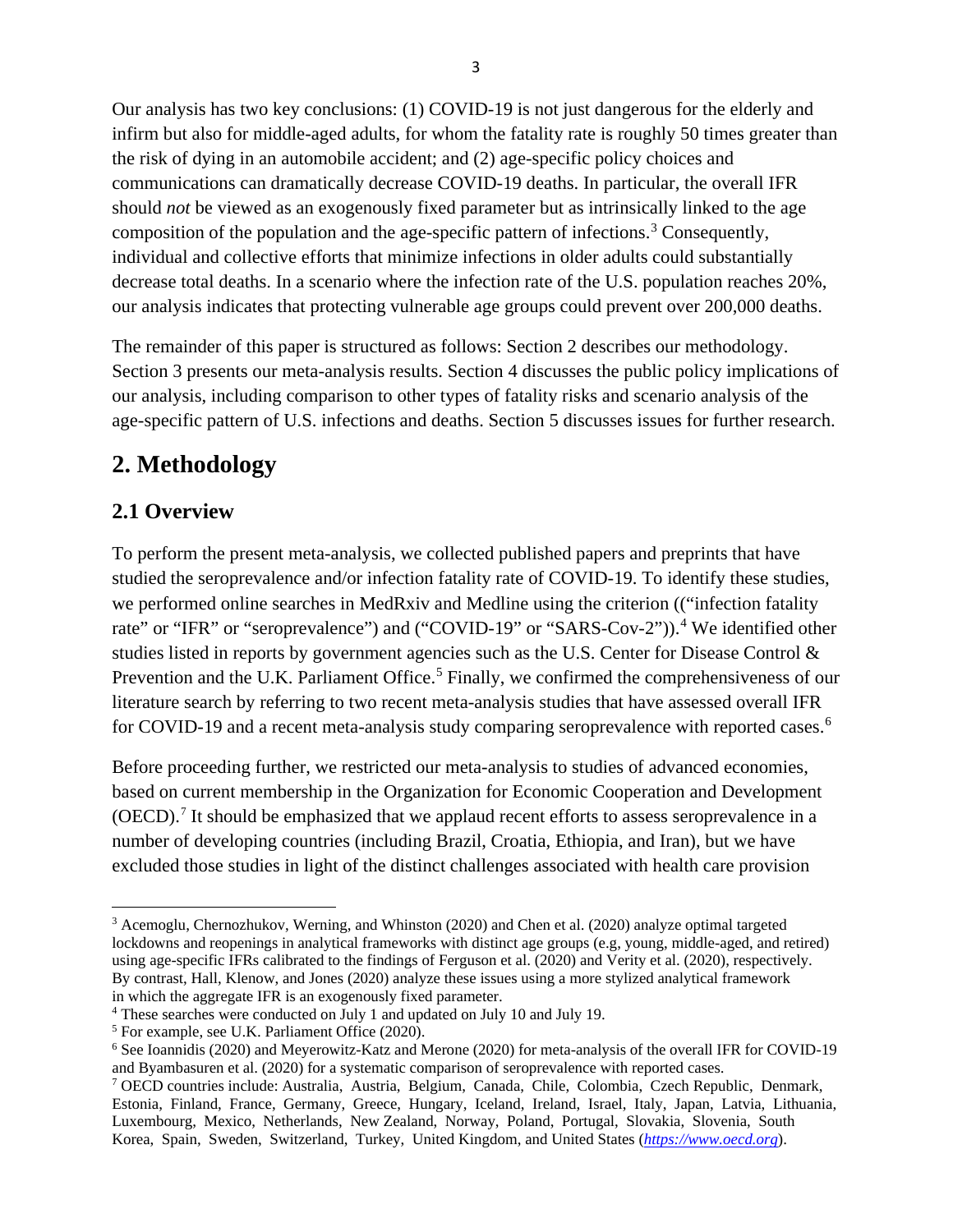and reporting of fatalities in those locations.<sup>[8](#page-5-0)</sup> We also excluded studies that were focused on measuring seroprevalence in a narrow segment of the population such as health care workers or pregnant women.<sup>[9](#page-5-1)</sup> Appendix A lists all of the studies identified in our literature search.

# **2.2 Prevalence Measurement**

Our meta-analysis encompasses two distinct approaches for assessing COVID-19's prevalence: (1) extensive tracking and contact-tracing using live-virus testing and (2) seroprevalence studies that test for antibodies produced in response to the virus. Testing for the live virus is done by either a quantitative reverse-transcription polymerase chain reaction (qRT-PCR) molecular test for the viral nucleic acid sequence, or an antigen test for proteins specific to the virus.<sup>[10](#page-5-2)</sup> These tests detect the virus within a few days of disease onset. While using live antigen testing is the optimal approach for determining prevalence, it requires extensive continuous testing of a population, and was only thoroughly implemented in select countries with relatively small populations, notably South Korea, Iceland, and New Zealand.

Most studies of COVID-19 prevalence have proceeded using serological analysis to determine what fraction of the population has developed either IgG or IgM antibodies to the virus. IgM antibodies develop earlier, but decrease over time, while IgG antibodies develop later and remain in high concentrations for several months. Antibodies are tested for using several methods. Enzyme-linked immunosorbent assays (ELISA) proceed by tagging antibody-antigen interactions with a reporter protein. Chemiluminescent immunoassays (CLA) work similarly by tagging the antigen-antibody interaction with a fluorescent protein. Lateral Flow Assays (LFA), also known as rapid diagnostic tests (RDT), produce a colored band upon antigen-antibody interaction.

Recognizing that SARS-Cov-2 is both novel and hazardous, public regulatory agencies have issued "emergency use authorizations" (EUA) to facilitate the rapid deployment of live virus and antibody tests based on the test characteristics reported by each manufacturer.<sup>11</sup> Subsequent studies by independent laboratories have reassessed the characteristics of these test kits, in many cases finding markedly different results than those of the manufacturer. Such differences reflect (a) the extent to which test results may be affected by seemingly trivial differences in its implementation, and (b) the extent to which seriological properties may vary across different segments of the population. For example, a significant challenge in producing accurate tests is to distinguish COVID-19 antibodies from those associated with other coronaviruses (including the common cold). Consequently, the assessment of test characteristics may vary with seemingly innocuous factors such as the season of the year in which the blood samples were collected.

<span id="page-5-1"></span><sup>9</sup> For example, Flannery et al. (2020) assess seroprevalence in parturient women.

<span id="page-5-0"></span><sup>8</sup> See Silveira et al. (2020), Jerkovic et al. (2020), Kempen et al. (2020), and Shakiba et al. (2020) for seroprevalence analysis of locations in Brazil, Croatia, Ethiopia, and Iran, respectively. Fassihit and Gladstone (2020) highlight the shortcomings of official tabulations of COVID-19 fatalities in Iran during the early stages of the pandemic.

<span id="page-5-2"></span><sup>10</sup> Carter et al., 2020

<span id="page-5-3"></span><sup>&</sup>lt;sup>11</sup> For example, see U.S. Food & Drug Administration (2020).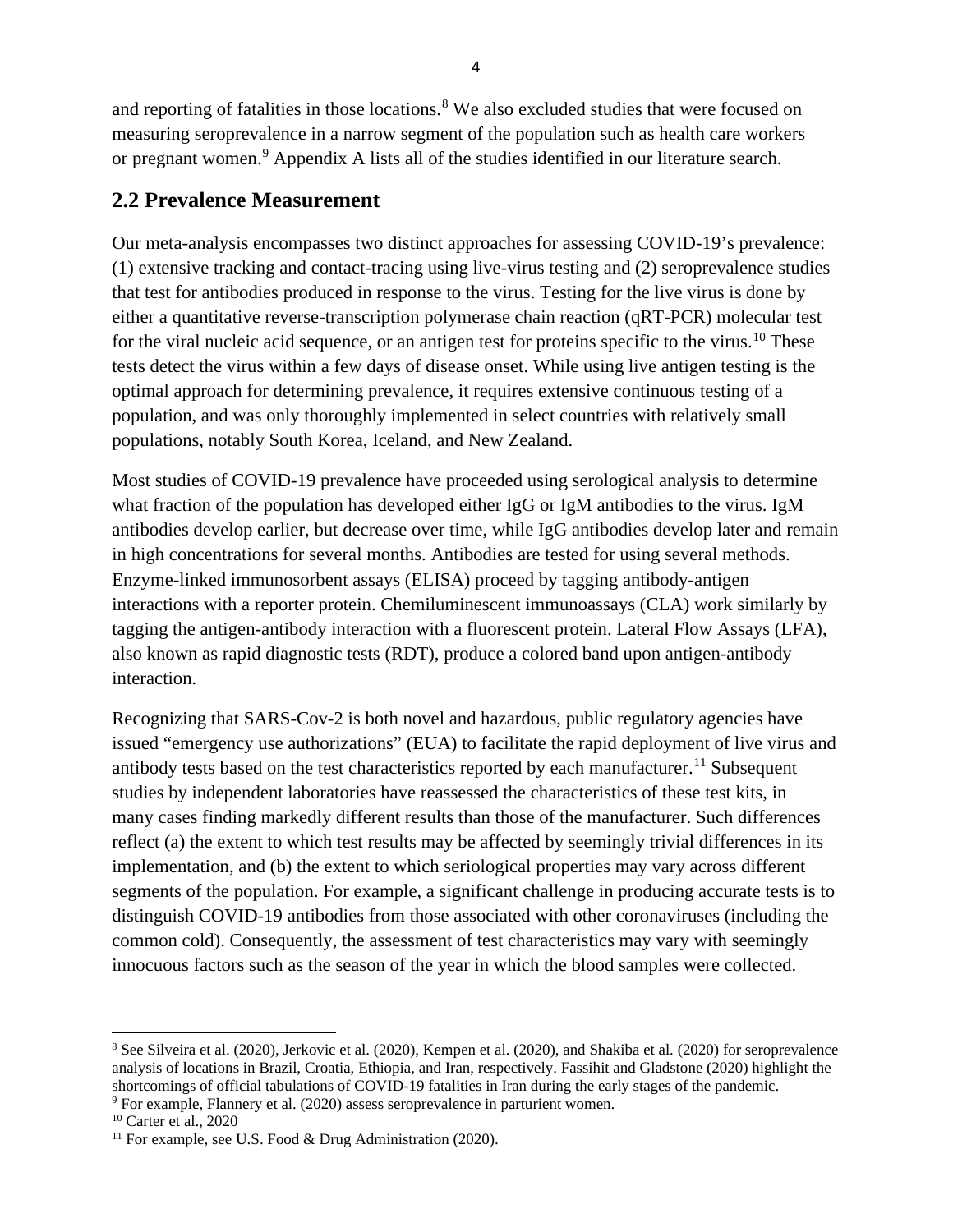The reliability of seroprevalence testing depends on three key factors: (1) the seroprevalence test's sensitivity (odds the test detects the virus in an infected person); (2) the seroprevalence test's specificity (odds the test returns a negative result for a uninfected person); and (3) the true disease prevalence in the sample. In a population where the actual prevalence is relatively low, the frequency of false-positive tests is crucial for determining the reliability of the test results.

As discussed in Appendix B, the sensitivity and specificity of COVID-19 antibody tests should not be treated as fixed parameters that are known with a high degree of certainty, as would generally be the case for medical tests of other diseases that have been authorized via standard regulatory procedures. In particular, the confidence interval for each seroprevalence estimate should reflect the degree of uncertainty about its sensitivity and specificity as well as the conventional uncertainty that reflects the size of the sample used in producing that estimate.<sup>[12](#page-6-0)</sup>

# **2.3 Sampling Method**

## *Randomized Samples*

To an assess the prevalence of COVID-19 infections in the general population, a study should be specifically designed to utilize a random sample drawn from that population using standard survey procedures such as stratification and weighting by demographic and socioeconomic characteristics. To date, large-scale studies have followed this approach in assessing COVID-19 prevalence in Belgium, Geneva, Indiana, New York, Spain, and Sweden.[13](#page-6-1) For example, Spain's national seroprevalence study gathered specimens from a random sample of nearly 36,000 individuals, providing detailed results at 5-year age intervals from ages 5-9 through ages 85-89 as well as age categories for infants, small children, and elderly people ages 90 years and above.

## *Commercial Lab Specimens*

An alternative approach is to measure seroprevalence using a "convenience sample" of blood specimens collected for some other purpose. In particular, a recent U.S. study analyzed residual sera from clinical blood samples that had been submitted to two commercial laboratories for routine testing; those samples were collected from about 16,000 patients in ten U.S. geographical locations over the period from March 23 to May 12, 2020. As noted in a companion editorial in the same medical journal, these data collection periods *"overlapped with active stay-at-home orders, when most medical appointments and elective admissions were deferred. Thus, the outpatient and inpatient populations included in the study are likely not representative of a typical prepandemic cohort; some of the discarded serum specimens from inpatients were likely obtained from patients hospitalized for COVID-19."[14](#page-6-2)*

That study illustrates several other limitations of convenience samples: (1) The seroprevalance results were adjusted using data provided by the commercial labs regarding patients' gender,

<span id="page-6-0"></span><sup>&</sup>lt;sup>12</sup> See Manski and Molinari (2020) and Larremore et al. (2020).

<span id="page-6-1"></span><sup>&</sup>lt;sup>13</sup> See Molenberghs et al. (2020), Perez-Saez et al. (2020), Pollan et al. (2020), Menachemi et al. (2020),

Rosenberg et al. (2020), and Sweden Public Health Agency (2020c,d), respectively.

<span id="page-6-2"></span><sup>&</sup>lt;sup>14</sup> Brown and Walensky (2020), p.82.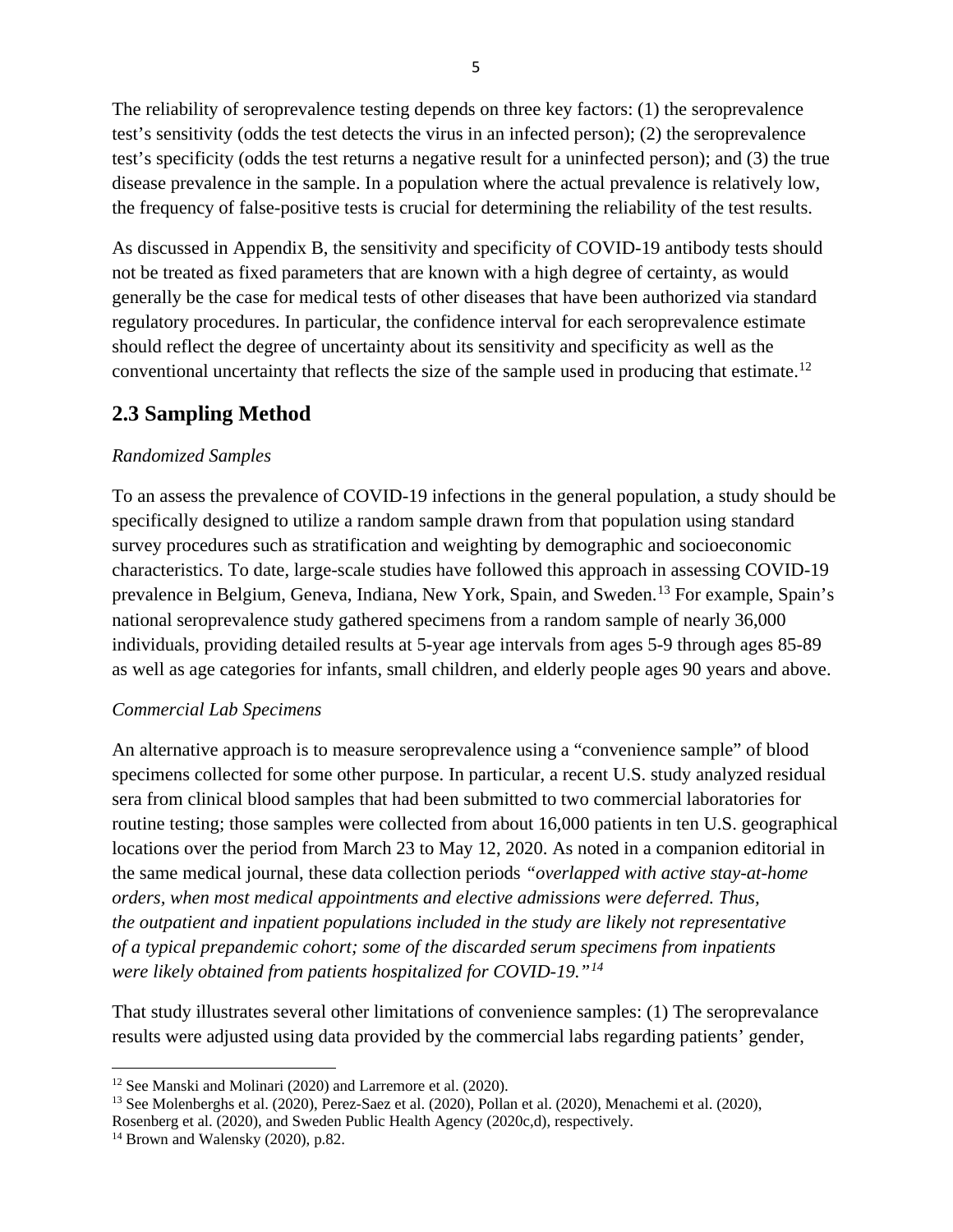age group, and zip code, but could not be weighted by other demographic factors (such as race and ethnicity) or socioeconomic indicators.<sup>[15](#page-7-0)</sup> (2) The sample sizes were not tailored to ensure precise estimates in some locations with relatively low prevalence. For example, the 95% confidence intervals for all four age groups in the Minneapolis metropolitan area and in the San Francisco Bay Area included a value of zero; that is, the estimated level of seroprevalence was not statistically significant. Since IFR is computed as a ratio with prevalence in the denominator, confidence intervals for age-specific IFRs cannot be computed in these two locations. (3) The collection dates of specimens from each location reflected idiosyncratic factors rather than the timeframe over which the pandemic was contained in that location. Indeed, as discussed further below, the New York City (NYC) sample was collected in late March when the outbreak was intensifying, and the outbreak does not appear to have been fully contained in several of the other locations (Louisiana, Minneapolis, Missouri, and Philadelphia).

### *Blood Donors*

Prior research has shown that blood donors tend to be much younger than the general population. For example, a pre-pandemic study of U.K. blood donors found a median age of 28 years for new donors and a median age of 45 years for repeat donors, with very few donors over age 65— a limitation that is particularly problematic in assessing COVID-19 IFRs for older age groups.<sup>[16](#page-7-1)</sup> The study also found that U.K. blood donors were more likely than the general population to be residents of urban areas, although that finding is likely linked to the age distribution of donors.

Those findings raise the concern that assessing seroprevalence for a sample of blood donors could overstate the true prevalence of COVID-19 if such individuals tend to be more gregarious and less risk-averse than non-donors. Indeed, such concerns were specifically flagged by the authors of a recent seroprevalence study who noted that blood donors *"might have a higher number of social interactions than other groups."[17](#page-7-2)*

These concerns can be directly investigated by comparing two distinct U.K. seroprevalence surveys: Public Health England (PHE) gauges seroprevalence using specimens from blood donors, and the U.K. Office for National Statistics (ONS) gauges seroprevalence using specimens submitted for routine testing.<sup>[18](#page-7-3)</sup> As of early June, PHE reported seroprevalence of 8.5%, whereas ONS reported a markedly lower seroprevalence of 5.4% with a 95% confidence interval of 4.3% to 6.5%; that is, the seroprevalence of PHE blood donors was markedly higher than that of the ONS sample, perhaps by as much as a factor of 2.

<span id="page-7-0"></span><sup>&</sup>lt;sup>15</sup> Such concerns about sample selection are underscored by the divergence between the seroprevalence estimates of the two commercial labs for specimens from the New York City area, where the adjusted prevalence for Lab A specimens was 11.5% and 5.7% for Lab B; see Havers et al. (2020), eTable 1.<br><sup>16</sup> See Lattimore et al. (2015).

<span id="page-7-2"></span><span id="page-7-1"></span> $17$  Valenti et al. (2020), p.12.

<span id="page-7-3"></span><sup>&</sup>lt;sup>18</sup> See England Public Health (2020) and U.K. Office of National Statistics (2020).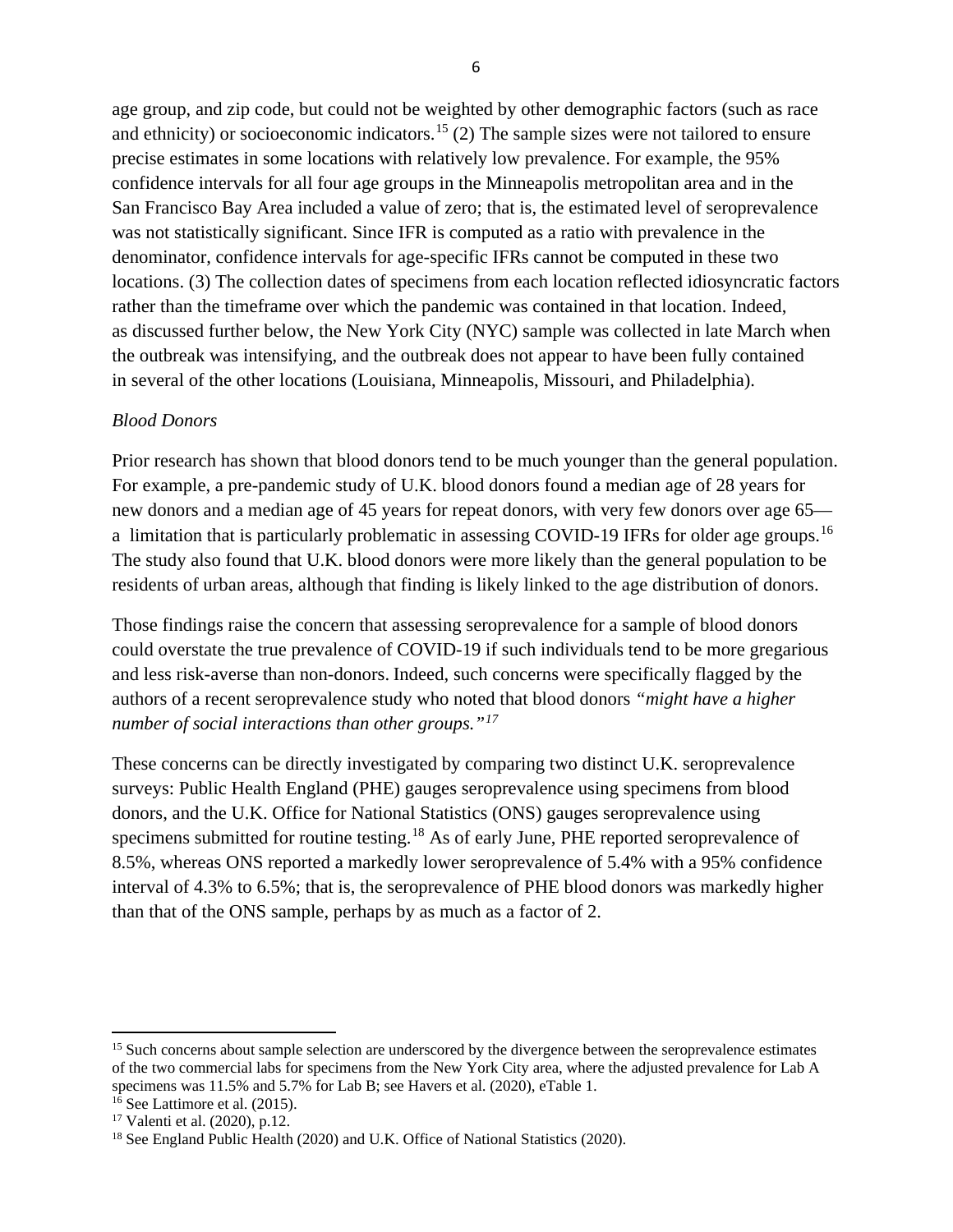### *Hospitals and Urgent Care Clinics*

As noted above, blood specimens provided for routine testing may overstate prevalence if a substantial fraction of those samples are taken from patients who have a live virus infection. But this sample selection issue is likely to be far more severe for hospitalized patients or those seeking urgent care at an outpatient clinic.

For example, the New York Department of Health's seroprevalence study (conducted using specimens collected at sites adjacent to supermarkets and grocery stores during the final week of April) estimated the level of prevalence in NYC at  $22.7\%$  (CI:  $21.5\%$  to  $24\%$ ).<sup>19</sup> A subsequent seroprevalence study was conducted using 28,523 specimens collected from primary care providers and urgent care facilities in NYC and surrounding suburbs from May 5 to June 5; that study found a raw prevalence of 44%. Given that all of New York was in lockdown during that period, it seems quite unlikely that true prevalence for the general population of NYC doubled during the month of May. Rather, the most plausible explanation is that a large fraction of the patients at NYC urgent care clinics during that period were seeking medical attention for COVID-like symptoms and hence inflated this estimate of COVID-19 prevalence.

## *Samples with Direct Recruitment of Participants*

Some seroprevalence studies have involved direct recruitment of participants, raising the possibility that a substantial fraction of the sample may have volunteered for testing due to specific concerns about a previous or current COVID-19 infection and hence that the estimated prevalence could overstate the true prevalence in the general population.

This possibility can be evaluated using detailed results from a seroprevalence study conducted in Luxembourg, which specifically noted "*the need to recruit a representative sample of the Luxembourgish population over 18 years old within a short time frame in the context of the already existing confinement measures.*"[20](#page-8-1) The study obtained positive IgG results for 35 out of 1,807 participants (raw prevalence 2.1%). However, 15 of those 35 individuals indicated that they had (a) previously had a positive SARS-CoV-2 test, (b) were residing in a household with someone who had a confirmed positive test, or (c) had direct contact with someone else who was a confirmed or probable case. Of course, a truly random sample would also include such cases, but these results underscore the possibility that seroprevalence could be overstated by studies involving active recruitment, especially in a location with relatively low true prevalence.

In light of these considerations, our meta-analysis excludes seroprevalence estimates from studies that relied on direct recruitment of participants as well as estimates from samples of blood donors or patients at hospitals and urgent care clinics. We also exclude studies that did not report age-specific prevalence results. See Appendix A for further details.

<span id="page-8-0"></span><sup>19</sup> See Rosenberg et al. (2020).

<span id="page-8-1"></span><sup>20</sup> Snoeck et al. (2020), p.4.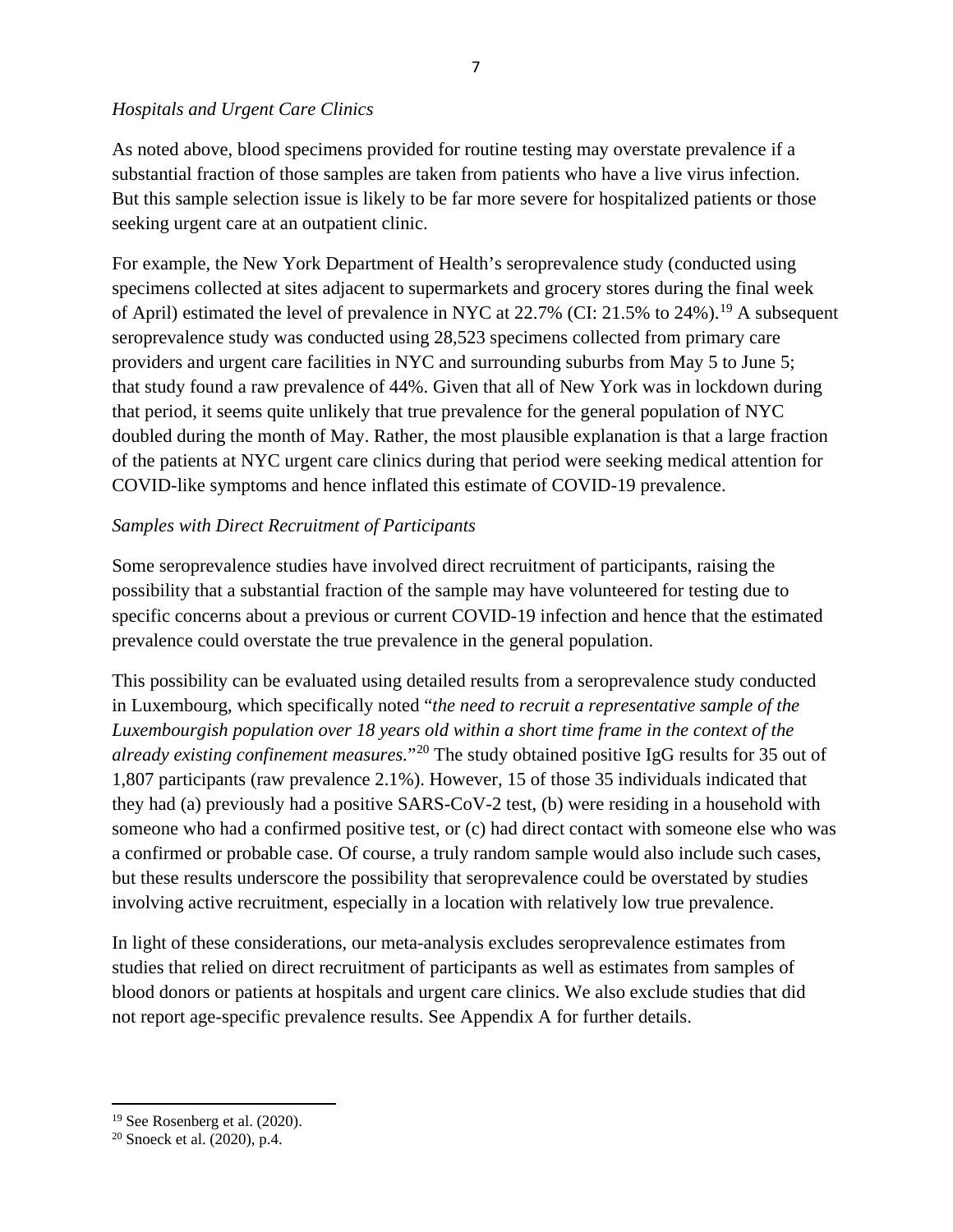

## **2.4 Measurement of Fatalities**

Accurately measuring total deaths, the numerator of the IFR calculation, is perhaps more difficult than assessing prevalence. The time lags from onset of symptoms to death and from death to official reporting are crucial. Symptoms typically develop within 6 days after exposure, but may develop as early as 2 days or as late as  $14 \text{ days}$ .<sup>21</sup> More than 95% of symptomatic COVID patients have positive antibody (IgG) tests within 17-19 days of symptom onset.<sup>[22](#page-9-1)</sup>

The CDC estimates that the mean time interval from symptom onset to death is 15 days for ages 18-64 (interquartile range of about 9 to 24 days) and 12 days for ages 65+ (IQR of 7 to 19 days). The mean interval from date of death to the reporting of that person's death is about 7 days (interquartile range of about 2 to 19 days). Consequently, the upper bound of the 95% confidence interval between symptom onset and reporting of fatalities is about six weeks  $(41 \text{ days})$ .<sup>[23](#page-9-2)</sup>

Figure 1 illustrates a scenario in which the pandemic ended two weeks prior to the date of a seroprevalence study. This figure shows the results of a stochastic simulation calibrated to reflect the CDC's estimated distribution for the time lags between symptom onset, death, and inclusion in official fatality reports. The histogram shows the frequency of deaths and reported fatalities associated with the infections that occurred on the last day prior to full containment. Consistent with the CDC confidence intervals, about 95% of cumulative fatalities are reported within roughly four weeks of the date of the seroprevalence study.

These considerations underscore the pitfalls of constructing IFRs based on the death toll at the midpoint date of a seroprevalence study, which is the approach that has been taken in most previous studies (including both of the meta-analysis studies of the overall IFR for COVID-19).

<span id="page-9-0"></span> $21$  See McAloon et al. (2020).

<span id="page-9-1"></span><sup>&</sup>lt;sup>22</sup> See Long et al. (2020) and Sethurman et al. (2020).

<span id="page-9-2"></span><sup>&</sup>lt;sup>23</sup> See U.S. Center for Disease Control & Prevention (2020e), Table 2.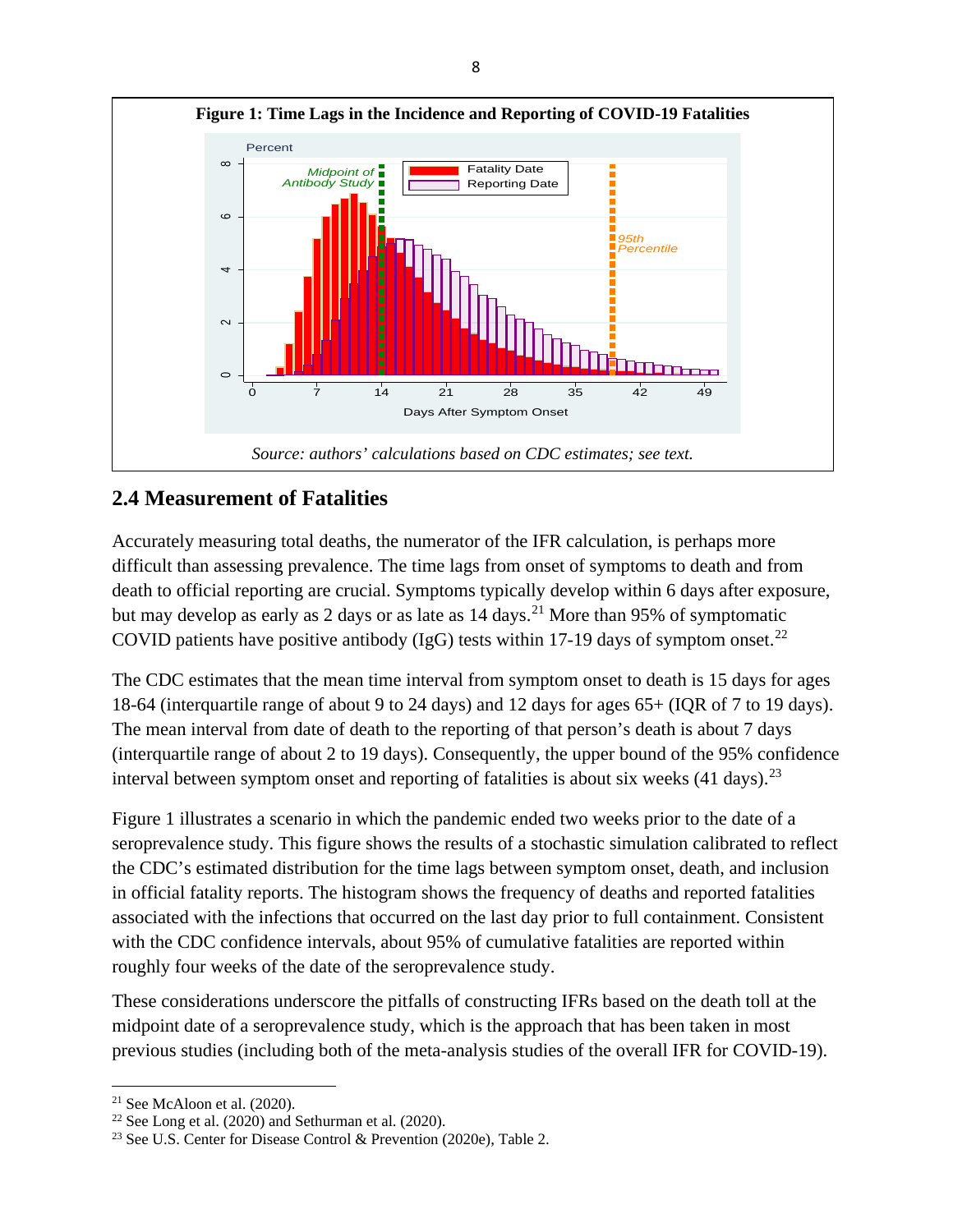|                         |                                 | <b>Cumulative Fatalities</b> |                  | <b>Percent Change</b>      |                        |
|-------------------------|---------------------------------|------------------------------|------------------|----------------------------|------------------------|
| <b>Location</b>         | <b>Study</b><br><b>Midpoint</b> | 4 Weeks<br>Later             | 5 Weeks<br>Later | <b>Weeks</b><br>$0$ to $4$ | <b>Weeks</b><br>4 to 5 |
| Belgium                 | 6,262                           | 8,843                        | 9,150            | 41                         | $\overline{3}$         |
| Geneva                  | 255                             | 287                          | 291              | 13                         | $\mathbf{1}$           |
| Indiana                 | 932                             | 1,984                        | 2,142            | 113                        | 8                      |
| New York                | 20,212                          | 28,663                       | 29,438           | 42                         | 3                      |
| Spain                   | 26,834                          | 27,136                       | 28,324           | $\mathbf{1}$               | $\overline{4}$         |
| Sweden                  | 2,586                           | 3,831                        | 3,940            | 48                         | 3                      |
| Connecticut             | 2,257                           | 3,637                        | 3,686            | 61                         | $\mathbf{1}$           |
| Louisiana               | 477                             | 2,012                        | 2,286            | 322                        | 14                     |
| Minneapolis             | 393                             | 964                          | 1093             | 145                        | 13                     |
| Missouri                | 218                             | 562                          | 661              | 158                        | 18                     |
| Philadelphia            | 456                             | 1509                         | 1754             | 231                        | 16                     |
| San Francisco Bay       | 265                             | 424                          | 449              | 60                         | 6                      |
| South Florida           | 513                             | 1,160                        | 1,290            | 126                        | 11                     |
| Utah                    | 41                              | 96                           | 98               | 134                        | $\overline{2}$         |
| Western<br>Washington   | 536                             | 732                          | 775              | 37                         | 6                      |
| Castiglione d'Adda      | 62                              | 62                           | 62               | $\boldsymbol{0}$           | $\boldsymbol{0}$       |
| Gangelt                 | $\overline{7}$                  | 9                            | 9                | 29                         | $\boldsymbol{0}$       |
| <b>Diamond Princess</b> | 8                               | 10                           | 11               | 25                         | 10                     |

**Table 2: Timing of Reported Fatalities for Selected Seroprevalence Studies**

In particular, as shown in Table 2, the cumulative fatalities at the time of a seroprevalence study can markedly understate the full death count as of four weeks later. Each of these studies was conducted in a location where the pandemic had been contained by the time that seroprevalence was measured, as evident from the fact that the fatality count leveled off over the subsequent month.

Evidently, the precise timing of the count of cumulative fatalities is relatively innocuous in locations (such as Spain and Castiglione d'Adda) where the outbreak had been contained for more than a month prior to the date of the seroprevalence study. But for the other studies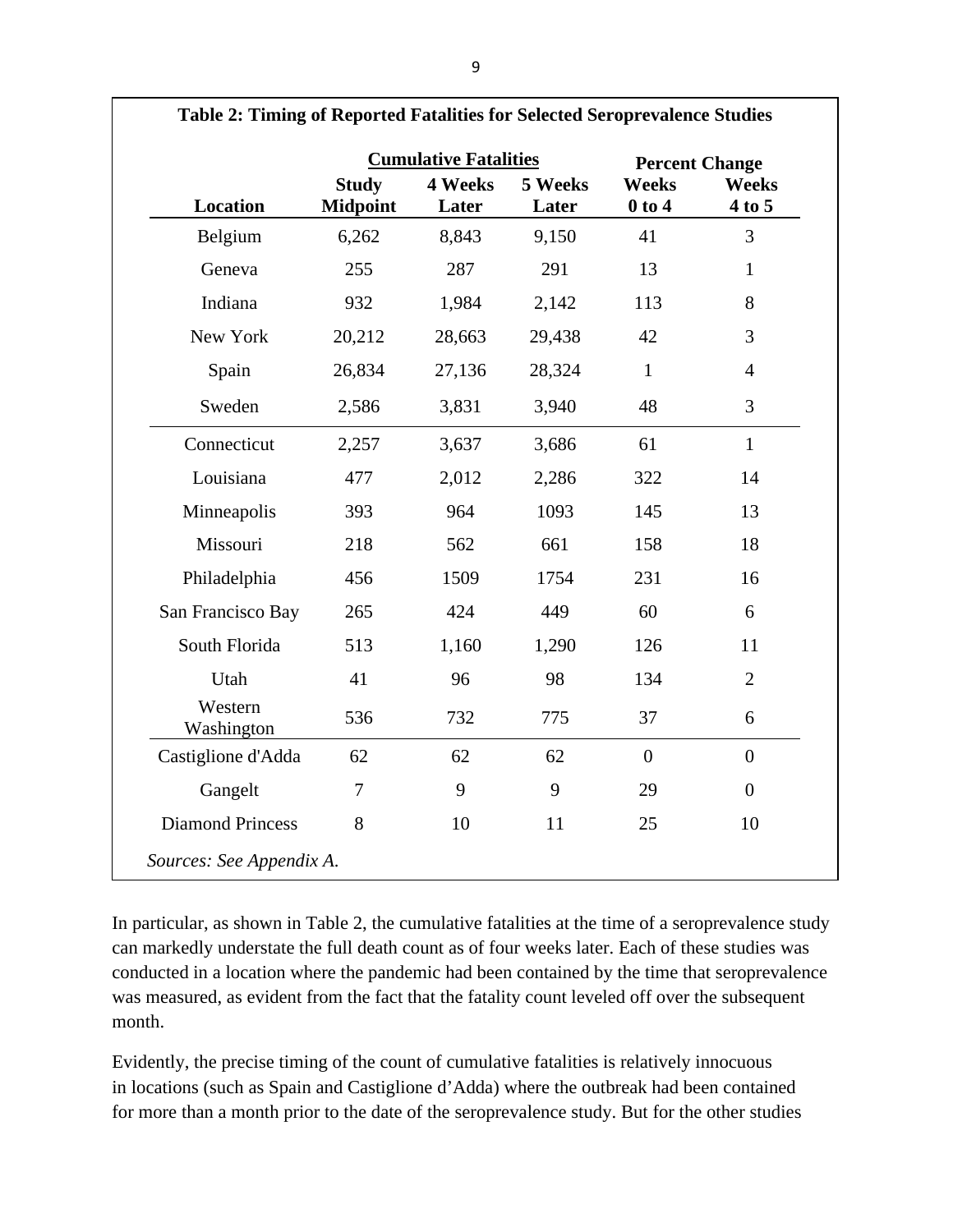shown in Table 2, the outbreak had only recently been contained, and hence the death count continued rising markedly for several more weeks after the midpoint of the seroprevalence study.

For each of those locations, matching seroprevalence to the death count at the midpoint date of the study would significantly underestimate the true level of the IFR. For example, in the case of New York state, computing the IFR using the 4-week fatality count is nearly 1.5 times higher than using the fatality count at the midpoint date of that study (which was conducted in late April).

For Belgium and Geneva, researchers have published estimates of age-specific IFRs that reflect each location's seroprevalence results. For Spain, we construct age-specific IFRs using the seroprevalence data in conjunction with excess mortality data published by the Spanish National Institute of Statistics.<sup>[24](#page-11-0)</sup> For each of the other locations listed in Table 2, we construct agespecific IFRs using the seroprevalence data in conjunction with cumulative fatalities four weeks after the midpoint date of the seroprevalence study.

We have also conducted sensitivity analysis using cumulative fatalities five weeks after the midpoint date. For most of these studies, that deviation is less than 10 percent and hence has a negligible impact on the estimates and confidence intervals of the age-specific IFRs, especially compared to the width of the confidence intervals for the seroprevalence estimates that reflect uncertainties about test characteristics as well as conventional sampling uncertainty.

However, the deviations are somewhat larger for four U.S. locations (Louisiana, Minneapolis, Missouri, and Philadelphia), presumably reflecting the extent to which the pandemic was not tightly contained over the subsequent weeks following the collection of specimen samples in those locations. Consequently, some additional caution is warranted in interpreting age-specific IFRs from each of these locations.

<span id="page-11-0"></span> $24$  See Appendix C for further details regarding the measurement of excess mortality.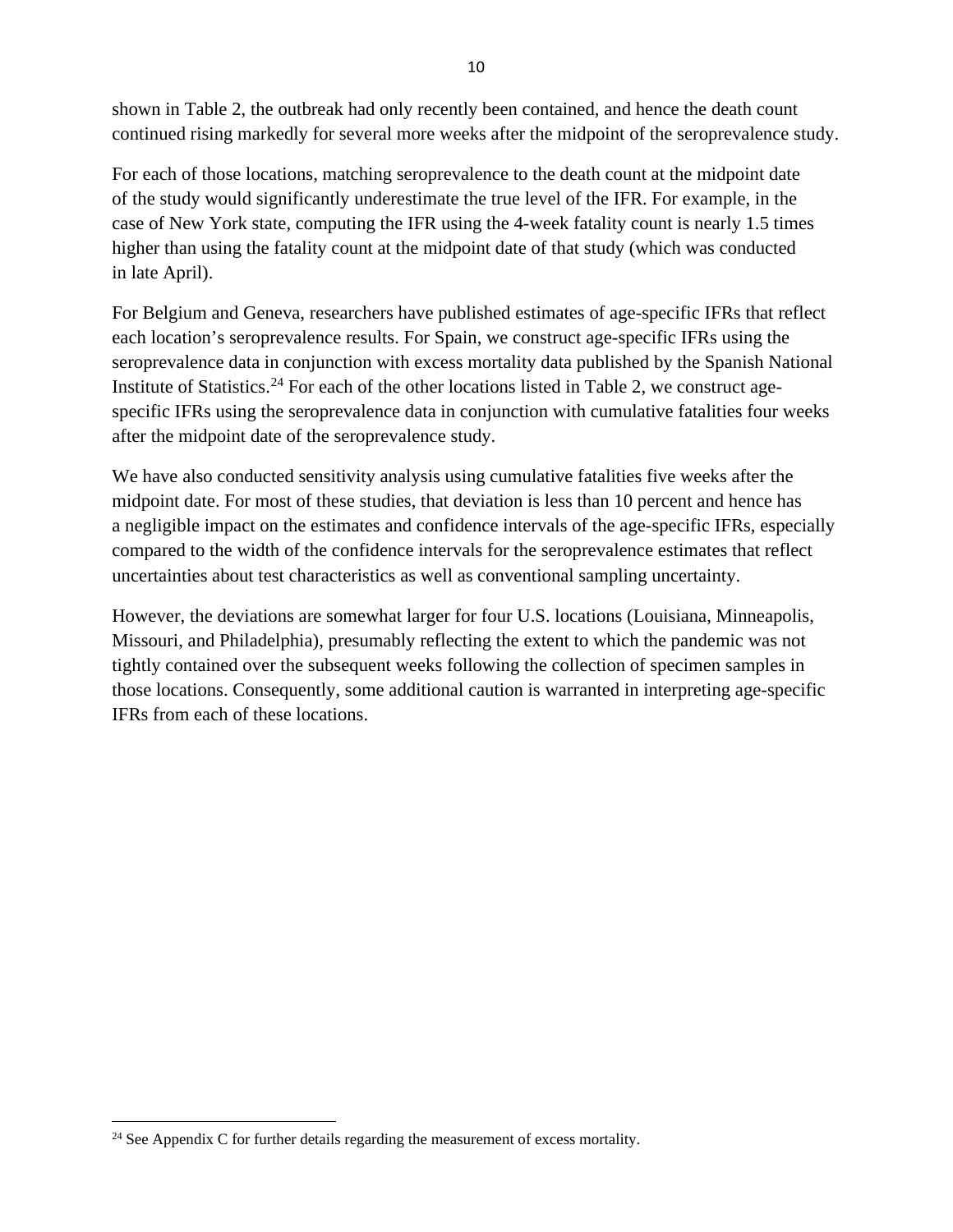|                    |                      |                         | <b>Cumulative Fatalities</b> |                                 |  |
|--------------------|----------------------|-------------------------|------------------------------|---------------------------------|--|
|                    |                      | <b>Midpoint</b><br>Date | 4 Weeks<br>Later             | <b>Percent</b><br><b>Change</b> |  |
| Los Angeles County | April 10-11          | 265                     | 1,468                        | 454%                            |  |
| New York City      | March $23 - April 1$ | 1,066                   | 14,261                       | 1,238%                          |  |
| Santa Clara County | April 3-4            | 39                      | 113                          | 190%                            |  |
| Scotland           | <b>March 21-23</b>   | 72                      | 2,273                        | 3,057%                          |  |

# **2.5 Exclusion of Active Outbreaks**

Matching prevalence estimates with subsequent fatalities is infeasible if the seroprevalence study takes place in the midst of an accelerating outbreak. In particular, if infections and fatalities continue rising exponentially over subsequent weeks, there is *no* precise way of determining what fraction of those deaths resulted from infections before vs. after the date of the seroprevalence study.

Therefore, a crucial criterion for seroprevalence studies to be included in our meta-analysis is that the pandemic is well contained in advance of the study, as indicated by the stabilization of cumulative fatalities within the next several weeks after the midpoint date of the study.

As shown in Table 3, four studies are clearly inconsistent with that criterion: Los Angeles County (mid-April), New York City (late March), Santa Clara County (early April), and Scotland (late March).<sup>[25](#page-12-0)</sup> It should be emphasized that these studies provided valuable information about seroprevalence in the midst of an active outbreak, but these seroprevalence results are not well-suited for gauging the IFR of COVID-19.[26](#page-12-1)

<span id="page-12-0"></span><sup>&</sup>lt;sup>25</sup> These four studies were conducted by Sood et al. (2020), Havers et al. (2020), Bendavid et al. (2020), and Thompson et al. (2020), respectively.

<span id="page-12-1"></span><sup>&</sup>lt;sup>26</sup> Nonetheless, all four of these studies have been used in prior meta-analyses aimed at assessing the overall IFR, using reported fatalities as of the midpoint date of each seroprevalence study.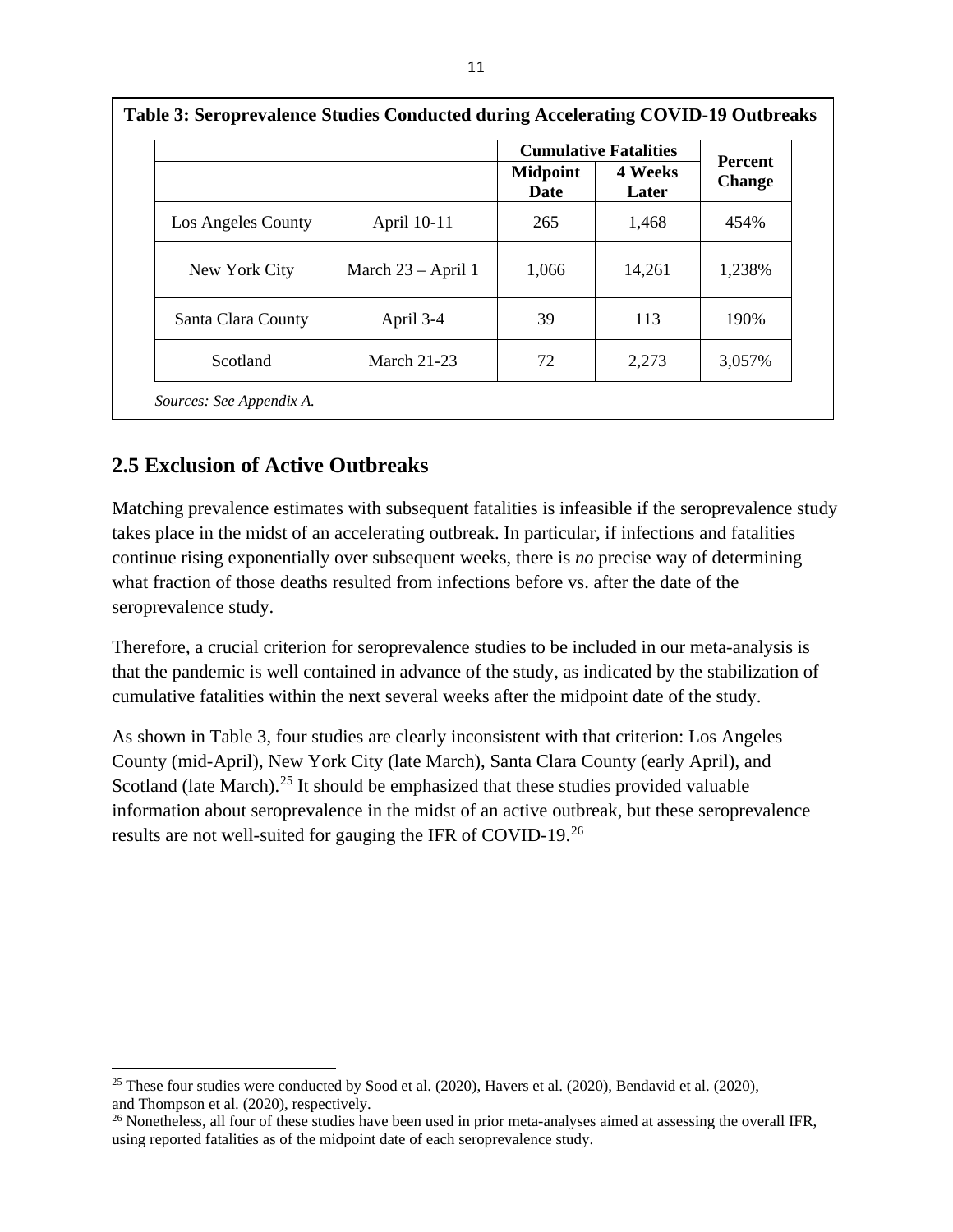### **2.6 Meta-Regression Procedure**

The goal of our meta-analysis is to systematically assess previous studies of mortality and infection rates to determine how age and fatality risk are related. To perform this analysis quantitatively, we use random-effects meta-regressions, using the STATA *metareg* procedure.[27](#page-13-0) Meta-regressions are a useful tool for comparing study-level summary data. Since the individual observations are not available for any study we use, comparing summary-level data is the only way to compare the studies. We use summary level data from each age group in each study, so effectively one study has multiple "groups" in our meta-regressions.[28](#page-13-1)

We treat each age group separately because there are likely random variations in age-specific IFR both across studies and across age groups within a study. Random-effects procedures allow for such residual heterogeneity between groups by assuming that these effects are drawn from a Gaussian distribution. The procedure provides reasonable results even if the errors are not strictly normal but may be unsatisfactory if the sample includes large outliers or the distribution of groups is not unimodal.

In analytical terms, this framework can be expressed as follows:

$$
log(IFR_{ij}) = \alpha + \beta * age_{ij} + \epsilon_{ij} + u_{ij}
$$
  
where  $u_{ij} \sim N(0, \tau^2)$  and  $\epsilon_{ij} \sim N(0, \sigma_{ij}^2)$ 

In this specification,  $IFR_{ij}$  is the estimated IFR in study *i* for age group *j*,  $age_{ij}$  denotes the median age of that group,  $\epsilon_{ij}$  denotes the source of idiosyncratic variations for that particular location and age group, and  $u_{ij}$  denotes the random effects that characterize any systematic deviations in outcomes across locations and age groups. Under the maintained assumption that each idiosyncratic term  $\epsilon_{ij}$  has a normal distribution, the idiosyncratic variance is  $\sigma_{ij}^2 = ((U_{ij} - L_{ij})/3.96)^2$ , where  $U_{ij}$  and  $L_{ij}$  denote the upper and lower bounds of the 95% confidence interval for that study-age group. The random effects  $u_{ij}$  are assumed to be drawn from a homogeneous distribution with zero mean and variance  $\tau^2$ . The null hypothesis of  $\tau^2 = 0$  characterizes the case in which there are no systematic deviations across studies or age groups. If that null hypothesis is rejected, then the estimated value of  $\tau^2$  encapsulates the magnitude of those systematic deviations.

Under our baseline specification, the infection fatality rate increases exponentially with age.<sup>29</sup> In particular, this meta-regression is specified in logarithmic terms, with the slope coefficient  $\beta$ 

<span id="page-13-0"></span> $27$  See Harbord and Higgins (2008) and Higgins, Thompson, and Spiegelhalter (2009).

<span id="page-13-1"></span><sup>&</sup>lt;sup>28</sup> We also replicated this analysis using fixed effects for studies and random effects for age groups within studies.

<span id="page-13-2"></span> $29$  Bonanad et al. (2020) conducted a meta-analysis study of COVID-19 case fatality rates as a function of age using aggregate data from China, Italy, New York, Spain, and the U.K. and found a very strong exponential pattern of mortality: ages 40-49: 1.1%; ages 50-59: 3%; ages 60-69: 9.5%; ages 70-79 22.8%; ages 80+: 29.6%. Similarly, Doherty et al. (2020) investigated a large sample of U.K. hospitalized COVID-19 patients and identified an exponentially increasing mortality hazard rate as a function of patient age.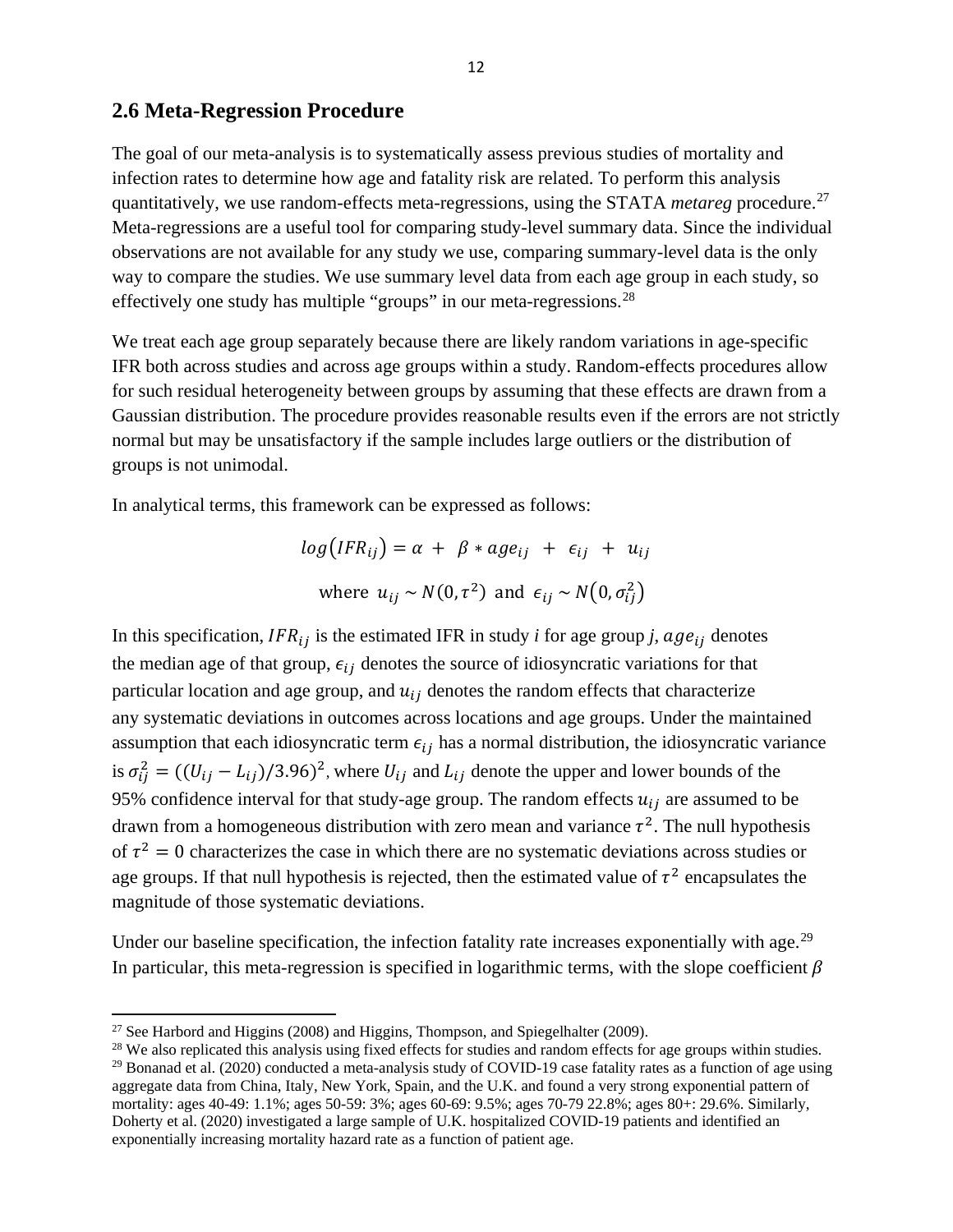encapsulating the impact of higher age on *log(IFR)*. Consequently, the null hypothesis that IFR is unrelated to age can be evaluated by testing whether the value of  $\beta$  is significantly different from zero. If that null hypothesis is rejected, then the estimated values of  $\alpha$  and  $\beta$  characterize the estimated relationship between log(IFR) and age. Consequently, the predicted relationship between IFR and age can be expressed as follows:

$$
IFR = e^{\alpha + \beta * age_{ij}}
$$

The 95% confidence interval for this prediction can obtained using the delta method. In particular, let IFR<sub>a</sub> denote the infection fatality rate for age *a*, and let  $\sigma_c$  denote the standard error of the meta-regression estimate of  $log(IFR_a)$ . If  $IFR_a$  has a non-zero value, then the delta method indicates that its standard error equals  $\sigma_c / IFR_a$ , and this standard error is used to construct the confidence interval for  $IFR_a$  at each age *a*. Likewise, the prediction interval for  $log(IFR_a)$  is computed using a standard error of  $\sigma_c + \tau$  that incorporates the systematic variation in the random effects across studies and age groups, and hence the corresponding prediction interval for  $IFR_a$  is computed using a standard error of  $(\sigma_c + \tau)/IFR_a$ .

As discussed above, we have identified three criteria for determining whether a given study should be included in our meta-analysis: (i) use of a sample data frame that is broadly representative of the general population; (ii) effective containment of the pandemic prior to the initiation of the prevalence survey; and (iii) reporting of prevalence estimates and confidence intervals for specific age groups as required for the estimation of age-specific IFRs. Based on those criteria, we have determined that prevalence estimates from 32 locations are not suitable for assessing the IFR of COVID-19 even though each of those studies has made significant contributions along other lines. Those studies are listed in Appendix A along with the rationale for excluding each of them from our meta-analysis.[30](#page-14-0)

Consequently, our meta-analysis focuses on synthesizing IFR data from 21 locations; see Appendix A for further details. These locations can be classified into four distinct groups:

- *Benchmark Studies:* Belgium, Geneva, Indiana, New York, Spain, and Sweden. Each of these locations has been the subject of a large-scale seroprevalence study using a test procedure with high positive predictive power and a sample frame that is broadly representative of the general public and that covers a wide array of age groups.<sup>[31](#page-14-1)</sup>
- *Other U.S. Locations*: Connecticut, Louisiana, Minneapolis, Missouri, Philadelphia, San Francisco Bay Area, South Florida, Utah, and Western Washington*.* The seroprevalence of these nine locations were reported in a study conducted by researchers

<span id="page-14-0"></span><sup>&</sup>lt;sup>30</sup> Sweden Public Health Agency (2020f) recently produced estimates of the infection fatality rate in Stockholm for two age groups (ages 0-69 and 70+) using a novel methodology that links live virus tests, reported cases, and mortality outcomes. Given the markedly different methodology and the breadth of the two age groups, that study is also not included in our meta-regression analysis, but it should be noted that their estimated IFR of 4.3% for ages 70+ is well aligned with the results of our meta-regression analysis.

<span id="page-14-1"></span><sup>&</sup>lt;sup>31</sup> See Molenberghs et al. (2020), Perez-Saez et al. (2020), Pollan et al. (2020), and Sweden Public Health Agency (2020c,d).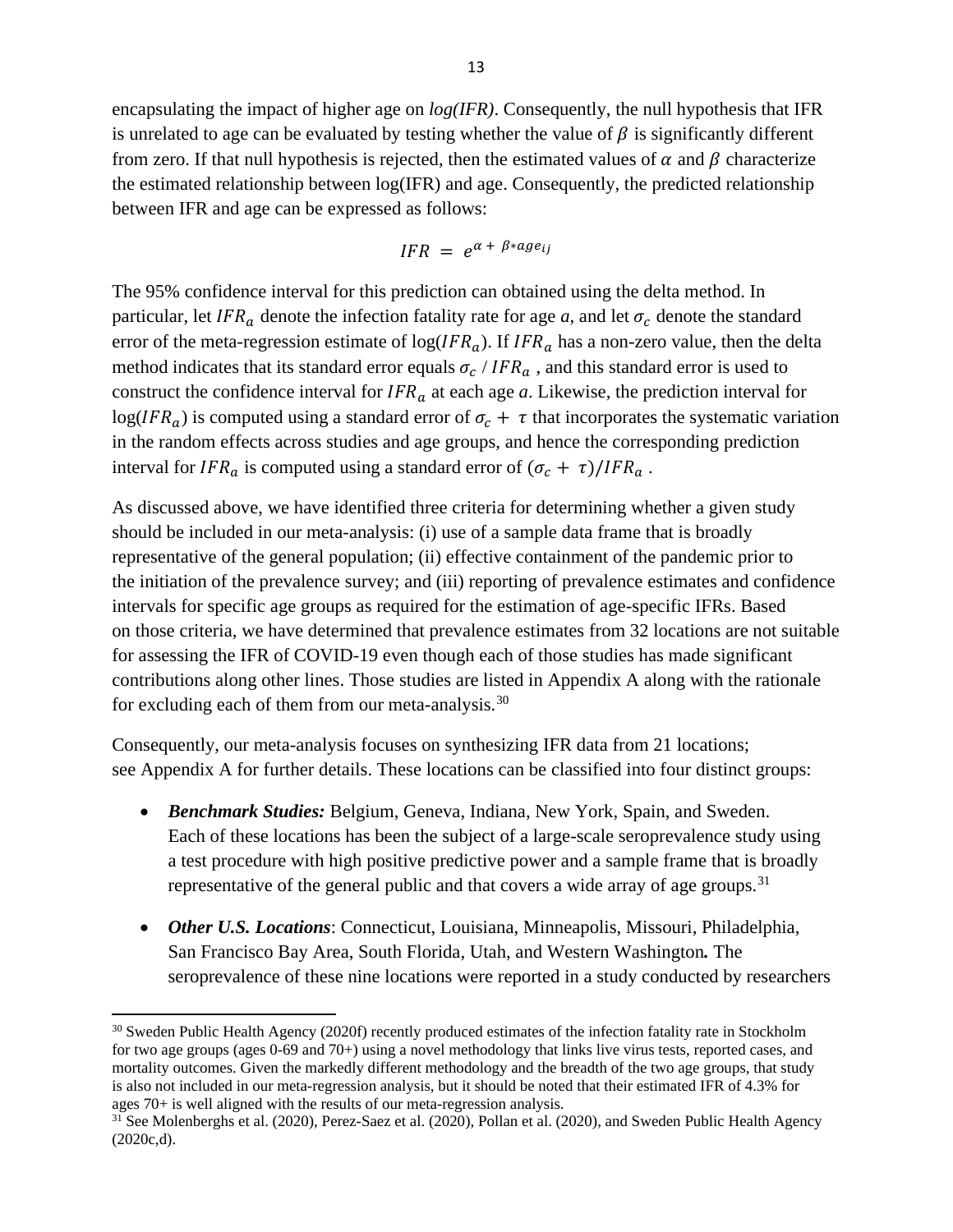at the U.S. Center for Disease Control & Prevention, using sample specimens from two commercial laboratory companies.<sup>[32](#page-15-0)</sup> In light of potential concerns about sample data frames and incomplete containment of the pandemic at the time of specimen collection in some of these locations, we include this group of locations in our meta-analysis but not in the benchmark group.

- *Comprehensive Tracking and Tracing Countries:* Iceland, Korea, and New Zealand*.* These three countries engaged in extensive testing and tracing to halt the spread of infections. Iceland researchers also conducted a large-scale seroprevalence study, and we use the results of that study in computing age-specific IFRs for Iceland.<sup>[33](#page-15-1)</sup> That study also indicates that reported cases in Iceland substantially understated actual prevalence; see Appendix D for details.<sup>34</sup> Thus, we make corresponding adjustments to the reported cases for Korea and New Zealand in constructing age-specific IFRs for each of those locations.
- *Small-scale studies:* Castiglione d'Adda, Italy; Gangelt, Germany; and the Diamond Princess cruise ship. The first two locations have had seroprevalence studies based on random samples, while data from Diamond Princess has been influential in informing subsequent studies. $35$

In estimating this metaregression, we only use observations for age groups with a median age of 35 years or higher. COVID-19 fatality reports from numerous locations indicate that the age-specific IFR is extraordinarily close to zero for children and young adults. For example, at the end of May Belgium had a cumulative total of 9,150 deaths, with not a single fatality for ages 0 to 24 years. Similarly, the state of New York had a cumulative total of about 22,000 COVID-19 fatalities as of late May, but that death toll included less than 100 deaths of people less than 30 years old.

<span id="page-15-0"></span> $32$  See Havers et al. (2020).

<span id="page-15-1"></span><sup>33</sup> See Gudbjartsson et al. (2020).

<span id="page-15-2"></span><sup>&</sup>lt;sup>34</sup> See Aspelund, Droste, Stock, and Walker (2020) for statistical analysis of the deviation between reported cases and true prevalence in Iceland.

<span id="page-15-3"></span> $35$  See Pagani et al. (2020), Streeck et al. (2020), Russell et al. (2020), and Salje et al. (2020a,b).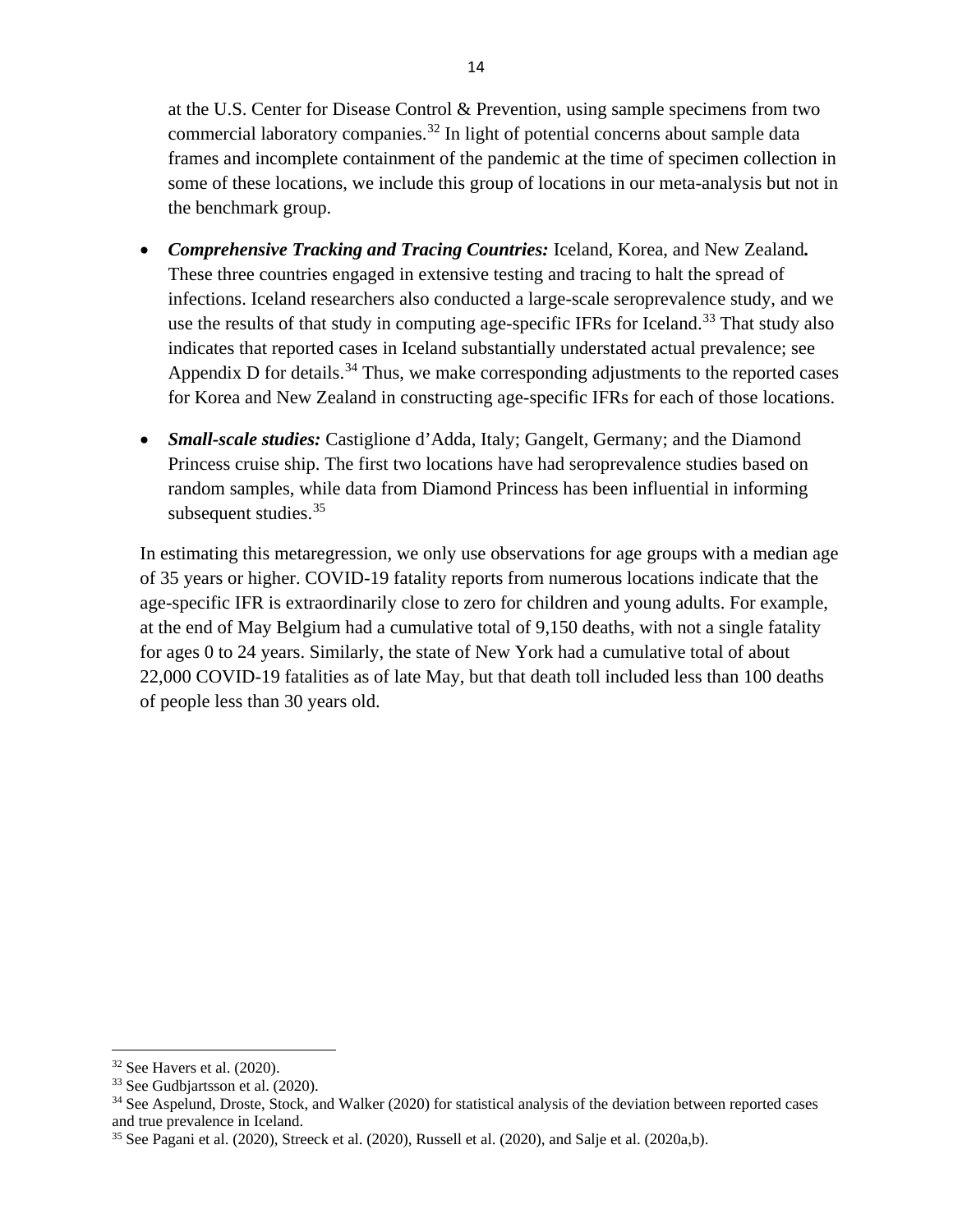

# **3. Results**

## **3.1 Benchmark Analysis**

Using our benchmark sample of 26 observations from the six benchmark studies, we obtain the following meta-regression results:

$$
log(IFR_{ij}) = -8.48 + 0.134 * age
$$
  
(0.45) (0.007)

where the standard error for each estimated coefficient is given in parentheses. These estimates are highly significant with t-statistics of -18.7 and 18.8, respectively, and p-values below 0.0005. The residual heterogeneity  $\tau^2 = 0.280$  (p-value < 0.0001), confirming that the random effects are essential for capturing unexplained variations across studies and age groups. The adjusted  $\mathbb{R}^2$ is 94.53%.

As noted above, the validity of this meta-regression rests on the condition that the data are consistent with a Gaussian distribution, i.e., there should be no clustering of observations or extreme outliers. The validity of those assumptions is evident in Figure 2. The solid red line depicts the estimated log-linear function, the dark shaded area denotes the 95% confidence interval for that estimated function, and the light shaded area denotes the 95% prediction interval that reflects the random variations across studies and age groups. The markers denote the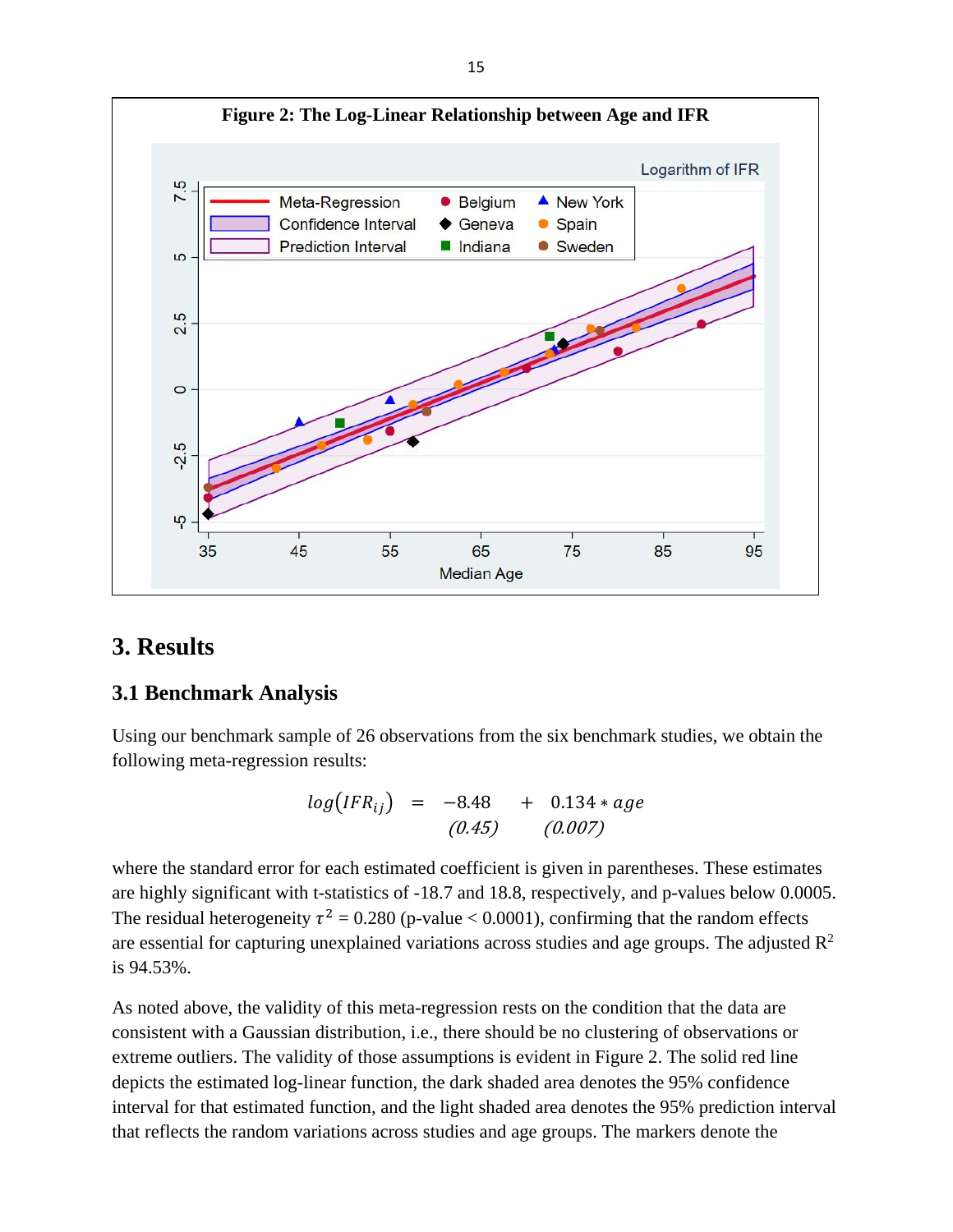

age-specific IFRs from each study, which provide relatively balanced coverage spanning the entire age interval from 35 to 90 years. Moreover, nearly all of the observations fall within the 95 percent prediction interval; the only exceptions are an observation from the New York study (at the upper edge of the prediction interval) and an observation from the Geneva study (at the lower edge of the prediction interval)—roughly matching the incidence of moderate outlies that one would expect in a sample of 24 observations.[36](#page-17-0)

Figure 3 depicts the exponential relationship between age and the level of IFR in percent. Evidently, the SARS-CoV-2 virus poses a substantial mortality risk for middle-aged adults and even higher risks for elderly people: The IFR is close to zero for younger adults but rises to about 0.3 percent for ages 50-59, 1.3 percent for ages 60-69, 4.6 percent for ages 70-79, and 25 percent for ages 80 and above.

<span id="page-17-0"></span><sup>36</sup> We have also used the output of the Stata *metareg* procedure to confirm that the estimated random effects are consistent with a normal distribution.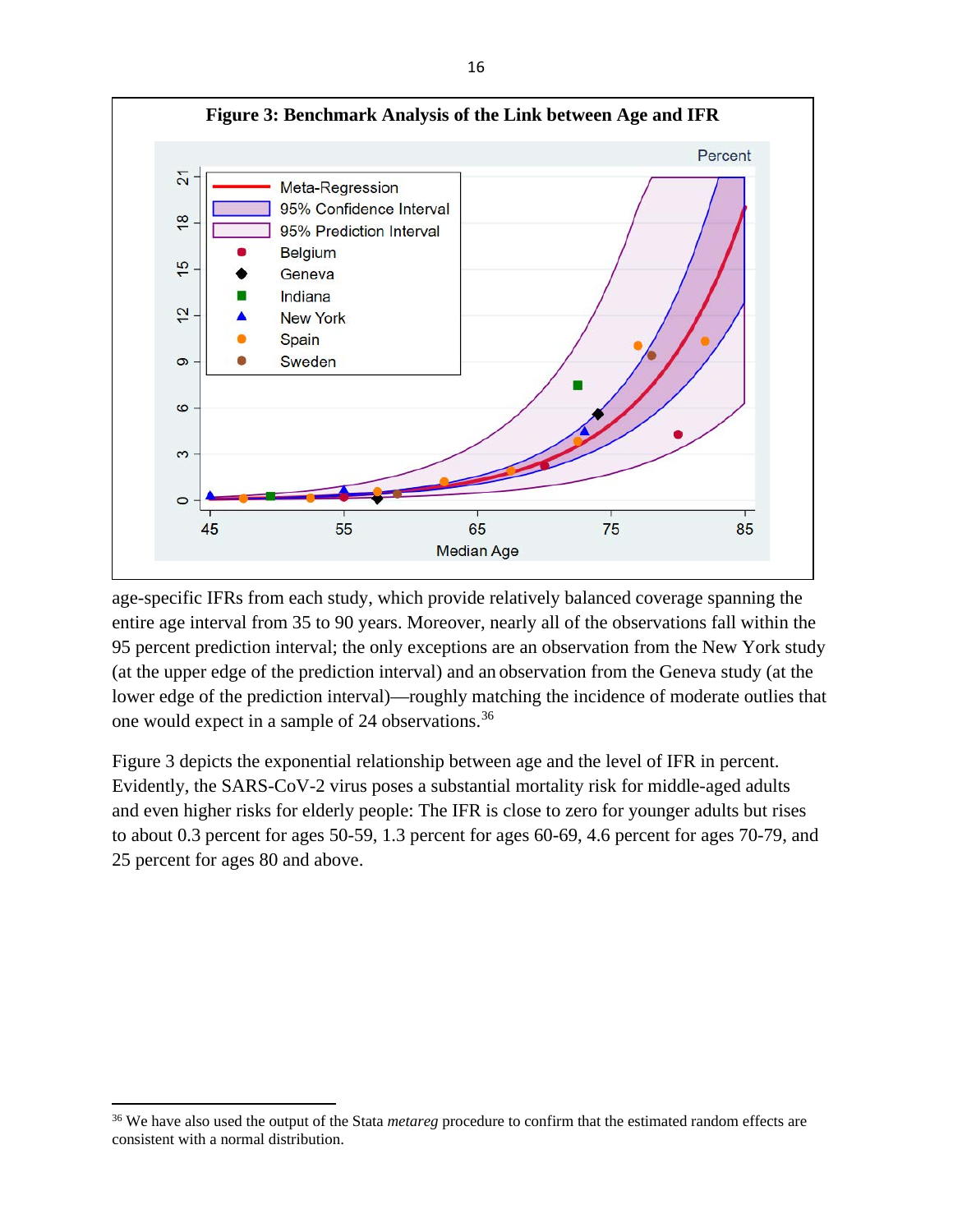

## **3.2 Comparison to other U.S. Locations**

We now compare the benchmark meta-regression results with the age-specific IFRs from nine other U.S. locations where seroprevalence was estimated using specimens from commercial labs. In effect, this approach is comparable to "out-of-sample" exercises that statisticians commonly use in assessing the validity of a particular model.

As shown in Figure 4, the observations from these nine locations studies mostly fit within the benchmark prediction intervals, broadly confirming the usefulness of the meta-regression in assessing age-specific IFRs beyond the locations covered by the set of benchmark studies. Moreover, the outliers in this figure are mostly above the prediction interval rather than below; that is, the unexplained variations outside the prediction interval tend to be observations with unusually high IFRs.

One observation for Connecticut lies on the upper edge of the prediction interval, and two observations for Minneapolis lie just above that prediction interval, while the middle-age observation for Philadelphia is quite far above the prediction interval. By contrast, the observations for Missouri lies at the lower edge of the prediction interval; for that location, the ratio of estimated seroprevalence to reported cases was 24:1—more than double the typical ratio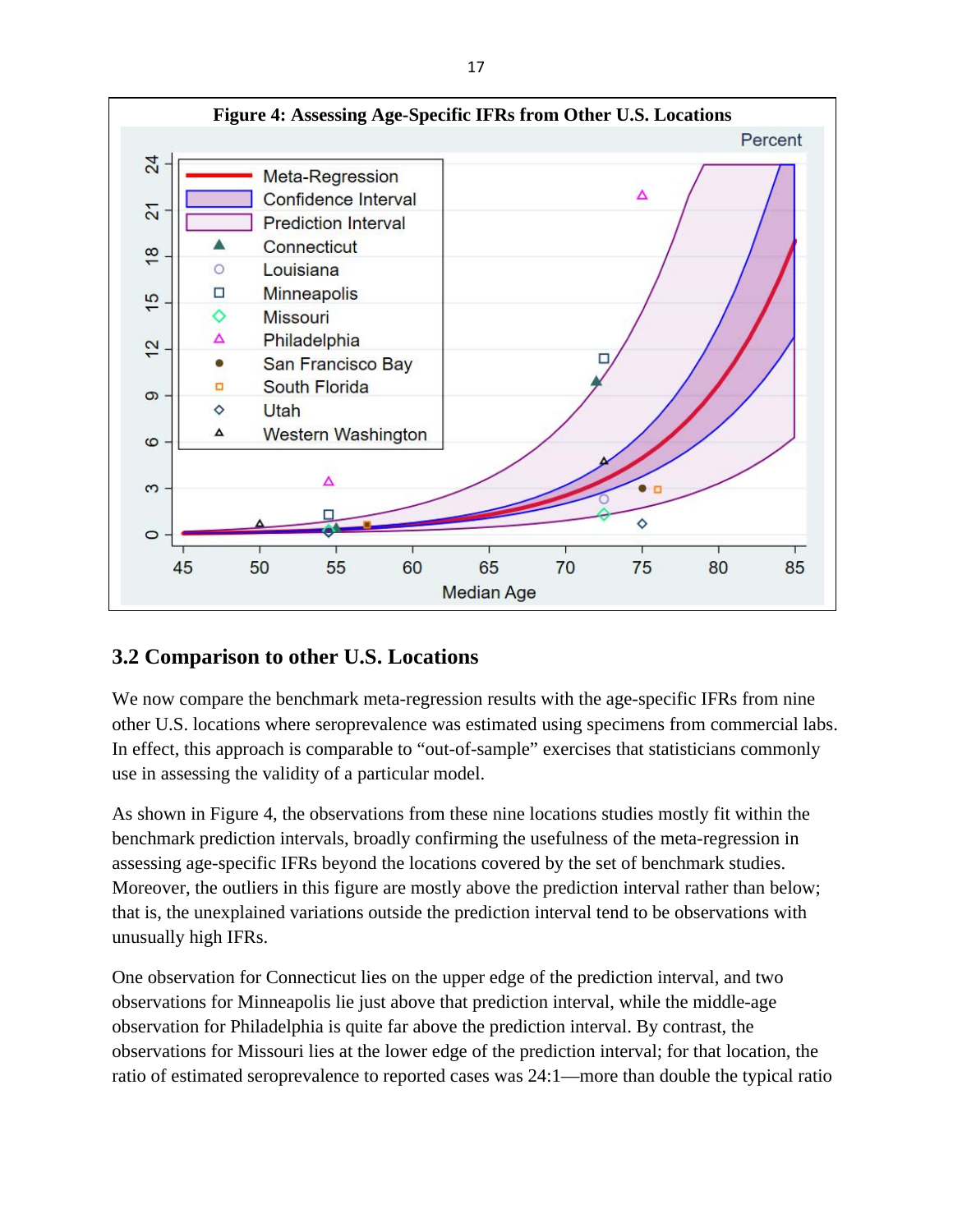of 10:1 for other U.S. locations.<sup>[37](#page-19-0)</sup> In effect, Missouri's seroprevalence might be significantly overstated, perhaps reflecting non-representative aspects of the sample data frame.

Finally, the oldest age group for Utah is well below the lower edge of the prediction interval. One plausible factor is that a large fraction of Utah residents abstain from use of alcohol, tobacco, and narcotic drugs and hence may have a lower incidence of co-morbidities compared to many other locations in the United States and elsewhere.<sup>[38](#page-19-1)</sup> Consequently, this observation should not simply be dismissed as an outlier; rather, further study of that location may yield significant insights that are applicable elsewhere.

# **3.3 Other Comparisons**

## *Comprehensive Tracking and Tracing Countries*

The age-specific IFRs for all three countries that employed widespread testing and contacttracing to control the virus's spread all fit well within the benchmark's 95% prediction interval. Of the three, there has only been a seroprevalence study published about one country, Iceland. The study found that Iceland's ratio of actual to reported cases was about 1.4x, enabling us to reasonably reliably compute Iceland's age-specific IFRs.<sup>39</sup>

Both Iceland and New Zealand were able to fairly rapidly control the virus, and thus very few deaths occurred (10 in Iceland and 22 in New Zealand). As three of the deaths in Iceland were in healthcare workers, the death data could be greatly skewed by conflicting factors such as viral load; excluding healthcare workers alters their IFR by 30%. Since each region's death counts were so low, little can be inferred from their age-specific IFRs.

## *Small-Scale Studies*

The age-specific IFRs from small-scale prevalence studies of the Diamond Princess cruise ship and the municipality of Gangelt are fully consistent with our benchmark meta-regression results once we account for the lags in the incidence and reporting of COVID-19 fatalities. As shown in Table 2 above, the number of deaths at the time of the initial infection study was only about half of the final death count a few weeks later.

These two locations also demonstrate the extent to which the results of small-scale studies can be influenced by a few observations. Our benchmark metaregression indicates an IFR of 0.3% for ages 50-59 years, i.e., one fatality out of 300 infected individuals. In Gangelt, the seroprevalence results suggest that only 150 people in that age group were infected, so it shouldn't be surprising that none of them died. Likewise, the Diamond Princess cruise ship had only 60 infected individuals in this age group, and hence a lack of fatalities among that group would also not be surprising.

<span id="page-19-0"></span> $37$  Havers, et al (2020). See Table 3.

<span id="page-19-1"></span><sup>38</sup> See United Health Foundation (2019).

<span id="page-19-2"></span><sup>39</sup> See Gudbjartsson et al. (2020).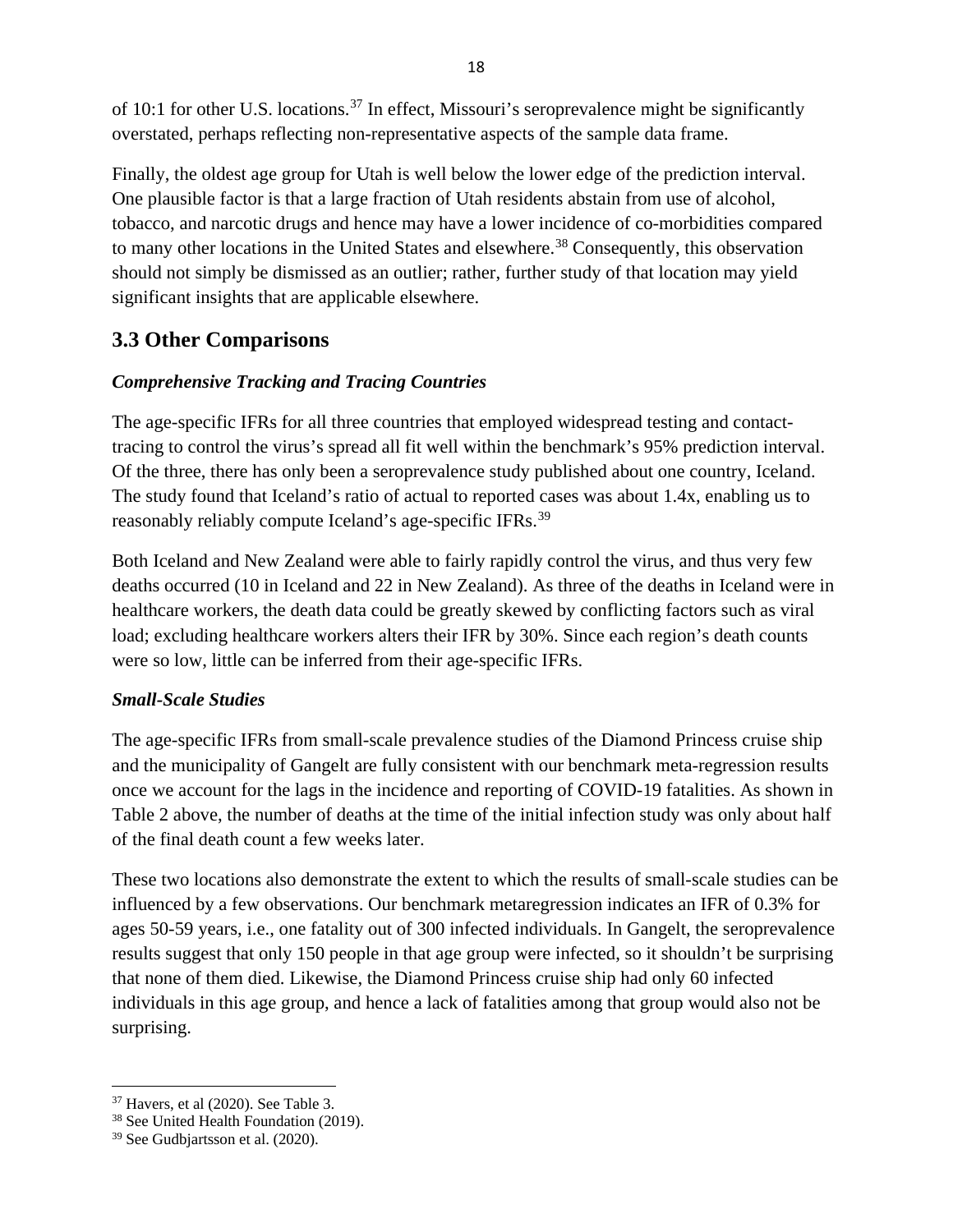

Castiglione d'Adda's age-specific IFRs for individuals aged 65-85 are outliers above our prediction interval. This outlier status was likely due to the fact that the town was affected relatively severely and early by COVID-19 in the pandemic's first wave, and hospitals became overwhelmed, leading to rationing of medical care. It should not be surprising that the region's IFR for people aged 85 years and older falls within our benchmark estimation; at such high ages the disease is so dangerous that medical care may not influence mortality to any significant degree. The relatively high IFR for the next age cohort (65 to 85 years) could also reflect a higher incidence of co-morbidities compared to similar cohorts in other locations. Higher IFRs might also reflect dense multi-generational urban housing that resulted in increased viral load for elderly people. In sum, the extraordinarily high IFR for individuals ages 65-85 years plays a key role in explaining Castiglione d'Adda's overall IFR of about 5%.

Finally, while not included in our formal meta-analysis, it should be noted that the pathbreaking study of Ferguson et al. (2020) is broadly consistent with our findings. That study was completed at an early stage of the COVID-19 pandemic, drawing on data from expatriation flights to estimate infection rates in Wuhan and then computing age-specific IFRs based on reported fatalities in Wuhan. As in our meta-regression results, the IFR estimates in that study increase exponentially as a function of age, with rates near zero for ages 0-39 and far higher rates for older adults.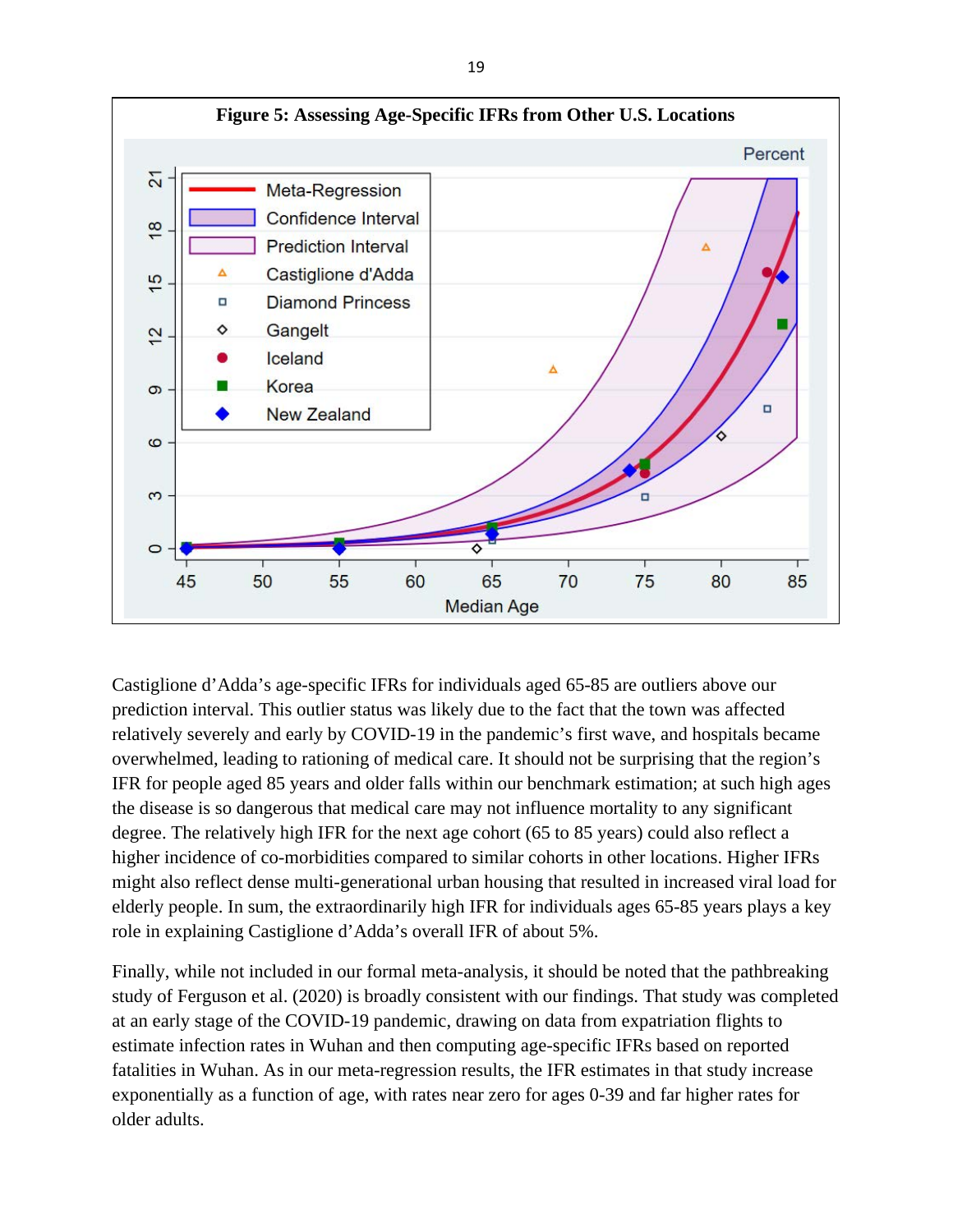|                  |                                                           | Table 4: Age-Specific Fatality Rates for COVID-19 vs. Accidental Injuries   |                                                                                 |
|------------------|-----------------------------------------------------------|-----------------------------------------------------------------------------|---------------------------------------------------------------------------------|
| <b>Age Group</b> | COVID-19<br><b>Infection</b><br><b>Fatality Rate (%)</b>  | <b>Automobile Accident</b><br><b>Annualized</b><br><b>Fatality Rate (%)</b> | <b>Other Accidental Injury</b><br><b>Annualized</b><br><b>Fatality Rate (%)</b> |
| 0 to 34          | 0.01                                                      | 0.01                                                                        | 0.03                                                                            |
| 35 to 44         | 0.04                                                      | 0.01                                                                        | 0.04                                                                            |
| 45 to 54         | 0.2                                                       | 0.01                                                                        | 0.04                                                                            |
| 55 to 64         | 0.7                                                       | 0.01                                                                        | 0.04                                                                            |
| 65 to 74         | 2.4                                                       | 0.01                                                                        | 0.04                                                                            |
| 75 to 84         | 8.9                                                       | 0.02                                                                        | 0.09                                                                            |
| $85+$            | 36.8                                                      | 0.02                                                                        | 0.35                                                                            |
|                  | Source: U.S. National Center for Health Statistics (2020) |                                                                             |                                                                                 |

# **4. Discussion**

Our analysis indicates that COVID-19 poses a very low risk for children and younger adults but is hazardous for middle-aged adults and extremely dangerous for older adults. Table 4 contextualize these risks by comparing the age-specific IFRs from our meta-regression analysis to the annualized risk of a fatal auto accident or other accidental injury. For a young adult, the fatality risk of a SARS-CoV-2 infection is roughly comparable to the risks associated with engaging in other everyday activities. By contrast, an 60-year-old adult who gets infected faces a fatality risk more than 50 times higher than the annual fatality risk of driving an automobile.

Our analysis facilitates comparisons between the COVID-19 pandemic and the Spanish Flu pandemic of 1918-20. The U.S. CDC estimates that about 28 percent of the U.S. population was infected by the Spanish Flu and that the death toll was about 675,000. However, that disease was most dangerous for young adults, with an IFR of about 4 percent for people ages 20 to 40 years old but caused relatively few deaths among middle-aged and older adults—the age groups that are most vulnerable to COVID-19.

Our meta-regression analysis confirms that COVID-19 is far more deadly than seasonal flu. The U.S. CDC estimates that during winter 2018-19 influenza was associated with about 50 million infections and 34,000 fatalities, that is, an overall IFR of about 0.07 percent. By comparison, recent seroprevalence data from U.S. public health laboratories indicates that more than 20 million people (that is, 6.4 percent of the U.S. population) had been infected with SARS-CoV-2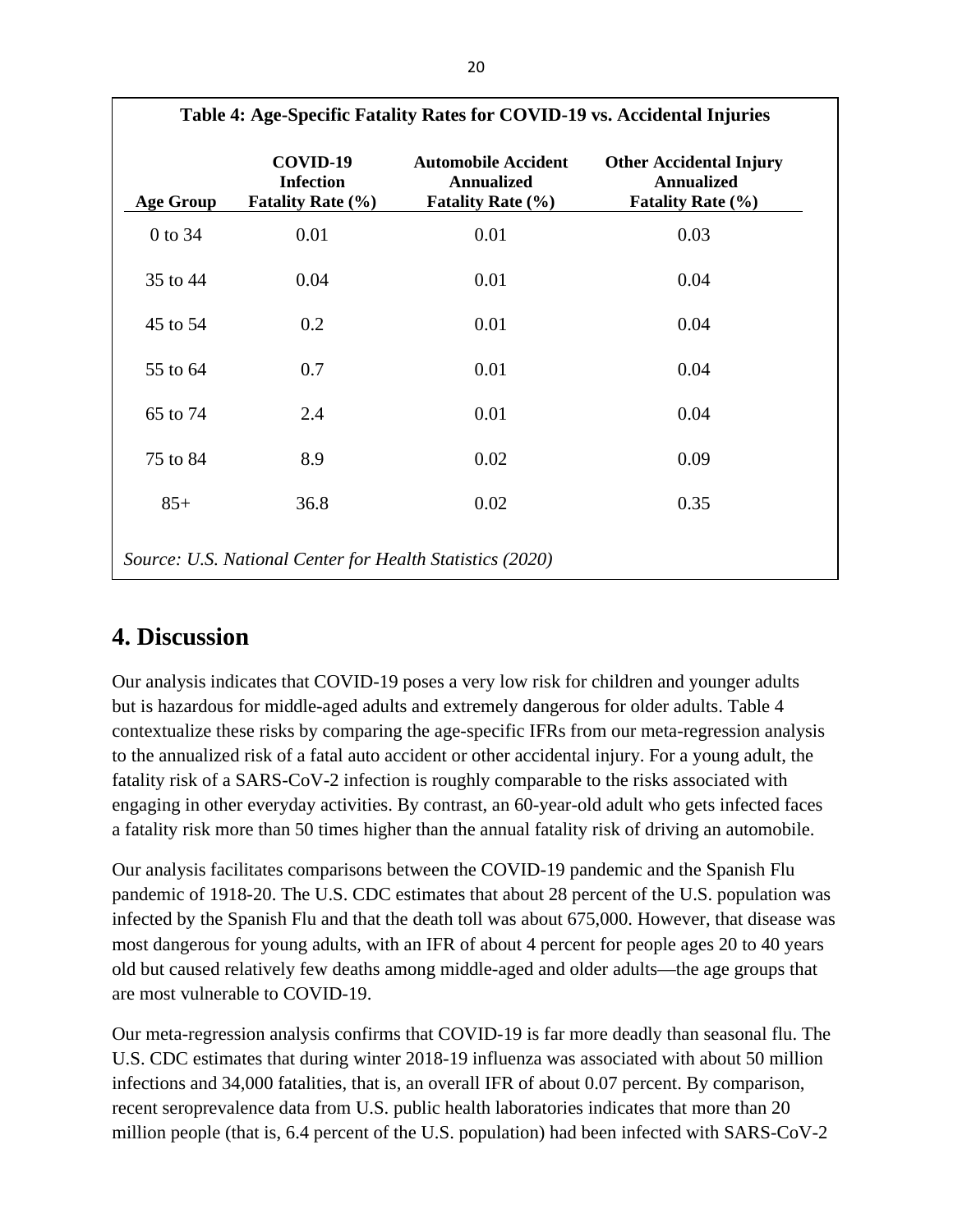|                                                                |     | <b>Infection Rate by Age (percent)</b> |       | <b>Deaths</b> | <b>IFR</b>  |                    |
|----------------------------------------------------------------|-----|----------------------------------------|-------|---------------|-------------|--------------------|
| <b>Scenario</b>                                                | All | $0-49$                                 | 50-64 | $65+$         | (thousands) | ( <i>percent</i> ) |
| <b>Baseline</b>                                                | 6.5 | 7.5                                    | 5.1   | 4.5           | 150,000     | 0.7                |
| Scenario #1:<br>current pattern of age-<br>specific prevalence | 20  | 23                                     | 16    | 14            | 465,000     | 0.7                |
| Scenario #2:<br>uniform prevalence                             | 20  | 20                                     | 20    | 20            | 640,000     | 1.0                |
| Scenario #3:<br>protection of<br>vulnerable age groups         | 20  | 26                                     | 10    | 6             | 230,000     | 0.4                |

**Table 5: U.S. Scenario Analysis**

by the last week of June.<sup>[40](#page-22-0)</sup> Cumulative U.S. fatalities were close to 150,000 as of July 27 (four weeks after the date of the seroprevalence data, appropriately reflecting the time lags discussed in Section 2). These figures indicate that the overall IFR of COVID-19 is currently about 0.7%, in line with recent guidance from the CDC and about ten times more deadly than seasonal flu.<sup>[41](#page-22-1)</sup>

Nonetheless, the current level of the overall U.S. IFR should *not* be interpreted as a fixed parameter. Rather, our meta-analysis clearly underscores the rationale for public health measures and communications aimed at reducing the aggregate IFR by mitigating the incidence of new COVID-19 infections among middle-aged and older adults.<sup>[42](#page-22-2)</sup>

To illustrate these considerations, Table 5 outlines three alternative scenarios for the U.S. trajectory of COVID-19 infections and fatalities. All three scenarios assume that the infection rate continues rising to a plateau of around 20% (similar to the prevalence observed in New York City as of late spring), while the age-specific IFRs reflect the U.S. national data observed to date. However, the age-specific infection rates vary markedly across the three scenarios:

• Scenario #1 assumes that age-specific prevalence will remain similar to the average pattern that has prevailed to date, as indicated by seroprevalence data from U.S. public health laboratories.

<span id="page-22-0"></span><sup>40</sup> See U.S. CDC (2020c). Seroprevalence estimates are reported in the U.S. CDC's Weekly COVID Surveillance Summary, based on data collected by 85 state and local public health laboratories spanning the entire country. These reports include age-specific seroprevalence but no details regarding sample selection, test characteristics, or confidence intervals and hence could not be used in our meta-regression analysis. <sup>41</sup> See U.S. CDC (2020e).

<span id="page-22-2"></span><span id="page-22-1"></span><sup>42</sup> See Davies et al. (2020), De Salazar et al. (2020), Gleser, Gorback, and Redding (2020), Harris (2020),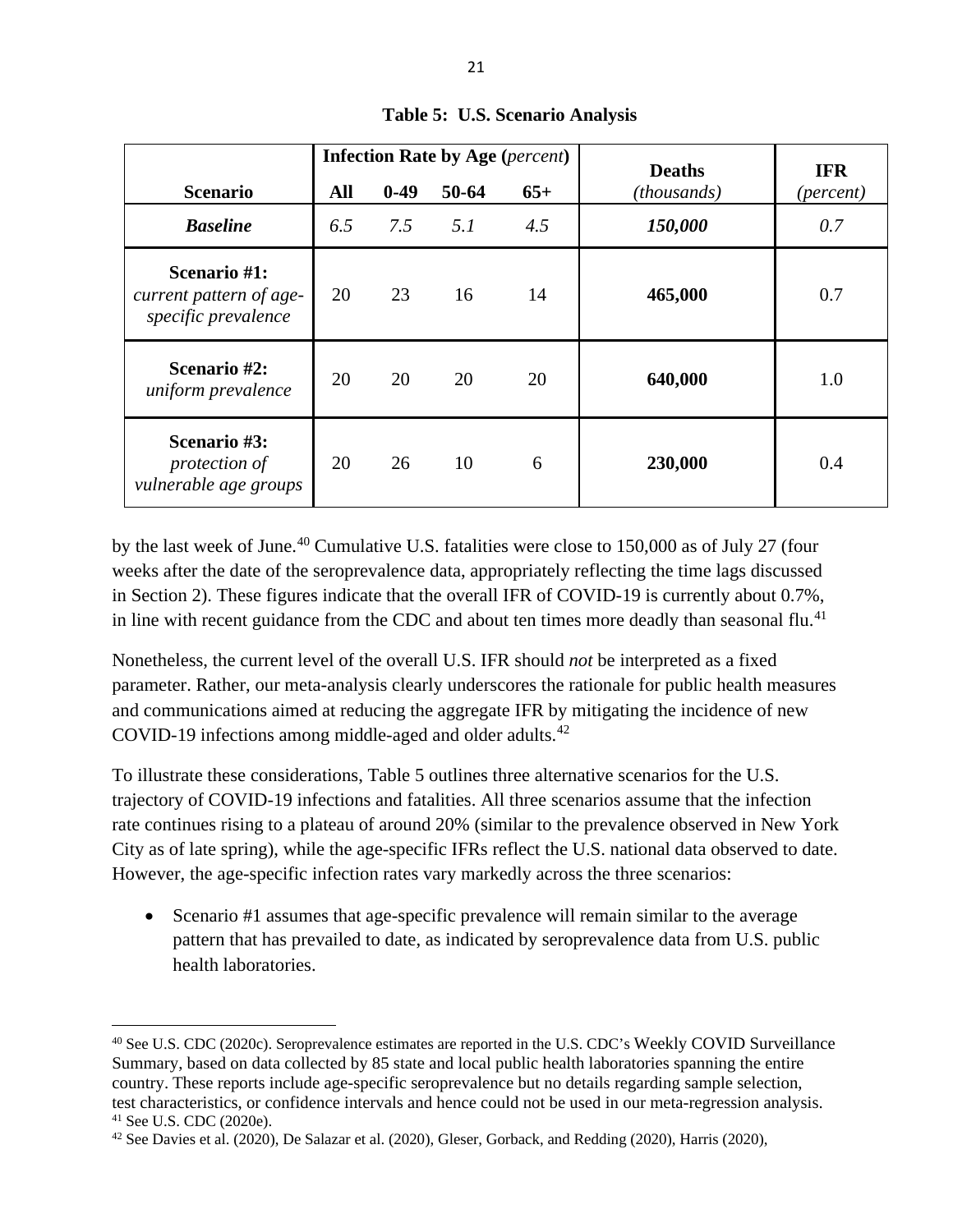- Scenario #2 assumes that the prevalence will eventually become uniform across all age groups, similar to the Spanish Flu pandemic and seasonal influenza.
- Scenario #3 assumes that public health measures and communications will restrain the incidence of new infections among middle-aged and older adults while prevalence continues rising more rapidly among children and younger adults.

To assess the implications of these three alternative assumptions, we use the age-specific IFRs from our meta-regression analysis to determine the death toll for each age group as follows:

$$
Deaths_{age} = Population_{age} \times Infection Rate_{age} \times IFR_{age}
$$

Scenario #1 shows that, if the current age-specific infection pattern continues until 20% of the U.S. is infected, deaths will increase by a factor of 3 to around 460,000. The outcome is far worse in Scenario #2, where the virus spreads uniformly across age groups and causes nearly 640,000 fatalities—roughly the same death toll as the Spanish Flu, though only one-third as large on a *per capita* basis. Finally, Scenario #3 is associated with a far lower proportion of older adults contracting the virus, and the total number of fatalities is held to about 230,000.

This scenario analysis underscores the possibility that the United States could plausibly end up with an overall IFR of about 1%, similar to the outcome in New York City as of late spring (as shown in Table 1). By comparison, policy measures and communications that protect vulnerable age groups could halve the overall IFR to around 0.4% and prevent over 200,000 U.S. deaths relative to the baseline in which the virus continues spreading with roughly the same age-specific prevalence that has been observed to date.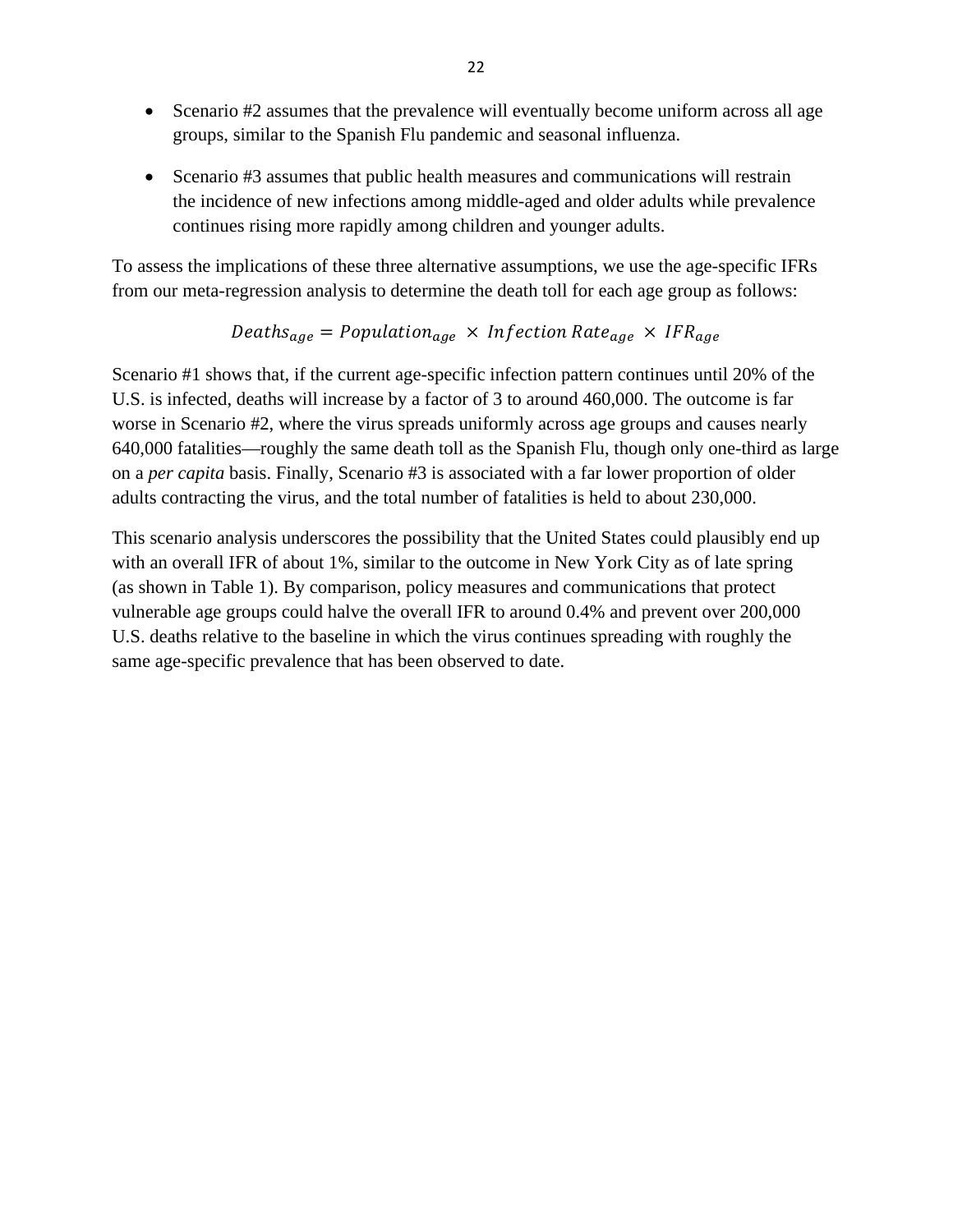# **5. Directions for Further Research**

While age and fatality risk are closely related, differences in the age structure of the population and age-specific infection rates surely cannot explain all deviations in IFR across regions and populations. Consequently, the role of co-morbidities and other demographic and socioeconomic factors merits further research that carefully distinguishes between infection risk and IFR.

# **5.1 Comorbidities**

A recent U.K. study has shown that COVID-19 mortality outcomes are strongly linked to comorbidities such as chronic pulmonary disease, diabetes, and obesity.[43](#page-24-0) However, that study specifically warns against drawing causal conclusions from those findings, which may reflect a higher incidence of COVID-19 rather than a higher IFR for individuals with those comorbidities. Indeed, a separate study of hospitalized U.K. COVID-19 patients found that patient age was far more important than any specific comorbidity in determining mortality risk. <sup>[44](#page-24-1)</sup> For example, the COVID-19 fatality risk for an obese 40-year-old hospital patient was found to be moderately higher than for a non-obese individual of the same cohort but only one-tenth the fatality risk for a non-obese 75-year-old hospital patient.

The high prevalence of comorbidities among COVID-19 patients has been well documented but not compared systematically to the prevalence of such comorbidities in the general population. For example, one recent study of hospitalized COVID-19 patients in New York City (NYC) reported that 94% of those patients had at least one chronic health condition.<sup>[45](#page-24-2)</sup> Nevertheless, that finding is not particularly surprising given the prevalence of comorbidities among middleaged and elderly NYC residents.<sup>46</sup> For example, nearly 30% of older NYC adults (ages  $60+$ ) are diabetic, while 23% have cardiovascular disease (including hypertension), and 8% have chronic pulmonary diseases—practically identical to the incidence of those comorbidities in the sample of hospitalized COVID-19 patients.[47](#page-24-4) Indeed, obesity was the *only* comorbidity that was much more prevalent among hospitalized COVID-19 patients than in the general population of older NYC adults. Nonetheless, obesity is also much more prevalent among lower-income groups who are more likely to live in high-density neighborhoods and work in high-exposure jobs, and hence such data clearly cannot be used to distinguish prevalence vs. severity of COVID-19.<sup>[48](#page-24-5)</sup>

<span id="page-24-0"></span><sup>43</sup> See Williamson et al. (2020).

<span id="page-24-1"></span> $44$  See Doherty et. al  $(2020)$ .

<span id="page-24-2"></span><sup>45</sup> See Richardson et al. (2020).

<span id="page-24-3"></span><sup>46</sup> See Appendix Table E1.

<span id="page-24-4"></span><sup>&</sup>lt;sup>47</sup> See New York State Comptroller (2015) and New York Department of Health (2020).

<span id="page-24-5"></span><sup>48</sup> See Appendix E for a detailed comparison of comorbidities.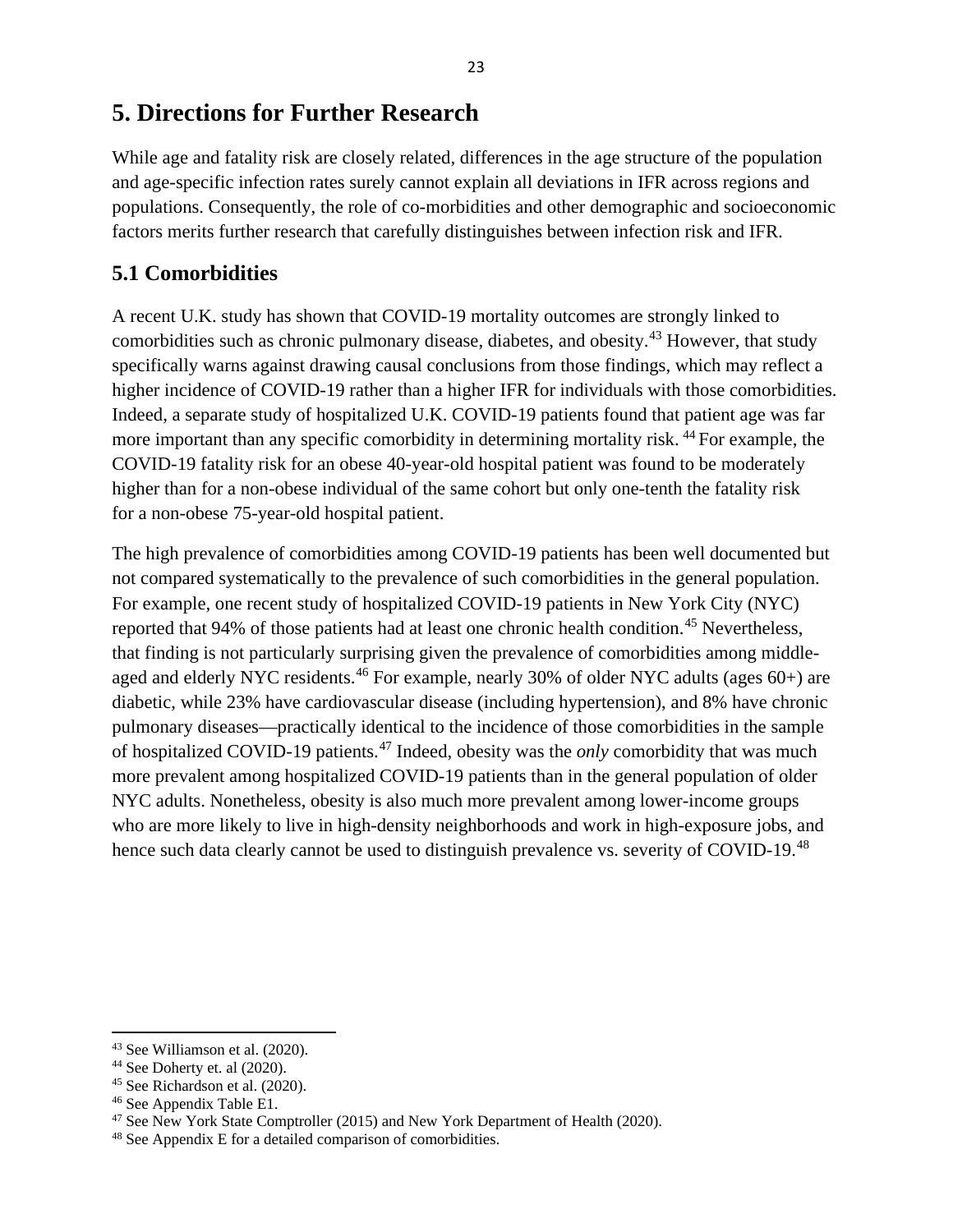## **5.2 Demographic and Socioeconomic Factors**

Our meta-analysis has not directly considered the extent to which IFRs may vary with other demographic factors, including race and ethnicity. Fortunately, valuable insights can be garnered from other recent studies. In particular, one recent seroprevalence study of residents of two urban locations in Louisiana found no significant difference in IFRs between whites and Blacks.<sup>49</sup>

Nonetheless, the incidence of COVID-19 mortality among people of color is extraordinarily high due to markedly different infection rates that reflect systematic racial and ethnic disparities in housing and employment. For example, a recent infection study of a San Francisco neighborhood found that 80% of positive cases were Latinx – far higher than the proportion of Latinx residents in that neighborhood.[50](#page-25-1) That study concluded as follows: *"Risk factors for recent infection were Latinx ethnicity, inability to shelter-in-place and maintain income, frontline service work, unemployment, and household income less than \$50,000 per year."* 

Recent CDC analysis has reached similar conclusions, attributing elevated infection rates among Blacks and Hispanics to dense housing of multi-generational families, increased employment in high-contact service jobs, high incidence of chronic health conditions, and lower quality of health care. $51$ 

In summary, while the present study has investigated the effects of age on the IFR of COVID-19, further research needs to be done on how infection and fatality rates for this disease are affected by demographic and socioeconomic factors.

<span id="page-25-0"></span><sup>49</sup> See Feehan et al. (2020).

<span id="page-25-1"></span><sup>50</sup> See Chamie et al. (2020).

<span id="page-25-2"></span><sup>51</sup> See Azar et al. (2020).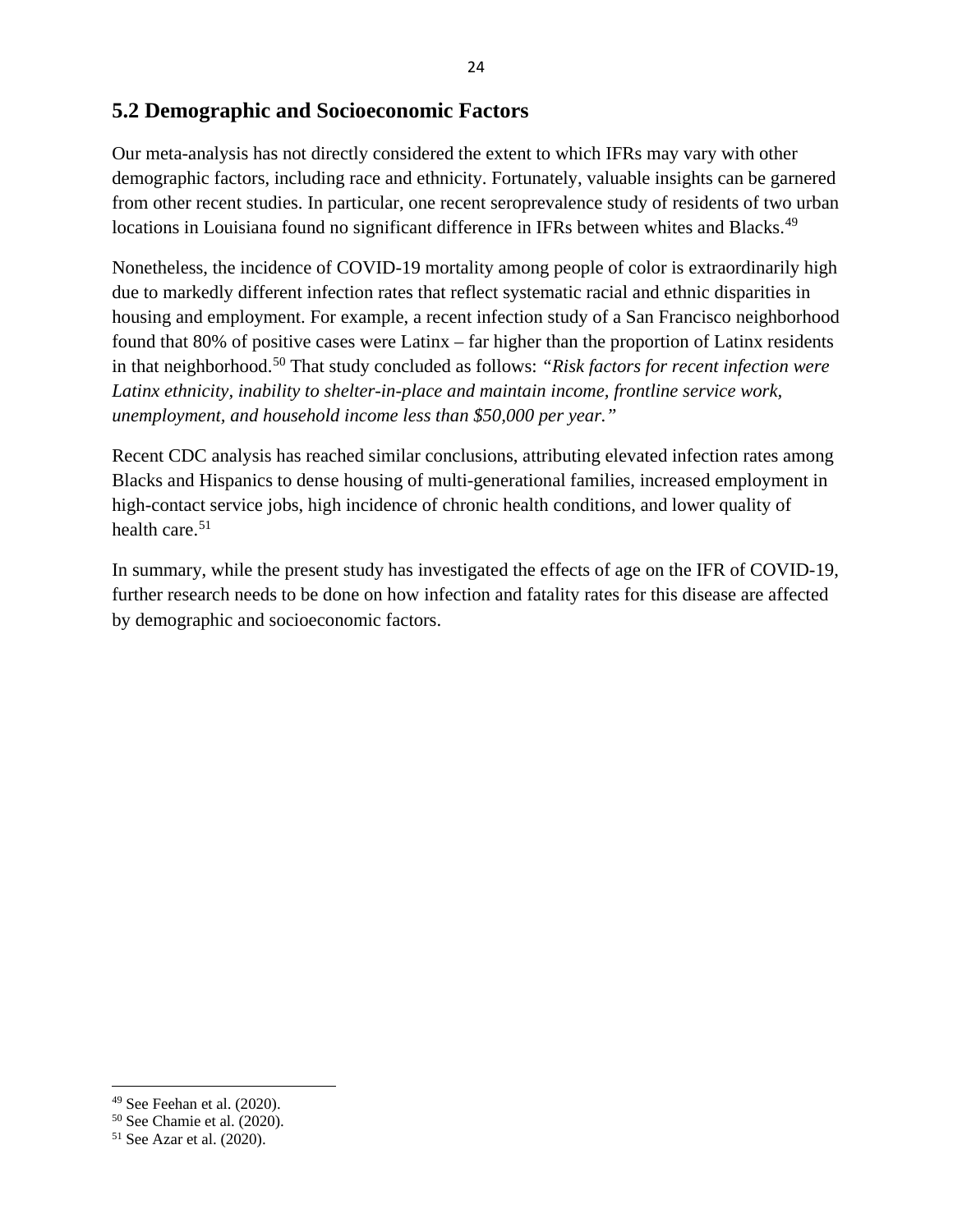## **Appendix A: Comprehensive List of Seroprevalence Studies**

| <b>Location</b> | Date                | <b>Sample Size</b> | <b>Test Method</b>              | <b>Fatality Estimation</b><br><b>Procedure</b> |
|-----------------|---------------------|--------------------|---------------------------------|------------------------------------------------|
| Belgium $52$    | April 20-26         | 3,397              | IgG ELISA                       | Excess mortality                               |
| Geneva $53$     | April $6 - May 9$   | 2,766              | IgG ELISA                       | Bayesian framework                             |
| Indiana $54$    | April 25 - 29       | 3,658              | IgG CMA<br>& RT-PCR             | <b>Reported Fatalities</b><br>as of May 25     |
| New York $55$   | April 19-28         | 15,101             | IgG MIA                         | <b>Reported Fatalities</b><br>as of May 21     |
| Spain $56$      | April $27 - May 11$ | 35,883             | IgG/IgM<br><b>LFA &amp; CMA</b> | Excess mortality                               |
| Sweden $57$     | April $27 - May 24$ | 4,800              | IgG MBA                         | <b>Reported Fatalities</b><br>as of June 18    |

### **A.1 Benchmark Studies**

*Note: CMA = chemiluminescent microparticle assay; ELISA = enzyme-linked immunosorbent assay; LFA = lateral flow analysis; MBA = multiplex bead array*; *MIA = microsphere immunoassay; RT-PCR = reverse transcription - polymerase chain reaction*. *Excess mortality refers to fatalities by age in 2020 compared to corresponding months of prior calendar year(s).*

<span id="page-26-1"></span><sup>53</sup> See Perez-Saez et al. (2020), Table S2. This study used the seroprevalence findings of Stringhini et al. (2020).

<span id="page-26-2"></span><sup>54</sup> See Menachemi et al. (2020), Table 1, total population prevalence based on seroprevalence and active infections. Population data by single year of age as of July 1, 2019 was obtained from U.S. Vital Statistics System (2020). Cumulative fatalities by age as of May 25 were obtained from Indiana State Department of Health (2020).

<span id="page-26-3"></span><sup>55</sup> See Rosenberg et al. (2020). Population data by single year of age as of July 1, 2019 was obtained from U.S. Vital Statistics System (2020). Some seroprevalence age brackets were adjusted (+/- 5 years) to match the age structure of the New York Department of Health (2020) COVID-19 fatality report; see the technical appendix for further detail.<br><sup>56</sup> Age-specific IFRs were constructed using the seroprevalence findings of Pollán et al. (2020), Table S7

<span id="page-26-5"></span><span id="page-26-4"></span>positive) and excess mortality data for Week 25 reported by Spain National Institute of Statistics (2020).  $\frac{57}{2}$  See Sweden Public Health Authority (2020a,b,c,d,e) for information about the seroprevalence program design, antibody test standards, results for weeks 18 to 21, and COVID-19 fatalities as of week 24, respectively.

<span id="page-26-0"></span><sup>&</sup>lt;sup>52</sup> See Molenberghs et al. (2020), Table 6. This study used the seroprevalence findings of Herzog et al. (2020).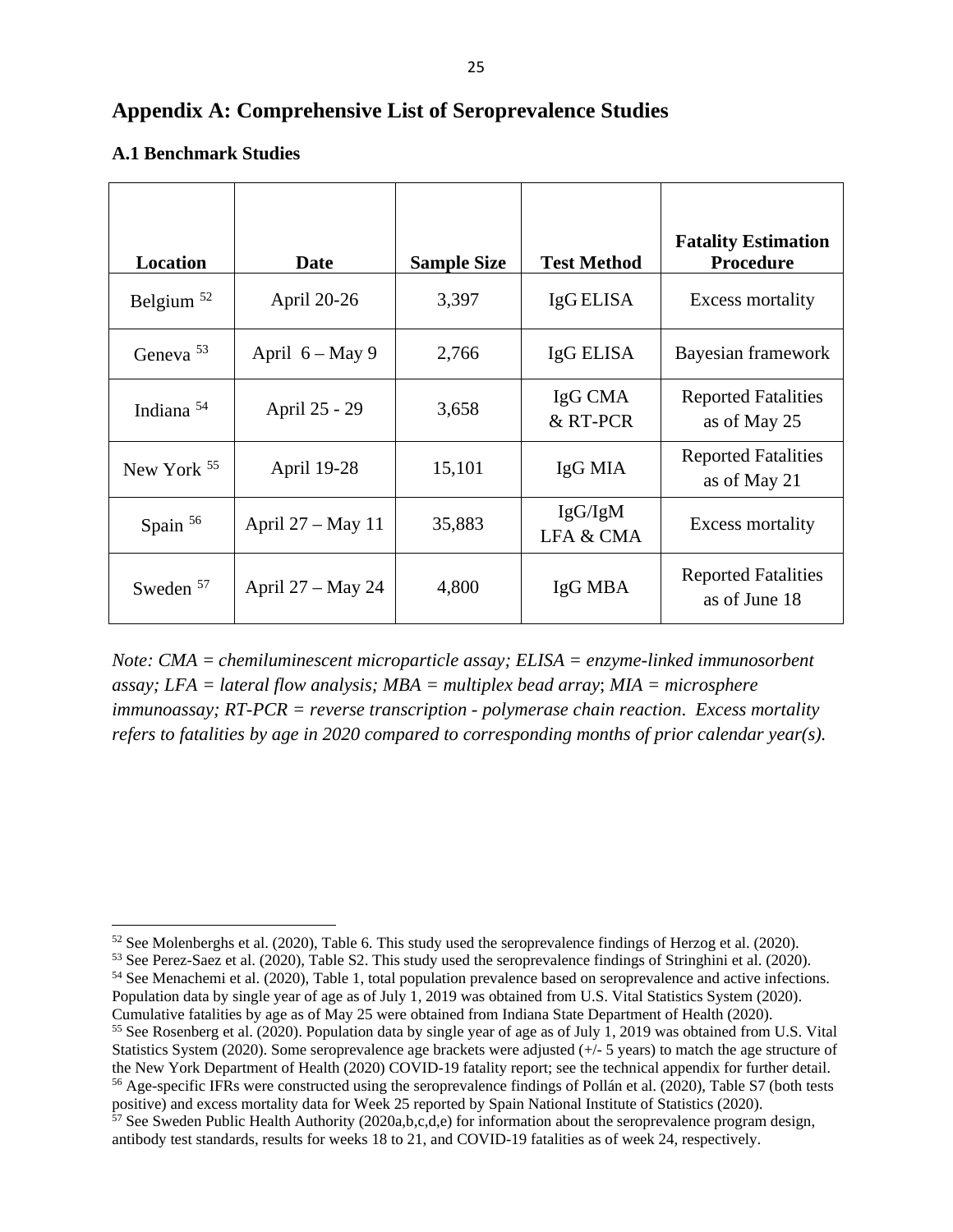| <b>Location</b>    | <b>Date</b>          | <b>Sample</b><br><b>Size</b> | <b>Cumulative</b><br><b>Fatalities as of:</b> |
|--------------------|----------------------|------------------------------|-----------------------------------------------|
| Connecticut        | April $26 - May 3$   | 1,431                        | May 28 <sup>58</sup>                          |
| Louisiana          | April 1 - 8          | 1,184                        | May $6^{59}$                                  |
| Minneapolis, MN    | April $30 - May 12$  | 860                          | June $4^{60}$                                 |
| Missouri           | April $20 - 26$      | 1,882                        | May 23 <sup>61</sup>                          |
| Philadelphia, PA   | April $13 - 25$      | 824                          | May $23^{62}$                                 |
| San Francisco Bay  | April 23 - 27        | 1,224                        | May 25 <sup>63</sup>                          |
| South Florida      | April 6 - 10         | 1,742                        | May $6^{64}$                                  |
| Utah               | April $20 - May 3$   | 1,132                        | May 25 65                                     |
| Western Washington | March $23 - April 1$ | 3,264                        | April 26 <sup>66</sup>                        |

#### **A.2 CDC Seroprevalence Locations**

*Note*: See Havers et al. (2020) for seroprevalence findings of each location using IgG ELISA procedure. Population data for each study region by single year of age as of July 1, 2019 was obtained from U.S. Vital Statistics System (2020). Some seroprevalence age brackets were adjusted (+/- 5 years) to match the age structure of each state's COVID-19 fatality report; see supplementary materials for details.

<span id="page-27-0"></span><sup>58</sup> See Connecticut Department of Health & Human Services (2020).

<span id="page-27-1"></span><sup>59</sup> See Louisiana Department of Health (2020).

<span id="page-27-2"></span><sup>&</sup>lt;sup>60</sup> The Minneapolis-St. Paul-St. Cloud combined statistical area covers 20 counties in Minnesota; this CSA also covers two counties in Wisconsin that were not included in the seroprevalence study or the IFR tabulations. Cumulative fatalities in the 20-county MSA accounted for 89% of Minnesota's cumulative COVID-19 fatalities as of June 4 and hence are assumed to have the same relative age distribution as the statewide fatality count. 61 See Utah Department of Health (2020).

<span id="page-27-4"></span><span id="page-27-3"></span> $62$  The Philadelphia metropolitan statistical area covers 5 counties in Pennsylvania; this MSA also includes counties in Delaware, Maryland, and New Jersey that were not included in the seroprevalance study or the IFR tabulations. Cumulative fatalities in the 5-county MSA accounted for 61% of Pennsylvania's cumulative COVID-19 fatalities as of May 23 and hence are assumed to have the same relative age distribution as the statewide fatality count.

<span id="page-27-5"></span> $<sup>63</sup>$  The San Francisco Bay Area covers nine counties that are members of the Association of Bay Area Governments.</sup> Cumulative fatalities in the 9-county San Francisco Bay Area are not published by age groups and hence are

<span id="page-27-6"></span> $64$  South Florida includes four counties that span Miami, Ft. Lauderdale, and Palm Beach. Cumulative fatalities by age for each of those four counties are tabulated by Florida Department of Health (2020). <sup>65</sup> See Missouri Department of Health & Senior Services (2020).

<span id="page-27-8"></span><span id="page-27-7"></span><sup>&</sup>lt;sup>66</sup> See Western Washington spans Seattle, Tacoma, and nearby counties. Cumulative fatalities are reported by Washington Department of Health (2020).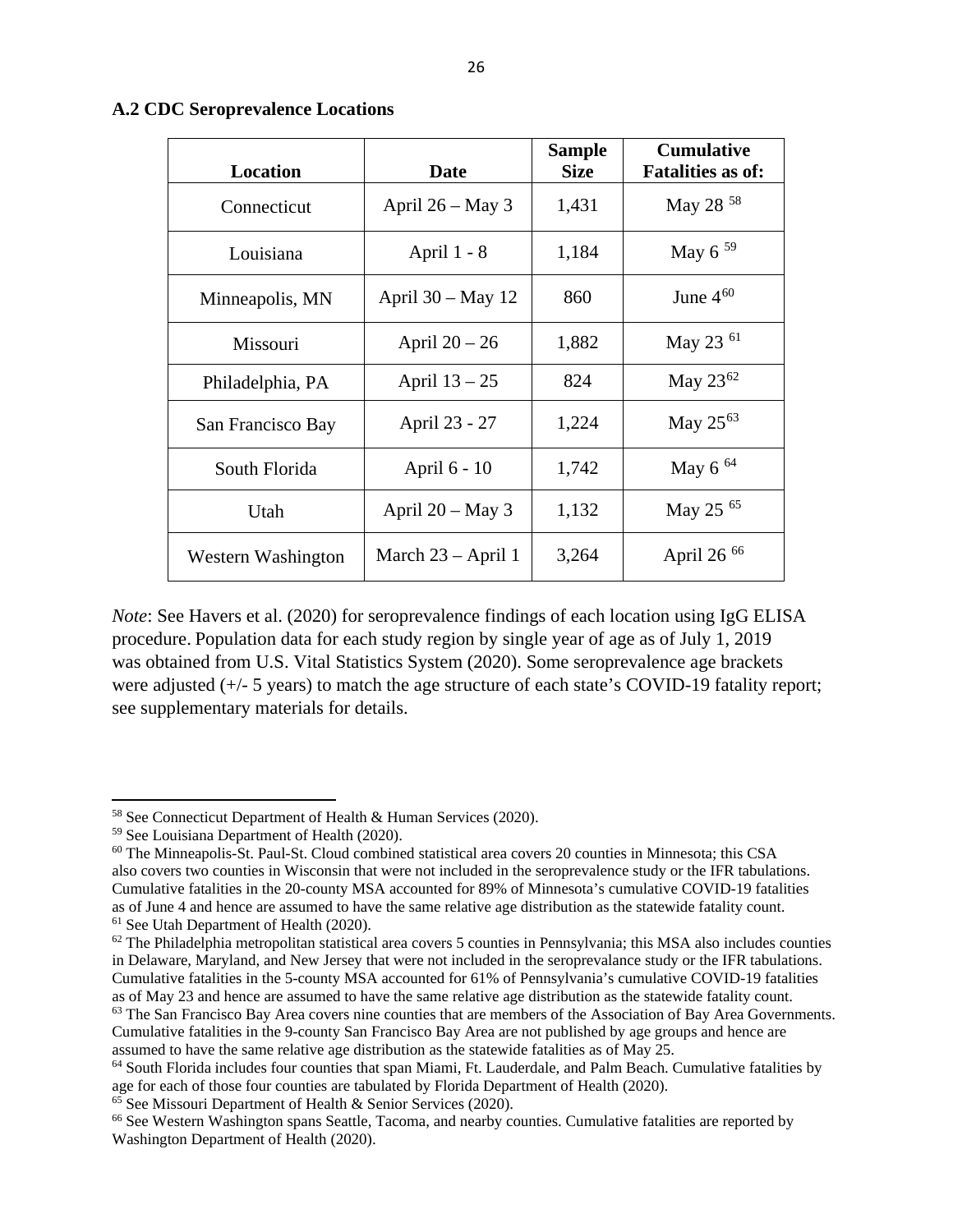| Location                        | <b>Reporting Date</b> | <b>Population</b> | <b>Cases</b> | <b>Fatalities</b> |
|---------------------------------|-----------------------|-------------------|--------------|-------------------|
| Iceland <sup>67</sup>           | June 14               | 341,250           | 1,734        | 10                |
| New Zealand <sup>68</sup>       | July 9                | 1,910,760         | 1,417        | 22                |
| Republic of Korea <sup>69</sup> | July 11               | 51,269,183        | 10,086       | 262               |

#### **A.3 Comprehensive Tracking & Tracing of COVID-19 Infections**

### **A.4 Small-Scale Studies**

| Location                                | Date                   | <b>Sample</b><br><b>Size</b> | <b>Test Method</b> | <b>Fatality Estimation</b><br><b>Procedure</b>            |
|-----------------------------------------|------------------------|------------------------------|--------------------|-----------------------------------------------------------|
| Castiglione d'Adda,<br>Italy $70$       | May 18 - 25            | 509                          | IgG CLA            | Excess Mortality <sup>71</sup><br>(January $1 - May 31$ ) |
| Gangelt, Germany <sup>72</sup>          | March $31 -$ April 6   | 919                          | IgG ELISA          | <b>Reported Fatalities as</b><br>of May 29 <sup>73</sup>  |
| Diamond Princess<br>Cruise Ship $^{74}$ | February $1 - March 7$ | 712                          | <b>PCR</b>         | <b>Reported Fatalities as</b><br>of June 26 $^{75}$       |

by age in 2020 compared to the average mortality during the same calendar dates in 2015 to 2019, respectively.  $72$  See Streeck et al. (2020).

<span id="page-28-0"></span> $67$  See Iceland Directorate of Health (2020) for finalized data thru June 14, when Iceland had 1,796 recovered cases, 10 fatalities, and 4 individuals in isolation (none hospitalized).

<span id="page-28-1"></span><sup>&</sup>lt;sup>68</sup> See New Zealand Ministry of Health (2020).<br><sup>69</sup> See Korea Center for Disease Control (2020).

<span id="page-28-4"></span><span id="page-28-3"></span><span id="page-28-2"></span><sup>&</sup>lt;sup>70</sup> See Pagani et al. (2020).<br><sup>71</sup> See Italy National Institute of Statistics (2020a,b) for Castiglione d'Adda population by age and excess mortality

<span id="page-28-6"></span><span id="page-28-5"></span><sup>73</sup> See Kreis Heinsberg District Administration (2020) and Stat Germania (2020) for Gangelt COVID-19 fatalities and population by age, respectively.<br><sup>74</sup> See Mizumoto et al. (2020), Russell et al. (2020), Leffler and Hogan (2020), and Salje et al. (2020a,b).

<span id="page-28-7"></span>

<span id="page-28-8"></span><sup>&</sup>lt;sup>75</sup> See Japan National Institute for Infectious Diseases (2020), Mizumoto et al. (2020), and Salje et al. (2020a,b).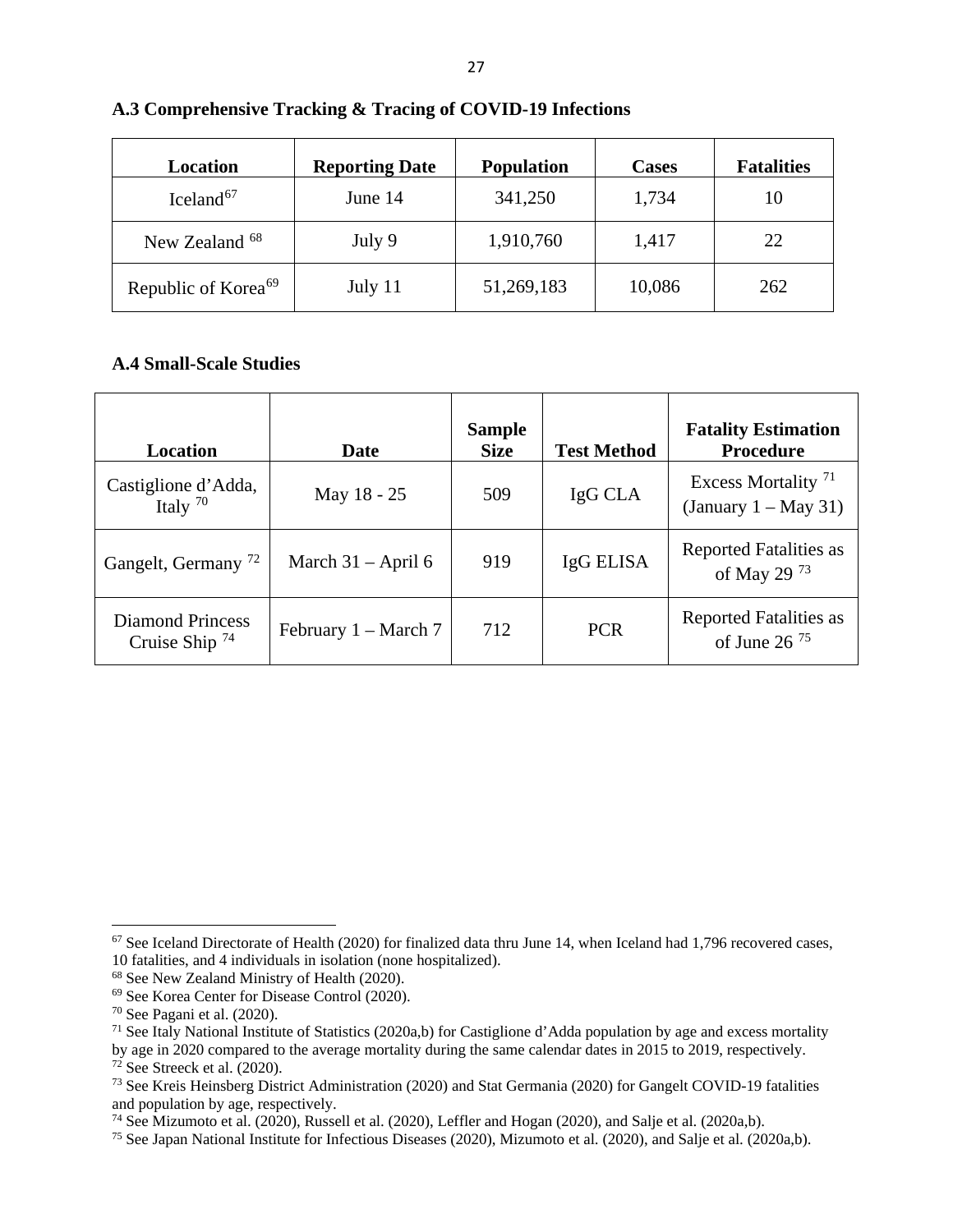## **A.5 Studies Excluded Due to Sample Selection Bias**

### *(a) Hospitals and Urgent Care Clinics*

*Rationale:* A substantial fraction of individuals seeking health care at a hospital or urgent care clinic may have symptoms related to an active COVID-19 infection and hence exhibit a higher prevalence of positive test results compared to a random sample of the general population.

| Location                          | <b>Description</b>                                                                                                                                                                                                                                                                                                                                                                                                                                                                                                                                                                                                                                                                                                                                                                                                                                                                                               |
|-----------------------------------|------------------------------------------------------------------------------------------------------------------------------------------------------------------------------------------------------------------------------------------------------------------------------------------------------------------------------------------------------------------------------------------------------------------------------------------------------------------------------------------------------------------------------------------------------------------------------------------------------------------------------------------------------------------------------------------------------------------------------------------------------------------------------------------------------------------------------------------------------------------------------------------------------------------|
| Brooklyn, NY76                    | This study used samples from an outpatient clinic and yielded a much higher<br>infection rate than other seroprevalence studies of the New York metropolitan area.                                                                                                                                                                                                                                                                                                                                                                                                                                                                                                                                                                                                                                                                                                                                               |
| Kobe, Japan <sup>77</sup>         | This study tested for IgG antibodies in 1,000 specimens from an outpatient clinic and<br>found 33 positive cases. However, the study did not screen out samples from patients<br>who were seeking treatment for COVID-related symptoms. Moreover, the study<br>reported raw prevalence and confidence interval but did not report statistics adjusted<br>for test characteristics. The manufacturer (ADS Biotec / Kurabo Japan) has indicated<br>that this test has specificity of 100%, based on a sample of 14 pre-COVID<br>specimens, but that specificity has not been evaluated by any independent study.<br>If the true specificity is 98%, then the adjusted prevalence would not be significant.<br>The authors concluded by noting the selection bias and recommended that<br>"further serological studies targeting randomly selected people in Kobe City<br>could clarify this potential limitation." |
| Tokyo, Japan <sup>78</sup>        | The authors of this study specifically cautioned against interpreting their results<br>as representative of the general population. In particular, the sample of 1,071<br>participants included 175 healthcare workers, 332 individuals who had experienced<br>a fever in the past four months, 45 individuals who had previously taken a PCR test,<br>and 9 people living with a COVID-positive cohabitant. The study obtained a raw<br>infection rate of 3.8%, but the rate is only 0.8% if those subgroups are excluded.                                                                                                                                                                                                                                                                                                                                                                                      |
| Zurich, Switzerland <sup>79</sup> | This study analyzed two distinct set of samples: (i) blood donors and (ii) hospital<br>patients. Nearly all blood donors were ages 20 to 55, so that sample is not useful<br>for assessing age-specific IFRs for older adults. The sample of hospital patients was<br>not screened to eliminate cases directly related to COVID-19, so that sample may not<br>be representative of the broader population. Moreover, inhabitants of the city of<br>Zurich constituted a relatively large fraction of seropositive results compared to<br>residents from the remainder of the canton of Zurich (which is predominantly rural).<br>The study computes an overall IFR of 0.5%, similar to that of Geneva.                                                                                                                                                                                                           |

<span id="page-29-0"></span><sup>76</sup> See Reifer et al. (2020).

<span id="page-29-1"></span><sup>77</sup> See Doi et al. (2020).

<span id="page-29-2"></span> $78$  See Takita et al. (2020a,b).

<span id="page-29-3"></span><sup>79</sup> See Emmenegger et al. (2020).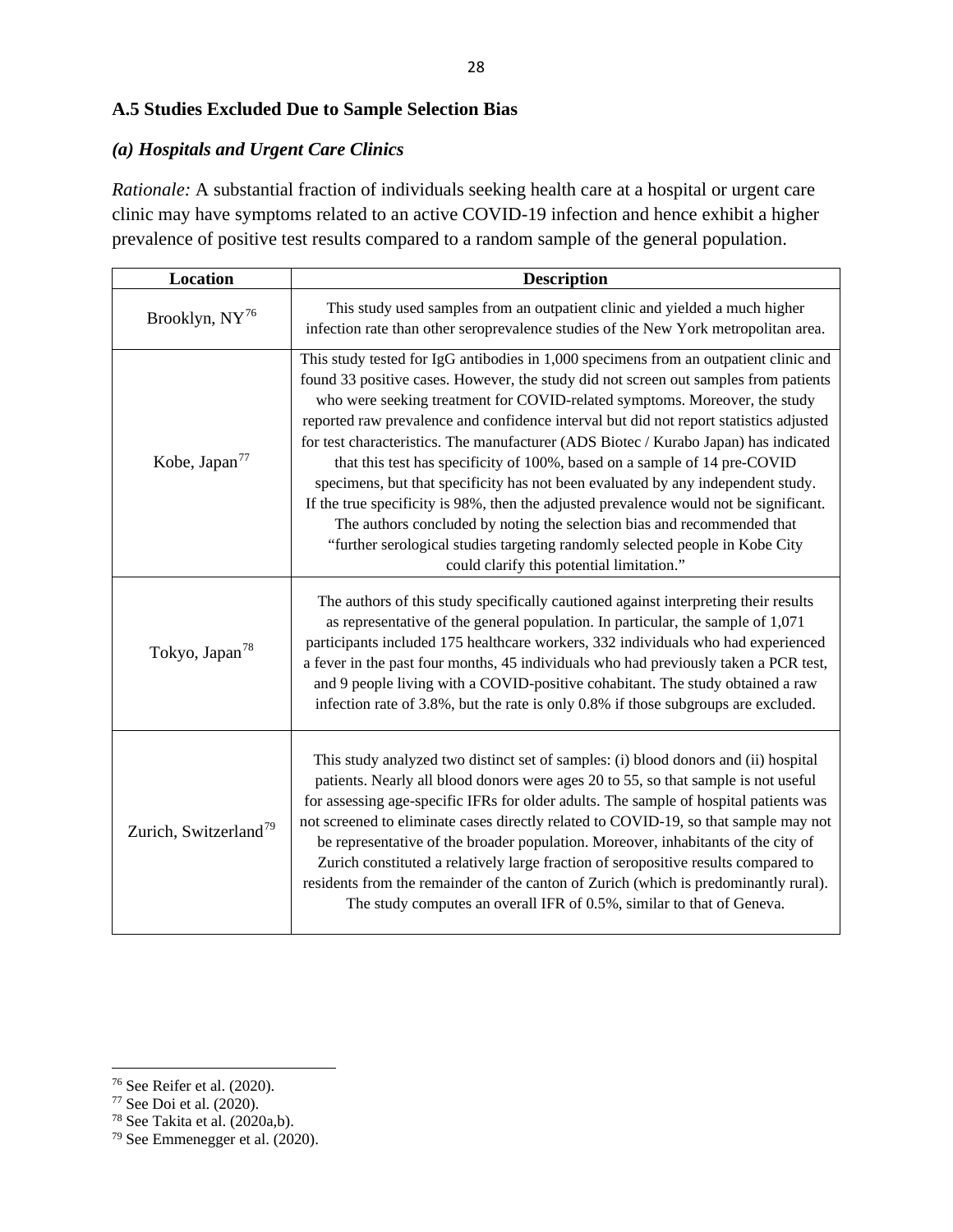## *(b) Studies of Blood Donors*

*Rationale:* Prior research has shown that blood donors tend to be younger and healthier than the general population, with very few blood donors over age 60. Moreover, individuals who donate blood during a pandemic may be more gregarious and less risk-averse than non-donors. Recent U.K. seroprevalence studies indicated that English blood donors had a COVID-19 infection rate of 7.9% compared to a rate of 5.4% for a random sample of the English population. *Excluded Studies*: (1) Apulia, Italy.<sup>80</sup> (2) Denmark.<sup>[81](#page-30-1)</sup> (3) England.<sup>[82](#page-30-2)</sup> (4) Milan, Italy.<sup>83</sup> (5) Netherlands.  $84$  (6) Scotland.  $85$  (7) San Francisco, CA.  $86$ 

## *(c) Active Recruitment of Participants*

*Rationale:* With active recruitment, the sample may include individuals concerned about prior exposure to COVID-19 and hence a higher prevalence than the general population.

| Location                         | <b>Description</b>                                                                     |  |  |
|----------------------------------|----------------------------------------------------------------------------------------|--|--|
| Luxembourg <sup>87</sup>         | Of the 35 participants who tested positive, 19 had previously interacted with          |  |  |
|                                  | a person who was known to be infected or had a prior test for SARS-CoV-2.              |  |  |
| Boise, Idaho <sup>88</sup>       | This study was promoted during a "Crush the Curve" publicity campaign                  |  |  |
|                                  | and required participants to sign up for a test.                                       |  |  |
| Santa Clara, CA <sup>70</sup>    | Participants were recruited via social media and needed to drive to the testing site.  |  |  |
|                                  | Stanford Medicine subsequently released a statement indicating that                    |  |  |
|                                  | the study was under review due to concerns about potential biases. <sup>89</sup>       |  |  |
| Frankfurt, Germany <sup>90</sup> | This study was conducted at a industrial worksite. Among the 5 seropositive            |  |  |
|                                  | participants, 3 had prior positive tests or direct contact with a known positive case. |  |  |

### *(d) Other Sample Selection Issues*

| Location                      | <b>Description</b>                                                                                                                                                     |
|-------------------------------|------------------------------------------------------------------------------------------------------------------------------------------------------------------------|
| Oisie, France <sup>91</sup>   | This sample of 1,340 participants included elementary school teachers, pupils, and<br>their families. Only two individuals in the sample were ages 65 years and above. |
| Saxony, Germany <sup>92</sup> | This study analyzed specimen samples from students and teachers at thirteen<br>secondary schools in eastern Saxony and found very low seroprevalence (0.6%).           |

<span id="page-30-0"></span><sup>80</sup> See Fiorel et al. (2020).

<span id="page-30-1"></span> $81$  See Erikstrup et al. (2020). The seroprevalence test kit used in this study was subsequently withdrawn

from the market by the manufacturer due to reliability concerns; see Reuters (2020).

<span id="page-30-2"></span><sup>82</sup> See England Public Health (2020).

<span id="page-30-3"></span> $83$  See Valenti et al.  $(2020)$ .

<span id="page-30-4"></span><sup>84</sup> See Slot et al. (2020).

<span id="page-30-5"></span><sup>85</sup> See Thompson et al. (2020).

<span id="page-30-6"></span><sup>86</sup> See Ng et al. (2020).

<span id="page-30-7"></span><sup>87</sup> See Snoeck et al. (2020).

<span id="page-30-8"></span><sup>88</sup> See Bryan et al. (2020).

<span id="page-30-9"></span><sup>89</sup> [https://www.dailymail.co.uk/health/article-8358003/Stanford-researchers-investigation-tipping-scale-antibody](https://www.dailymail.co.uk/health/article-8358003/Stanford-researchers-investigation-tipping-scale-antibody-studies.html)[studies.html](https://www.dailymail.co.uk/health/article-8358003/Stanford-researchers-investigation-tipping-scale-antibody-studies.html)

<span id="page-30-10"></span> $\overline{90}$  See Fraehling et al. (2020).

<span id="page-30-11"></span> $91$  See Fontanet et al. (2020).

<span id="page-30-12"></span><sup>92</sup> See Armann et al. (2020).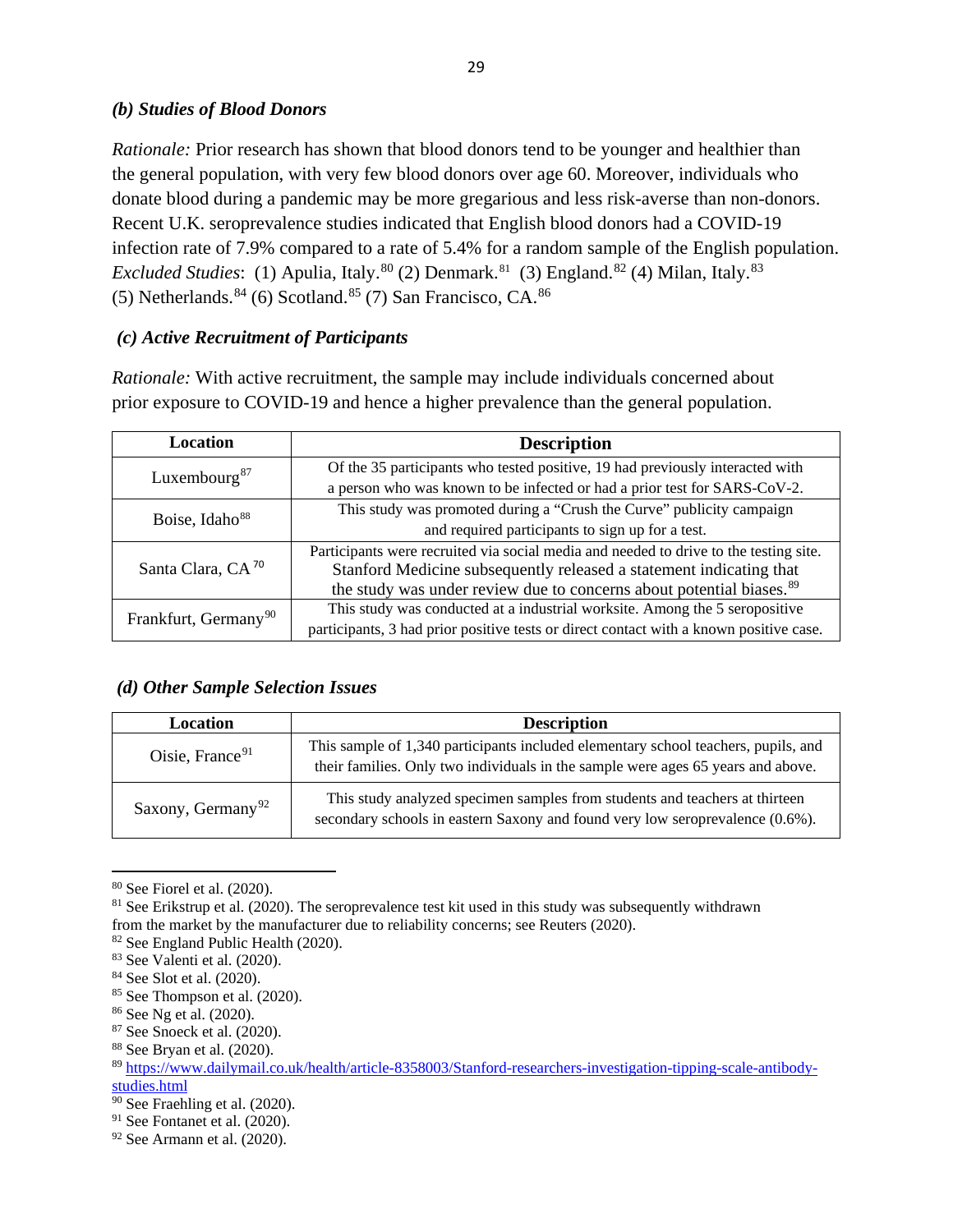# **A.6: Studies Excluded Due to Accelerating Outbreak[93](#page-31-0)**

*Rationale*: As discussed in Section 2, if a seroprevalence study takes place in the midst of an accelerating outbreak, then there is no preicse way to determine which of the subsequent fatalities resulted from new infections vs. infections prior to the date of the study. Excluded Studies: (1) Los Angeles County.<sup>[94](#page-31-1)</sup> (2) New York City.<sup>[95](#page-31-2)</sup> (3) Santa Clara County.<sup>96</sup>  $(4)$  Scotland.<sup>97</sup>

|  |  |  | A.7 Studies Excluded due to Absence of Age-Specific Prevalence Data |  |
|--|--|--|---------------------------------------------------------------------|--|
|  |  |  |                                                                     |  |

| <b>Location</b>                           | <b>Description</b>                                                                                                                                                                                                                                                                                                                                                                                                                                                                                                                                                                                       |
|-------------------------------------------|----------------------------------------------------------------------------------------------------------------------------------------------------------------------------------------------------------------------------------------------------------------------------------------------------------------------------------------------------------------------------------------------------------------------------------------------------------------------------------------------------------------------------------------------------------------------------------------------------------|
| British Columbia,<br>Canada <sup>98</sup> | This study analyzed 885 laboratory specimens from outpatient clinics<br>for the period May 15-27 and found only four positive cases $(0.6\%)$ . This sample<br>is not well-suited for assessing age-specific prevalence or age-specific IFRs.                                                                                                                                                                                                                                                                                                                                                            |
| Czech Republic <sup>99</sup>              | The Czech Ministry of Health conducted a large-scale seroprevalence survey on<br>April 23-May 1, collecting specimens from a random sample of 22,316 residents<br>and testing for IgG antibodies using the Wantai test kit. Only 107 positive cases<br>were identified (raw prevalence $= 0.4\%$ ), and hence the test-adjusted confidence<br>intervals include the lower bound of zero prevalence. That result is consistent<br>with the very low number of reported cases in the Czech Republic as of early May;<br>for example, Prague had only 1,638 reported cases for a population of 1.3 million. |
| Expatriate Flights <sup>100</sup>         | This study performed PCR tests on 689 individuals expatriated from Wuhan, China<br>on six international flights during January 31-February 2. There were six positive<br>tests (raw prevalence $= 0.87\%$ ), but assessment of age-specific prevalence or IFRs<br>is not feasible given the sample size, low prevalence, and lack of case outcomes.                                                                                                                                                                                                                                                      |
| Japanese<br>Evacuees $101$                | This study performed PCR tests on 565 Japanese citizens expatriated from Wuhan,<br>China. There were eight positive tests, indicating a raw prevalence of 1.4%,<br>but assessment of age-specific prevalence or IFRs is not feasible given the<br>small sample, low prevalence, and lack of data on case outcomes.                                                                                                                                                                                                                                                                                       |
| Jersey $(U.K.)^{102}$                     | This study collected samples from 629 households comprising 1,062 individuals<br>and estimated seroprevalence at 4.2% (CI 2.9 to 5.5%), indicating that about 3,300<br>Jersey residents have been infected. Jersey has had 30 COVID-19 fatalities<br>(as of July 15), and hence the overall IFR is about 1% (similar to that of NYC).<br>However, the seroprevalence sample is too small to facilitate accurate assessments<br>of age-specific IFRs; for ages 55+, there were 258 samples and 12 positive cases,                                                                                         |

<span id="page-31-0"></span><sup>&</sup>lt;sup>93</sup> Studies on expatriate flights and Japanese evacuees from Wuhan also occurred extremely early in the outbreak, and infection and deaths in their respective populations rose exponentially following the initial study.

<span id="page-31-2"></span><span id="page-31-1"></span><sup>&</sup>lt;sup>94</sup> See Sood et al. (2020).<br><sup>95</sup> See Havers et al. (2020).

<span id="page-31-3"></span> $96$  See Bendavid et al. (2020).

<span id="page-31-4"></span><sup>97</sup> See Thompson et al. (2020).

<sup>98</sup> See Skowronski et al. (2020).

<span id="page-31-7"></span><span id="page-31-6"></span><span id="page-31-5"></span><sup>99</sup> See Czech Ministry of Health (2020).

<sup>100</sup> See Verity et al. (2020).

<span id="page-31-8"></span> $101$  See Nishiura et al. (2020).

<span id="page-31-9"></span> $102$  See Jersey (U.K.) Health & Community Services (2020a,b).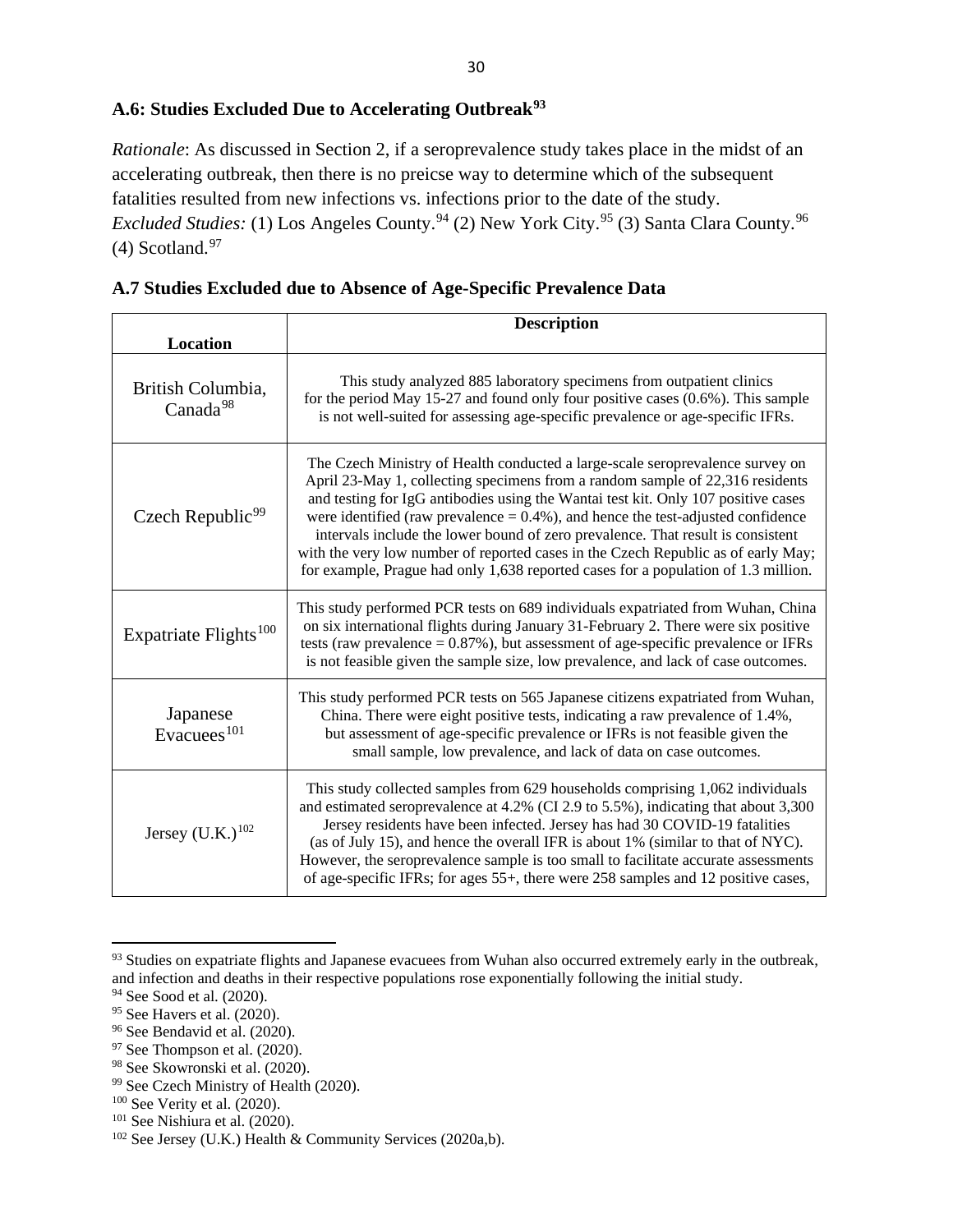| New Orleans, $LA103$                                  | This study analyzed a random sample of 2,640 participants and obtained a<br>seroprevalence estimate of 6.86% and an IFR of 1.63% (CI 1.53 to 1.74%). The<br>study reported race-specific results but not age-specific seroprevalence or IFRs.                                                                                                                                                                                                                                    |
|-------------------------------------------------------|----------------------------------------------------------------------------------------------------------------------------------------------------------------------------------------------------------------------------------------------------------------------------------------------------------------------------------------------------------------------------------------------------------------------------------------------------------------------------------|
| Mount Sinai Hospital,<br>New York City <sup>104</sup> | This study analyzed seroprevalence using specimens from four groups of patients<br>(Cardiology, OB/GYN, Oncology, and Surgery) starting in mid-February.<br>For the final week of the study (April 19), positive results were obtained for<br>47 of 243 patients; that seroprevalence estimate of 19.3% is well-aligned<br>with the results of the New York Department of Health study. However,<br>the sample size of this cohort is too small for assessing age-specific IFRs. |
| Neustadt-am-<br>Rennsteig, Germany <sup>105</sup>     | This study analyzed seroprevalence of 626 residents (71% of the population of<br>this municipality) and estimated seroprevalence of 8.4% (52 positive cases).<br>However, this sample size is too small for assessing age-specific IFRs.                                                                                                                                                                                                                                         |
| San Francisco Mission<br>District, $CA^{106}$         | This study analyzed active infections and seroprevalence of 3,953 residents in a<br>densely population majority Latinx neighborhood in downtown San Francisco.<br>Positive seroprevalence in older adults was very low (22 out of 3,953)<br>and hence too small for assessing age-specific IFRs.                                                                                                                                                                                 |
| San Miguel<br>County, CO <sup>107</sup>               | The San Miguel County Health Department assessed seroprevalence in March<br>and April using samples from 5,283 participants (66% of county residents).<br>Raw prevalence was very low (0.53%), with only 3 confirmed positive results<br>for adults ages 60 years and above.                                                                                                                                                                                                     |
| Slovenia <sup>108</sup>                               | Researchers at the University of Ljubljana assessed seroprevalence using an IgG<br>ELISA test for a random sample of 1,318 participants on April 20 to May 3.<br>Test-adjusted prevalence was 0.9% (CI: 0 to 2.1%), indicating that the sample may<br>have included only 10 infected individuals; no age-specific results were reported.                                                                                                                                         |
| United Kingdom <sup>109</sup>                         | The U.K. Office for National Statistics reports aggregate estimates of<br>seroprevalence from specimens provided for routine testing using a novel<br>IgG ELISA test conducted by research staff at the University of Oxford, but<br>these reports do not include age-specific seroprevalence estimates.                                                                                                                                                                         |
| Vo, Italy <sup>110</sup>                              | Vo' is a municipality of 3,300 people, nearly all of whom (87%) participated<br>in an infection survey in late February. However, there were only 54 infections<br>among people ages 50+, so assessing age-specific IFRs is not feasible.                                                                                                                                                                                                                                        |

<span id="page-32-0"></span> $103$  See Feehan et al. (2020).

<span id="page-32-1"></span><sup>&</sup>lt;sup>104</sup> See Stadlbauer et al. (2020).

<span id="page-32-2"></span><sup>105</sup> See Weis et al. (2020).

<span id="page-32-3"></span><sup>106</sup> See Chamie et al. (2020).

<span id="page-32-4"></span><sup>&</sup>lt;sup>107</sup> See San Miguel County Department of Health & Environment (2020).

<span id="page-32-5"></span><sup>108</sup> See Vodičar et al. (2020a,b).

<span id="page-32-6"></span><sup>&</sup>lt;sup>109</sup> See U.K. Office for National Statistics (2020).

<span id="page-32-7"></span><sup>110</sup> See Lavezzo et al. (2020).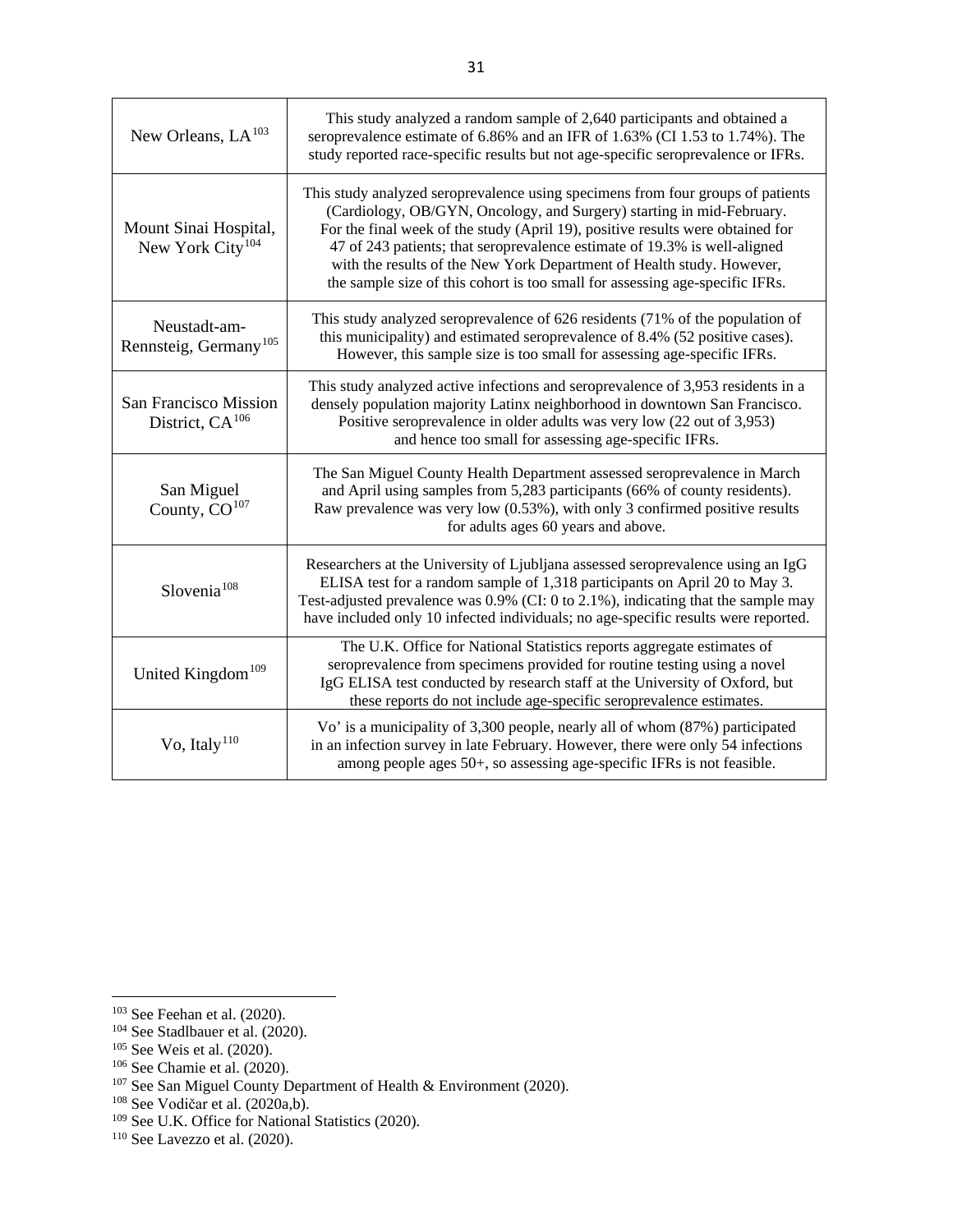## **Appendix B: Positive Predictive Value of Seroprevalence Tests**

A key metric of test reliability is positive predictive value (PPV), that is, the likelihood that a positive test result is a true positive. The PPV can be evaluated as follows:

$$
PPV = \frac{\text{sensitivity} \times \text{prevalence}}{\text{sensitivity} \times \text{prevalence} + (1 - \text{specificity}) \times (1 - \text{prevalence})}
$$

Evidently, lower prevalence can markedly diminish the reliability of seroprevalence testing. As shown in Table B1, in a seroprevalence study of Dutch blood donors using the Wantai Total Antibody ELISA, the crude prevalence rate was found to be 2.7%.<sup>[111](#page-33-0)</sup> However, that antibody test has a PPV of 42.4%, and hence the adjusted prevalence is only 0.6 %, with a 95 percent confidence interval of 0% to 5.2%. In effect, *practically all of the positive tests obtained in this study might be false positives*. By contrast, a seroprevalence study of New York City found a much higher crude prevalence of 20.0% using a Wadsworth Pan-Ig test with a PPV of 94.8%.<sup>[112](#page-33-1)</sup> Consequently, the adjusted prevalence for this study is *higher* than the crude prevalence, namely, 21.7% with a 95 percent confidence interval of 19.2% to 24.4%.

| Location                             | <b>Netherlands</b>          |       |                       |             | <b>New York City</b>   |              |
|--------------------------------------|-----------------------------|-------|-----------------------|-------------|------------------------|--------------|
| <b>Crude</b><br><b>Prevalence</b>    | 2.7%                        |       |                       | 20%         |                        |              |
| <b>Test</b>                          | Wantai Total Antibody ELISA |       |                       |             | Wadsworth Pan-Ig       |              |
|                                      |                             |       | 95% Confidence Bounds |             | 95 % Confidence Bounds |              |
|                                      | <b>Mean</b>                 | Lower | <b>Upper</b>          | <b>Mean</b> | Lower                  | <b>Upper</b> |
| <b>Sensitivity</b>                   | 0.621                       | 0.520 | 0.720                 | 0.880       | 0.805                  | 0.928        |
| <b>Specificity</b>                   | 0.977                       | 0.950 | 1.000                 | 0.988       | 0.973                  | 0.995        |
| <b>PPV</b>                           | 0.424                       | 0.224 | 1.000                 | 0.948       | 0.882                  | 0.979        |
| <b>NPV</b>                           | 0.989                       | 0.986 | 0.992                 | 0.971       | 0.952                  | 0.982        |
| <b>Adjusted</b><br><b>Prevalence</b> | 0.006                       | 0.000 | 0.052                 | 0.217       | 0.192                  | 0.244        |

### **Table B1: Impact of Crude Prevalence on Positive Predictive Value**

<span id="page-33-1"></span><span id="page-33-0"></span><sup>&</sup>lt;sup>111</sup> See Slot et al. (2020) <sup>112</sup> See Rosenberg et al. (2020).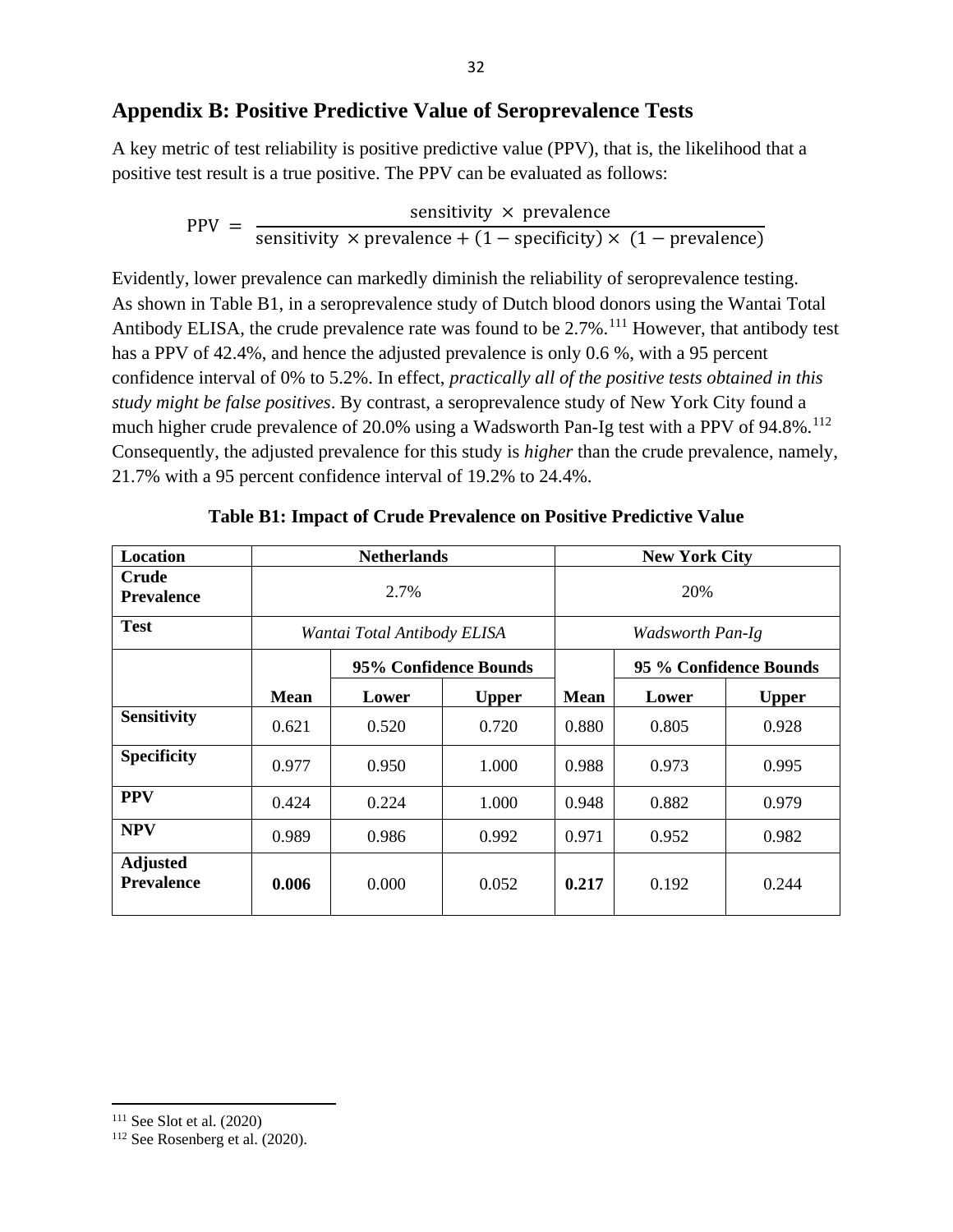Test sensitivity and specificity also have a high impact on PPV. As shown in Table B2, a serological study of Santa Clara County utilized a Premier Biotech LFA test and estimated prevalence at 1.5% based on a test specificity of 99.5%.<sup>113</sup> However, a subsequent study found the specificity of that test to be only  $97.2\%$ .<sup>[114](#page-34-1)</sup> That revision to the test specificity reduces its PPV in the context of the Santa Clara study from 71.6% to 31.1%, and the adjusted prevalence for Santa Clara County residents is not significantly greater than zero.

| Location                             | <b>Santa Clara County</b> |                 |              |             |                        |              |  |
|--------------------------------------|---------------------------|-----------------|--------------|-------------|------------------------|--------------|--|
| <b>Crude</b><br><b>Prevalence</b>    | 1.5%                      |                 |              |             |                        |              |  |
| <b>Test</b>                          | Premier Biotech LFA       |                 |              |             |                        |              |  |
| <b>Source</b>                        |                           | Bendavid et al. |              |             | Whitman et al.         |              |  |
|                                      | 95% Confidence Bounds     |                 |              |             | 95 % Confidence Bounds |              |  |
|                                      | <b>Mean</b>               | Lower           | <b>Upper</b> | <b>Mean</b> | Lower                  | <b>Upper</b> |  |
| <b>Sensitivity</b>                   | 0.828                     | 0.760           | 0.884        | 0.828       | 0.760                  | 0.884        |  |
| <b>Specificity</b>                   | 0.995                     | 0.992           | 0.997        | 0.972       | 0.921                  | 0.994        |  |
| <b>PPV</b>                           | 0.716                     | 0.591           | 0.818        | 0.311       | 0.128                  | 0.692        |  |
| <b>NPV</b>                           | 0.997                     | 0.996           | 0.998        | 0.997       | 0.996                  | 0.998        |  |
| <b>Adjusted</b><br><b>Prevalence</b> | 0.012                     | 0.009           | 0.014        | 0.000       | 0.000                  | 0.010        |  |

**Table B2: Impact of Specificity on Positive Predictive Value**

<sup>&</sup>lt;sup>113</sup> See Bendavid et al. (2020).

<span id="page-34-1"></span><span id="page-34-0"></span> $114$  See Whitman et al. (2020).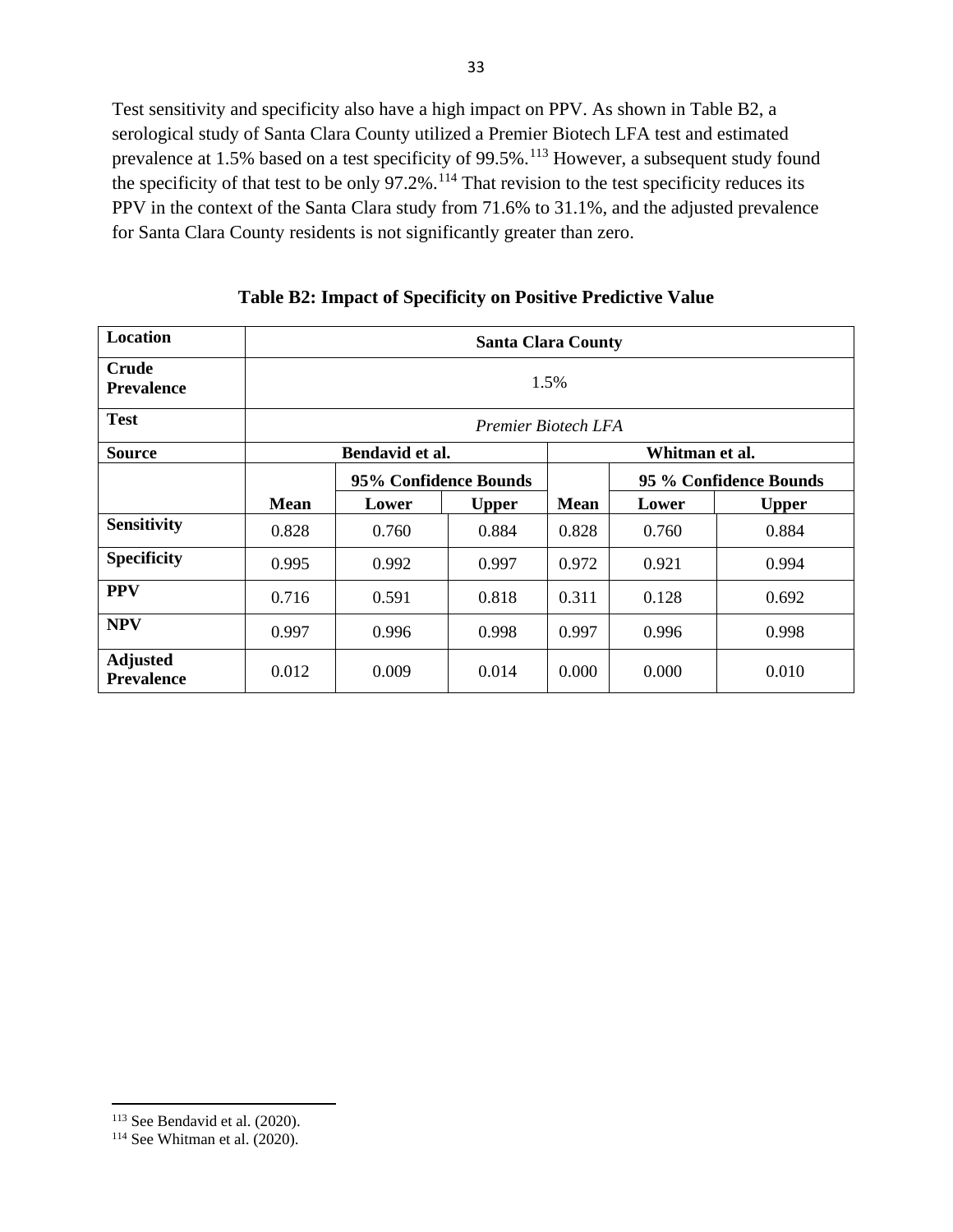# **Appendix C: Excess Mortality**

In some locations, reported deaths may not fully capture all fatalities resulting from COVID-19 infections, especially when a large fraction of such deaths occur outside of medical institutions. In the absence of accurate COVID-19 death counts, *excess mortality* can be computed by comparing the number of deaths for a given time period in 2020 to the average number of deaths over the comparable time period in prior calendar years, e.g., 2015 to 2019. This approach has been used to conduct systematic analysis of excess mortality in European countries.<sup>[115](#page-35-0)</sup> Likewise, the U.S. Center for Disease Control  $\&$  Prevention provides regular updates on excess mortality for U.S. geographical locations.<sup>[116](#page-35-1)</sup>

The Belgian study used in our benchmark analysis computed age-specific IFRs using seroprevalence findings in conjunction with data on excess mortality in Belgium. In that case, the authors noted that their measure of excess mortality over the period from March to May coincided almost exactly with Belgium's tally of reported COVID-19 cases.<sup>[117](#page-35-2)</sup> Consequently, we follow a parallel approach in constructing age-specific IFRs for Spain, using the seroprevalence findings of that national study in conjunction with age-specific measures of excess mortality published by Spain National Institute for Statistics.<sup>[118](#page-35-3)</sup>

| Age       | Reported     | <b>Estimated</b>                                                | <b>Confidence Interval</b> |       | <b>Ratio of Infections</b> | <b>Confidence Interval</b> |      |
|-----------|--------------|-----------------------------------------------------------------|----------------------------|-------|----------------------------|----------------------------|------|
| Group     | <b>Cases</b> | <b>Upper</b><br>Lower<br><b>Infections</b><br>to Reported Cases |                            | Lower | <b>Upper</b>               |                            |      |
| 30-39     | 289          | 469                                                             | 469                        | 703   | 1.6                        | 1.6                        | 2.4  |
| 40-49     | 357          | 644                                                             | 473                        | 859   | 1.8                        | 1.3                        | 2.4  |
| 50-59     | 306          | 337                                                             | 211                        | 547   | 1.1                        | 0.7                        | 1.8  |
| 60-69     | 213          | 225                                                             | 188                        | 375   | 1.1                        | 0.9                        | 1.8  |
| $70 - 79$ | 63           | 70                                                              | 63                         | 304   | 1.1                        | 1.0                        | 4.8  |
| $80+$     | 25           | 26                                                              | 13                         | 319   | 1.0                        | 0.5                        | 12.8 |
| All 30+   | 1,253        | 1,771                                                           | 1,415                      | 3,109 | 1.41                       | 1.13                       | 2.48 |

**Appendix D: Comparison of Seroprevalence vs. Reported Cases in Iceland**

*Sources*: cases are reported by Iceland Directorate of Health (2020) as of June 14, when Iceland had 1,796 recovered cases, 10 fatalities, and 4 individuals in isolation (none hospitalized). Estimated infections and 95% confidence intervals are taken from the seroprevalence study of Gujbjartsson et al. (2020).

<span id="page-35-1"></span><span id="page-35-0"></span><sup>&</sup>lt;sup>115</sup> See EuroMoMo (2020).<br><sup>116</sup> See Rinaldi and Paradisi (2020), Modi et al. (2020), and U.S. Center for Disease Control & Prevention (2020c).

<span id="page-35-2"></span><sup>&</sup>lt;sup>117</sup> See Molenberghs et al. (2020).

<span id="page-35-3"></span><sup>118</sup> See Pollán et al. (2020) and Spain National Institute of Statistics (2020).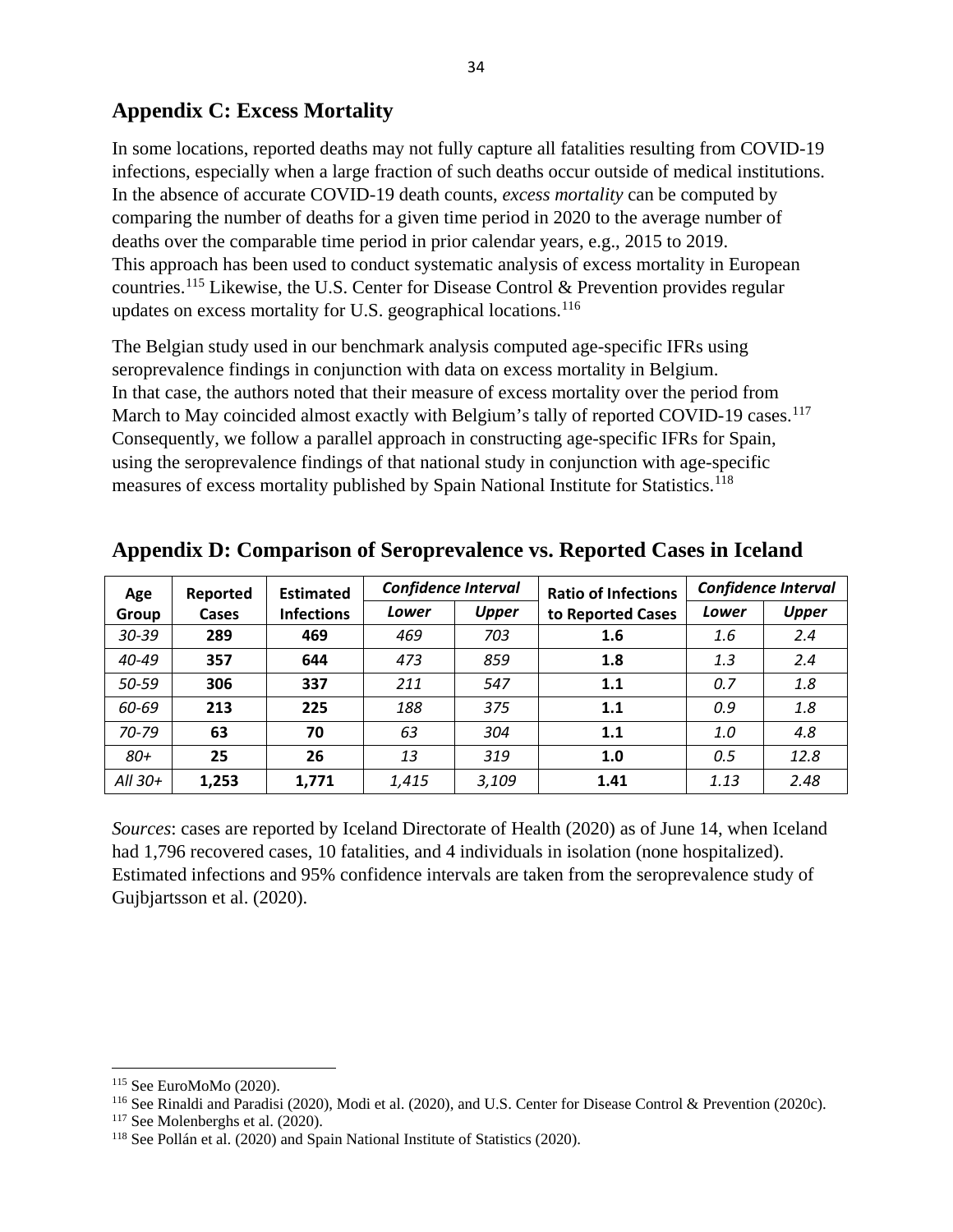## **Appendix E: Comorbidities**

|                                    | <b>NYC</b>            | <b>NYC</b>        |                   |
|------------------------------------|-----------------------|-------------------|-------------------|
|                                    | Hospitalized          | <b>Population</b> |                   |
| <b>Comorbidity</b>                 | <b>COVID Patients</b> | $(Ages 50+)$      | <b>Difference</b> |
| <b>Cancer</b>                      | 5.6%                  | 6.3%              | $-0.7%$           |
| <b>Cardiovascular Disease</b>      |                       |                   |                   |
| Hypertension                       | 53.1%                 | 49.2%             | 3.9%              |
| Coronary artery disease            | 10.4%                 | 10.5%             | $-0.1%$           |
| Congestive heart failure           | 6.5%                  | 6.9%              | $-0.4%$           |
| <b>Chronic Respiratory Disease</b> |                       |                   |                   |
| Asthma                             | 8.4%                  | 8.6%              | $-0.2%$           |
| Chronic obstructive pulmonary      |                       |                   |                   |
| disease                            | 5.0%                  | 7.7%              | $-2.7%$           |
| Obstructive sleep apnea            | 2.7%                  | 2.8%              | $-0.1%$           |
| Immunosuppression                  |                       |                   |                   |
| <b>HIV</b>                         | 0.8%                  | 2.7%              | $-2.0%$           |
| History of solid organ transplant  | 1.0%                  | NA                | NA                |
| <b>Kidney Disease</b>              |                       |                   |                   |
| Chronic                            | 4.7%                  | 13.1%             | $-8.4%$           |
| End-Stage                          | 3.3%                  | 0.6%              | 2.6%              |
| <b>Liver Disease</b>               |                       |                   |                   |
| Cirrhosis                          | 0.3%                  | 0.9%              | $-0.6%$           |
| Hepatitis B                        | 0.1%                  | 0.5%              | $-0.3%$           |
| Hepatitis C                        | 0.1%                  | 0.1%              | 0.0%              |
| <b>Metabolic Disease</b>           |                       |                   |                   |
| Obesity $(BMI>=30)$                | 41.7%                 | 26.9%             | 14.8%             |
| <b>Diabetes</b>                    | 31.7%                 | 27.6%             | 4.1%              |
| <b>Ever Smoked</b>                 | 15.6%                 | 43.8%             | $-28.2%$          |

## **Table E1: Comorbidity Prevalence in New York City Hospitalized COVID-19 Patients vs. General Population**

*Note*: The following sources were used to gauge the prevalence of comorbidities among New York City residents ages 50 years and above. *Asthma*: U.S. Center for Disease Control & Prevention (2018). *Cancer*: New York State Cancer Registry (2016). *Cardiovascular Diseases*: New York Department of Health (2020). *Diabetes*: New York State Comptroller (2015). *HIV*: New York City Department of Health (2018). *Kidney Disease*: IPRO End-Stage Renal Disease Network of New York (2014). *Liver Disease*: Moon et al. (2019) and Must et al. (1999). *Chronic Pulmonary Disease*: New York Department of Health (2019). *Obesity*: New York City Department of Health (2019).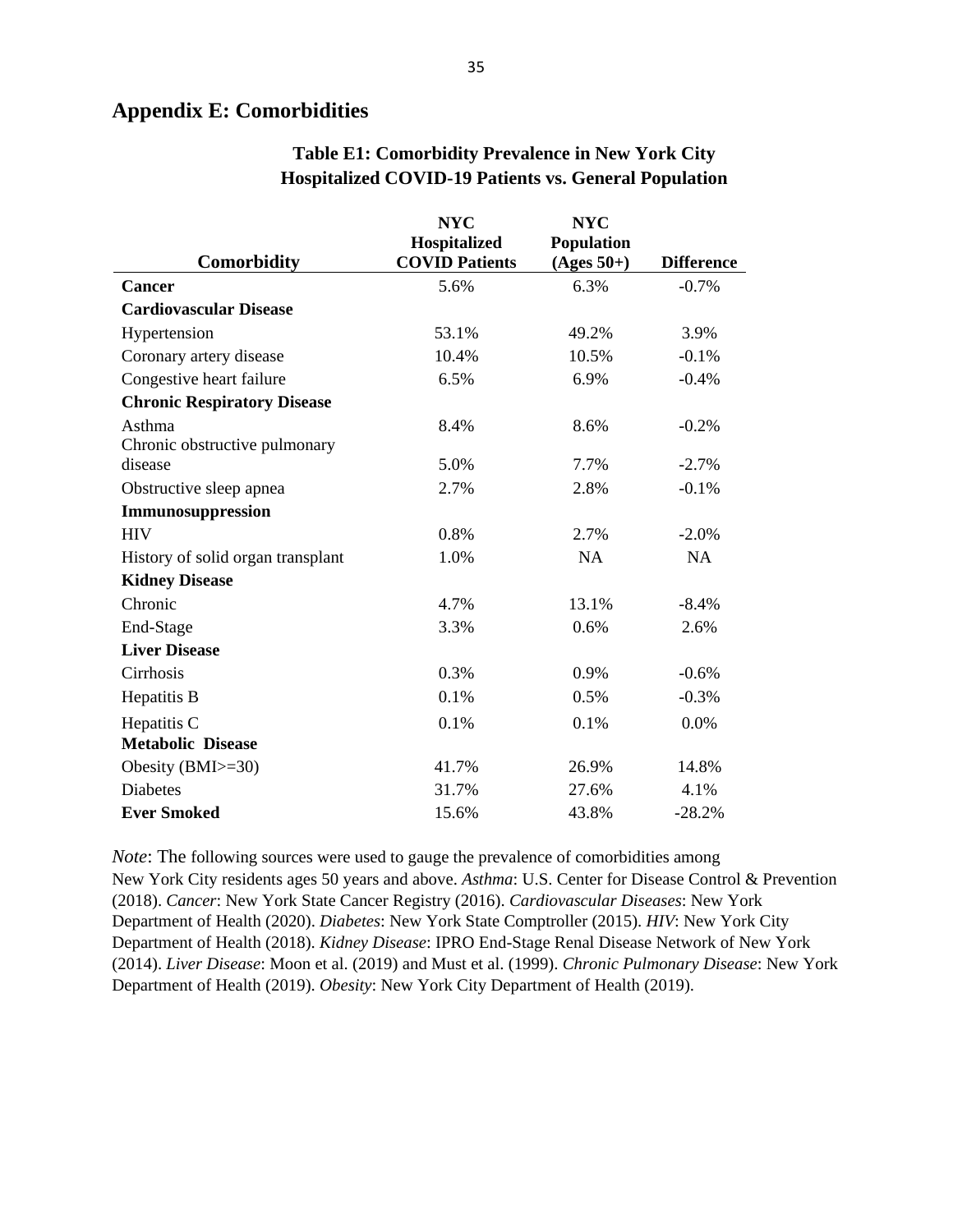| Age      | <b>Hazard</b><br><b>Ratio</b> | <b>Comorbidity</b>               | <b>Hazard</b><br><b>Ratio</b> |
|----------|-------------------------------|----------------------------------|-------------------------------|
| 20 to 49 | 1                             | <b>Diabetes</b>                  | 1.1                           |
| 50 to 59 | 2.7                           | <b>Malignant Cancer</b>          | 1.1                           |
| 60 to 69 | 5.5                           | Chronic Cardiac Disease          | 1.2                           |
| 70 to 79 | 9.8                           | <b>Chronic Pulmonary Disease</b> | 1.2                           |
| $80+$    | 13.5                          | <b>Chronic Kidney Disease</b>    | 1.3                           |
|          |                               | Obesity                          | 1.3                           |
|          |                               | <b>Liver Disease</b>             | 1.5                           |

**Table E2: Fatality Hazard Ratios for Hospitalized U.K. COVID-19 Patients** 

 *Source: Doherty et al. (2020), Figure 5.*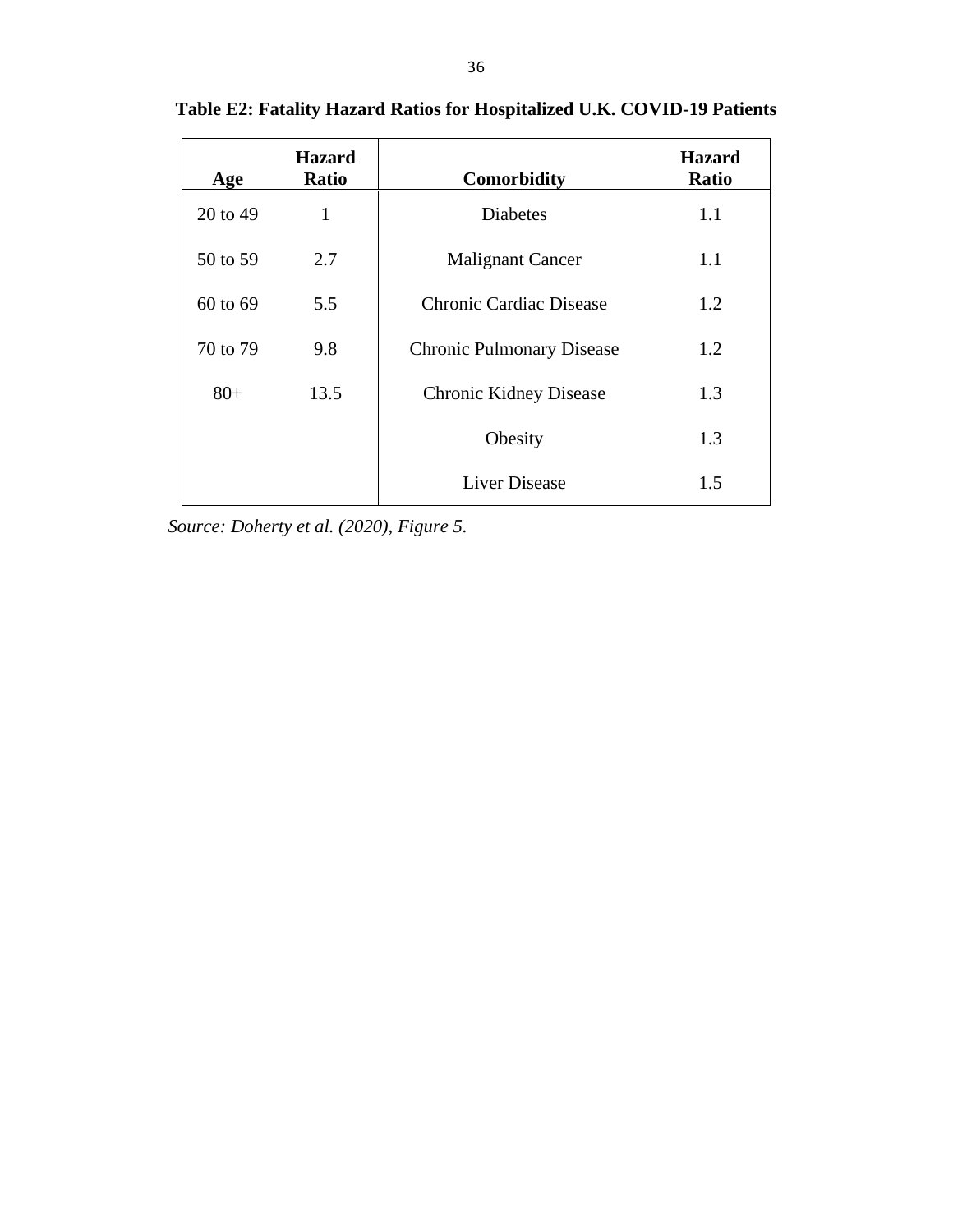## **References**

- Acemoglu, D., Chernozhukov, V., Werning, I., Whinston, M. (2020). Optimal Targeted Lockdowns in a Multi-Group SIR Model. NBER Working Paper 27102. *<https://www.nber.org/papers/w27102>*
- AdminStat Germania (2020). Maps, Analysis and Statistics about the Resident Population, Municipality of Gangelt – population by age. *<https://ugeo.urbistat.com/AdminStat/en/de/demografia/eta/gangelt/20158575/4>*
- Armann, J., Unrath, M., Kirsten, C., Luck, C., Dalpke, A., Berner, R. (2020). Anti-SARS-CoV-2 IgG antibodies in adolescent students and their teachers in Saxony, Germany (SchoolCoviDD19): very low seroprevalence and transmission rates. July 17. *<https://doi.org/10.1101/2020.07.16.20155143>*
- Aron, J., Muellbauer, J. (2020, May). Excess mortality: England is the European outlier in the Covid-19. Retrieved July 12, 2020, from [https://voxeu.org/article/excess-mortality](https://voxeu.org/article/excess-mortality-england-european-outlier-covid-19-pandemic)[england-european-outlier-covid-19-pandemic](https://voxeu.org/article/excess-mortality-england-european-outlier-covid-19-pandemic)
- Aspelund, K., Droste, M., Stock, J., Walker, C. (2020). Identification and Estimation of Undetected COVID-19 Cases using Testing Data from Iceland. July 19. NBER Working Paper 27528. *<https://www.nber.org/papers/w27528>*
- Azar, K., Shen, Z., Romanelli, R., Lockhart, S., Smits, K., Robinson, S., Brown, S., Pressman, A. (2020). Disparities In Outcomes Among COVID-19 Patients In A Large Health Care System In California. *Health Affairs. <https://doi.org/10.1377/hlthaff.2020.00598>*
- Banerjee, A., Alsan, M., Breza, E., Chandrasekhar, A., Chowdhury, A., Duflo, E., Goldsmith-Pinkham, P., Olken, B. (2020). Messages on COVID-19 Prevention in India Increased Symptoms Reporting and Adherence to Preventive Behaviors Among 25 Million Recipients with Similar Effects on Non-Recipient Members of Their Communities. July. NBER Working Paper 27496. *<https://www.nber.org/papers/w27496>*
- Bendavid E, Mulaney B, Sood N, et al. COVID-19 Antibody Seroprevalence in Santa Clara County, California. *<https://www.doi.org/10.1101/2020.04.14.20062463>*
- Bonanad, C., García-Blas, S., Tarazona-Santabalbina, F., Sanchis, J., Bertomeu-González, V., Fácila, L., Ariza, A., Núñez, J., Cordero, A. (2020). The Effect of Age on Mortality of Patients with COVID-19: A metanalysis with 611,583 subjects. *Journal of the American Medical Directors Association*. May 18. *<https://doi.org/10.1016/j.jamda.2020.05.045>*
- Brown, T., Walensky, R. (2020). Serosurveillance and the COVID-19 Epidemic in the U.S.: Undetected, Uncertain, and Out of Control. *JAMA-Journal of the American Medical Association*. July 21. *<https://jamanetwork.com/journals/jama/fullarticle/2768835>*
- Bryan A, Pepper G, Wener MH, Fink SL, Morishima C, Chaudhary A, et al. (2020). Performance Characteristics of the Abbott Architect SARS-CoV-2 IgG Assay and Seroprevalence Testing in Idaho. *<https://doi.org/10.1101/2020.04.27.20082362>*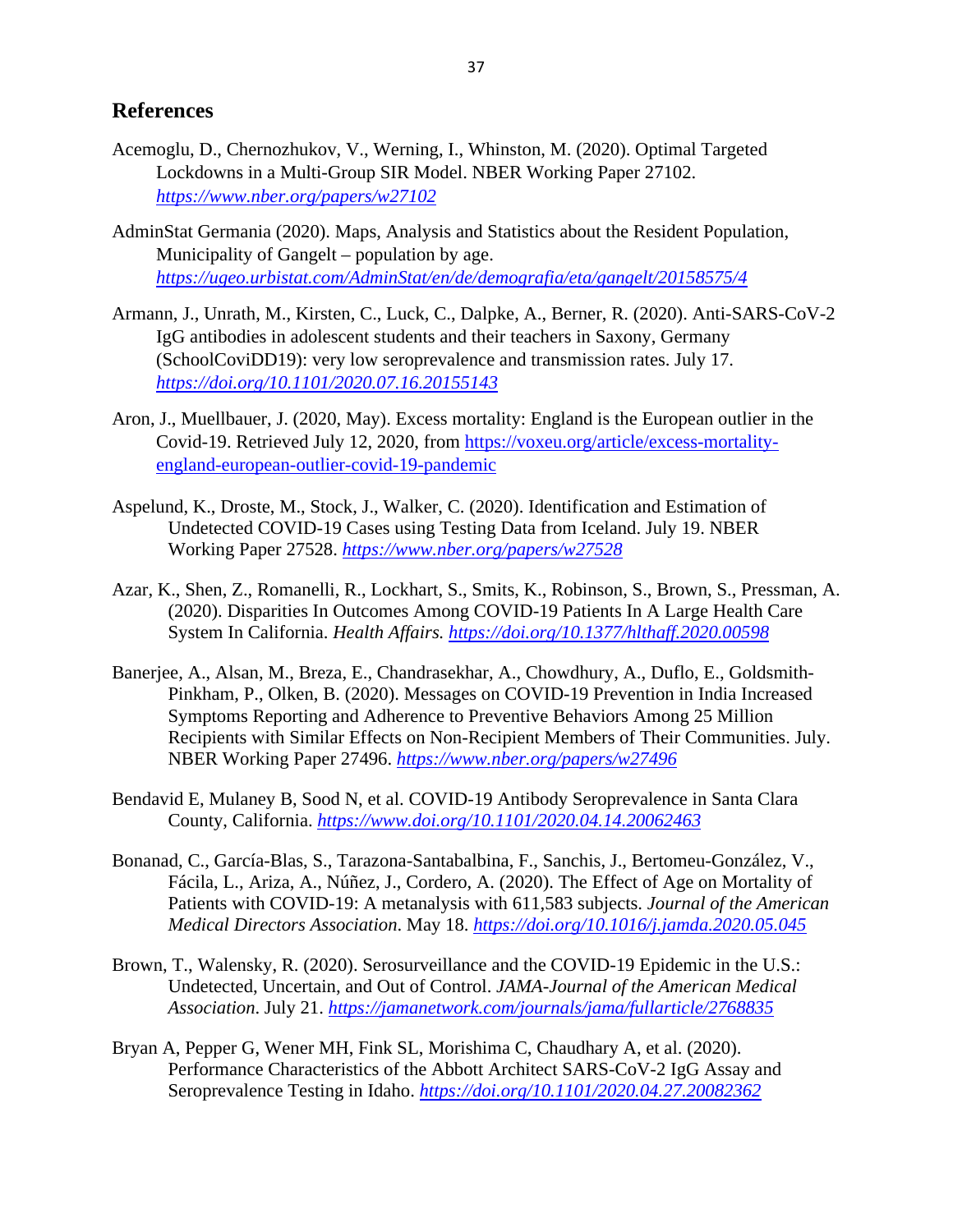- Byambasuren, O., Dobler, C., Bell, K., Rojas, D., Clark, J., McLaws, M., Glasziou, P. (2020). Estimating the Seroprevalence of SARS-CoV-2 Infections: Systematic Review. *<https://www.medrxiv.org/content/10.1101/2020.07.13.20153163v1>*
- California Department of Public Health (2020). COVID-19 Data and Tools. *<https://covid19.ca.gov/data-and-tools/>*
- Carter, L. J., Garner, L. V., Smoot, J. W., Li, Y., Zhou, Q., Saveson, C. J., Sasso J. M., Gregg A.C., Soares D. J., Beskid T. R., Jervey S.R., Liu, C. (2020). Assay Techniques and Test Development for COVID-19 Diagnosis. *ACS Central Science, 6*(5), 591-605. *<https://pubs.acs.org/doi/10.1021/acscentsci.0c00501>*
- Chamie, G., Marquez, C., Crawford, E., Peng, J., Petersen, M., Schwab, D., Schwab, J., Martinez, J., Jones, D., Black, D., Gandhi, M., Kerkhoff, A., Jain, V., Sergi, F., Jacobo, J., ROjas, S., Tulier-Laiwa, V., Gallardo-Brown, T., Appa, A., Chiu, C., Rodgers, M., Hackett, J., CLIAhub Consortium, Kistler, A., Hao, S.,, Kamm, J., Dynerman, D., Batson, J., Greenhouse, B., DeRisi, J., Havlir, D. (2020). SARS-Cov-2 Community Transmission during Shelter-in-Place in San Francisco. *<https://doi.org/10.1101/2020.06.15.20132233>*
- Chen, N., Zhou, M., Dong, X., Qu, J., Gong, F., Han, Y., Yang Q., Wang J., Liu Y., Wie Y., Xia J., Yu T., Zhang X., Zhang, L. (2020). Epidemiological and clinical characteristics of 99 cases of 2019 novel coronavirus pneumonia in Wuhan, China: A descriptive study. *The Lancet, 395*(10223), 507-513. *[https://doi.org/10.1016/s0140-6736\(20\)30211-7](https://doi.org/10.1016/s0140-6736(20)30211-7)*
- Chen, V., Zhou, Y., Fallahi, A., Viswanatha, A., Yang, J., Ghasemi, Y., Ohol, N., Rosenberger, J. (2020). An Optimization Framework to Study the Balance between Expected Fatalities due to COVID-19 and the Reopening of U.S. Communities. July 20. *<https://doi.org/10.1101/2020.07.16.20152033>*
- Chowkwanyun, M., Reed A. L. (2020). Racial Health Disparities and Covid-19—Caution and Context. New England Journal of Medicine. Retrieved June 30, 2020. <https://www.nejm.org/doi/full/10.1056/NEJMp2012910>
- Connecticut Department of Health & Human Services (2020). COVID-19 Cases and Deaths by Age Group. *[https://data.ct.gov/Health-and-Human-Services/COVID-19-Cases-and-](https://data.ct.gov/Health-and-Human-Services/COVID-19-Cases-and-Deaths-by-Age-Group/ypz6-8qyf)[Deaths-by-Age-Group/ypz6-8qyf](https://data.ct.gov/Health-and-Human-Services/COVID-19-Cases-and-Deaths-by-Age-Group/ypz6-8qyf)*
- Czech Ministry of Health (2020). Collective Immunity Study SARS-CoV-2: Czech Prevalence. <https://covid-imunita.uzis.cz/index.php?pg=vystupy-a-vysledky>
- Davies, N., Klepac, P., Liu, Y., Prem, K., Jit, M., CMMID COVID-19 working group, Eggo, R. (2020). Age-dependent effects in the transmission and control of COVID-19 epidemics. *Nature Medicine*. June 16. *<https://www.nature.com/articles/s41591-020-0962-9>*
- Day, M. (2020). Covid-19: Four-fifths of cases are asymptomatic, China figures indicate. *British Medical Journal,* M1375. *<https://www.bmj.com/content/369/bmj.m1375>*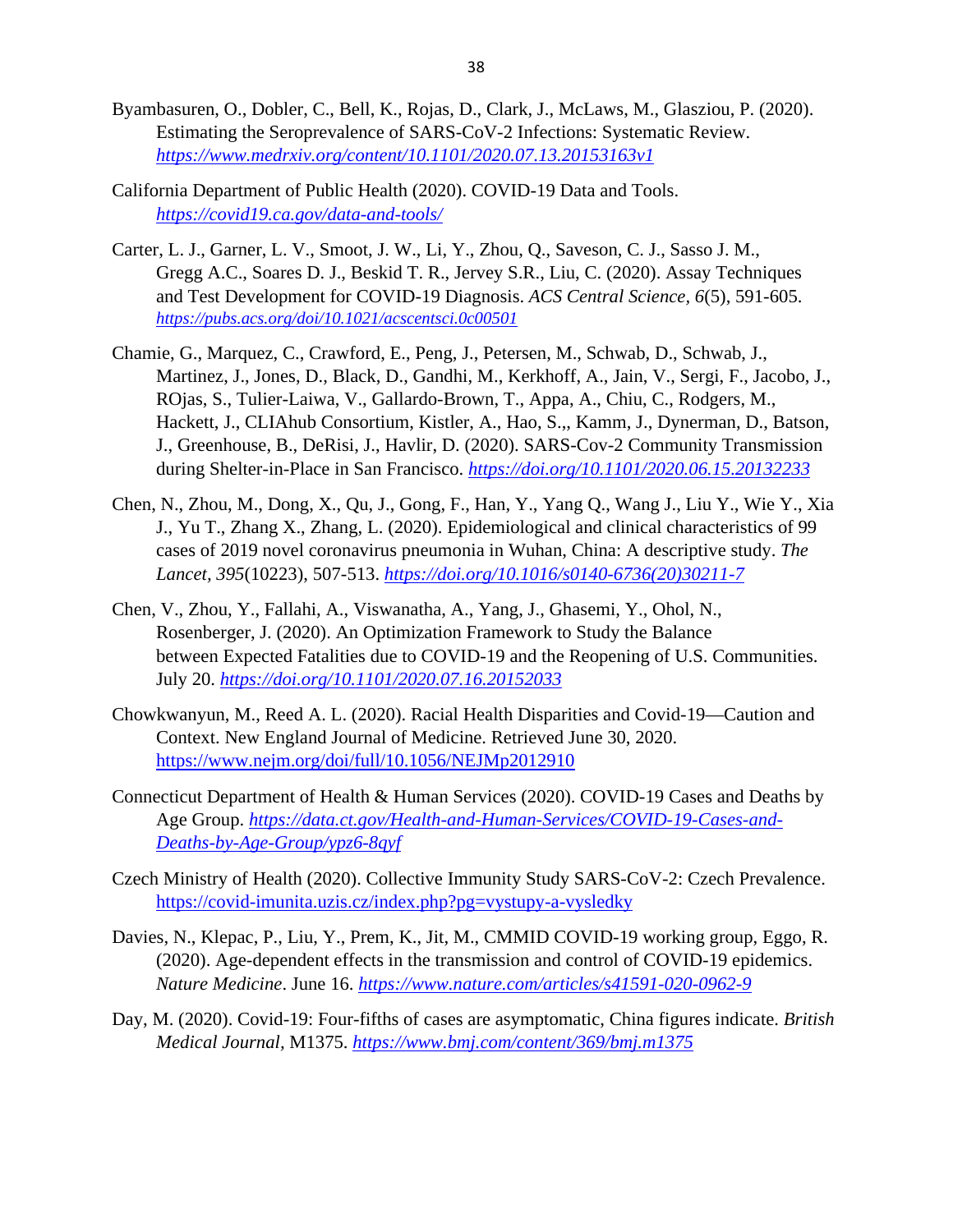- De Salazar, P., Gomez-Barroso, D., Pampaka, D., Gil, J. Penaver, B., Fernandez-Escobar, C., Lipsitch, M., Larrauri, A., Goldstein, E., Hernan, M. (2020). Lockdown measures and relative changes in the age-specific incidence of SARS-CoV-2 in Spain. July 2. *<https://www.medrxiv.org/content/10.1101/2020.06.30.20143560v1>*
- Doi, A., Iwata, K., Kuroda, H., Hasuike, T., Nasu, S., Kanda, A., Nagao T., Nishioka H., Tomii K., Morimoto T., Kihara, Y. (2020). Estimation of seroprevalence of novel coronavirus disease (COVID-19) using preserved serum at an outpatient setting in Kobe, Japan: A cross-sectional study. *<https://www.medrxiv.org/content/10.1101/2020.04.26.20079822v2>*
- Emmenegger, M., Cecco, E. D., Lamparter, D., Jacquat, R. P., Ebner, D., Schneider, M. M., Morales I.C., Schneider D., Dogancay B., Guo J., Widmer A., Domange J., Imeri M., Moos R., Zografou C., Trevisan C., Gonzalez-Guerra A., Carella A., Dubach I., Xu C., Meisl G., Kosmoliaptsis V., Malinauskas T., Burgess-Brown N., Owens R., Mongjolsapaya J., Hatch S., Screaton G., Schubert K., Huck J., Liu F., Pojer F., Lau K., Hacker D., Probst-Mueller E., Cervia C., Nilsson J., Boyman O., Saleh L., Spanaus K., Eckardstein A., Schaer D., Ban N., Tsai C., Marino J., Schertler G., Ebert N., Thiel V., Gottschalk J., Frey B., Reimann R., Hornemann S., Ring A., Knowles T., Xenarios I., Stuart D., Aguzzi A. (2020). Early plateau of SARS-CoV-2 seroprevalence identified by tripartite immunoassay in a large population. *<https://www.medrxiv.org/content/10.1101/2020.05.31.20118554v2>*
- Erikstrup, C., Hother, C. E., Pedersen, O. B., Mølbak, K., Skov, R. L., Holm, D. K., Saejmose S., Nilsson A. C., Brooks P. T., Boldsen J.K., Mikkelsen C., Gybel-Brask M., Sorenson E., Dinh K. M., Mikkelsen S., Moller B. K., Haunstrup T., Haritshoj L., Jensen B. A., Hjalgrim H., Lillevang S. T., Ullum, H. (2020). Estimation of SARS-CoV-2 infection fatality rate by real-time antibody screening of blood donors. *<https://www.medrxiv.org/content/10.1101/2020.04.24.20075291v1>*

EuroMoMo (2020). Excess Mortality in Europe. *<https://euromomo.eu/bulletins/2020-29/>*

- Fassihi, F., Gladstone, R. (2020). Confusion and Contradiction Reign in Iran's Coronavirus Reporting. *New York Times*, February 28. *<https://www.nytimes.com/2020/02/28/world/middleeast/coronavirus-iran-confusion.html>*
- Feehan, A., Fort, D., Garcia-Diaz, Price-Haywood, E., Velasco, C., Sapp, E., Pevey, D., Seoane, L. (2020). Point Prevalence of SARS-CoV-2 and Infection Fatality Rate in Orleans and Jefferson Parish, Louisiana, May 9-15, 2020. June 24. *<https://doi.org/10.1101/2020.06.23.20138321>*
- Ferguson, N, Laydon, D, Nedjati Gilani, G, Imai, N., Ainslie, K,. Baguelin, M,. Bhatia, S,. Boonyasiri, A., Cucunuba Perez, Z,. Cuomo-Dannenburg, G,. Dighe, A,. Dorigatti, I,. Fu, H,. Gaythorpe, K,. Green, W,. Hamlet, ,. Hinsley, W,. Okell, L,. Van Elsland, S,. Thompson, H,. Verity, R,. Volz, E,. Wang, H,. Wang, Y,. Walker, P,. Walters, Winskill, P,. Whittaker, C., Donnelly, C., Riley, S., Ghani, A (2020). Report 9: Impact of nonpharmaceutical interventions (NPIs) to reduce COVID19 mortality and healthcare demand. March 16. *<https://doi.org/10.25561/77482>*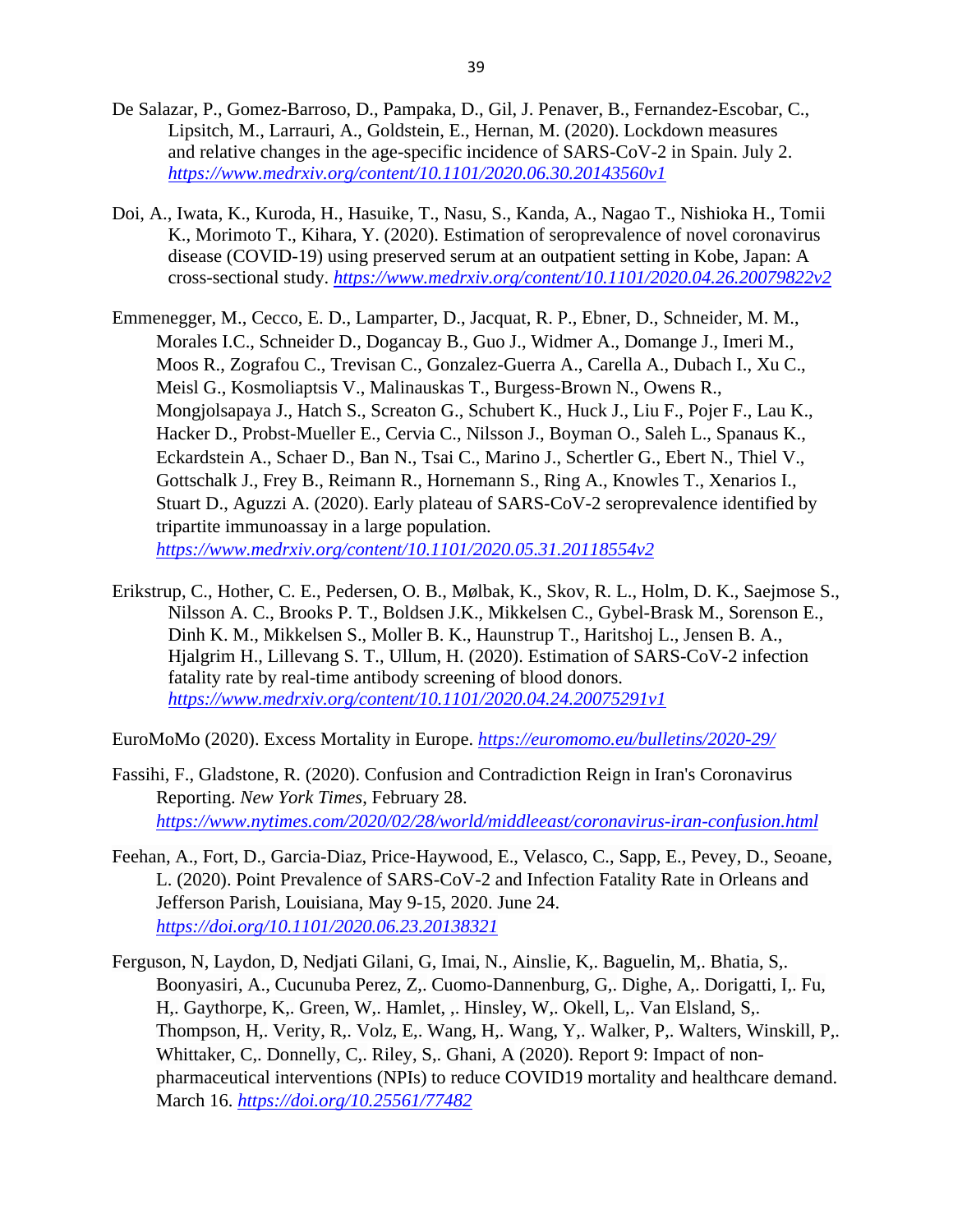- Fiorel, J., Centra, M., De Carlo, A., Granato, T., Rosa, A., Sarno, M., De Feo, L., Di Stefano, M., D'Erricol, M., Lo Caputo, S., De Nittis, R., Arena, F., Corso, G., Margaglione, M., Santantonio, T. (2020). Far Away from Herd Immunity to SARS-Cov-2: results from a survey in healthy blood donors in South Eastern Italy. *<https://doi.org/10.1101/2020.06.17.20133678>*
- Flannery, D., Gouma, S., Dhudasia, M., Mukhopadhyay, S., Pfeifer, M., Woodford, E., Gerber, J., Arevalo, C., Bolton, M., Weirick, M., Goodwin, E., Anderson, E., Greenplate, A., Kim, J., Han, N., Pattekar, A., Dougherty, J., Kuthuru, O., Mathew, D., Baxter, A., Vella, L., Weaver, J., Verma, A., Leite, R., Morris, J., Rader, D., Elovitz, M., Wherry, E., Puopolo, K., Hensley, S. (2020). SARS-CoV-2 Seroprevalence among Parturient Women. *<https://www.medrxiv.org/content/10.1101/2020.07.08.20149179v1>*
- Florida Department of Health (2020). Florida COVID-19 Case Line Data. *[https://open](https://open-fdoh.hub.arcgis.com/datasets/florida-covid19-case-line-data/data)[fdoh.hub.arcgis.com/datasets/florida-covid19-case-line-data/data.](https://open-fdoh.hub.arcgis.com/datasets/florida-covid19-case-line-data/data)*
- Fontanet, A., Tondeur, L., Madec, Y., Grant, R., Besombes, C., Jolly, N., Pellerin S.F., Ungeheuer M. N., Cailleau I., Kuhmel L., Temmam S., Huon C. Chen K. Y., Crescenzo B., Munier S., Demeret C., Grzelek L., Staropoli I., Bruel T., Gallian P., Cauchemez., Werf S., Schwartz O., Eliot M., Hoen, B. (2020). Cluster of COVID-19 in northern France: A retrospective closed cohort study. *<https://www.medrxiv.org/content/10.1101/2020.04.18.20071134v1>*
- Glaeser, D., Gorback, C., Redding, S. (2020). How much does COVID-19 Increase with Mobility? Evidence from New York and Four Other U.S. Cities. July. NBER Working Paper 27519. *<https://www.nber.org/papers/w27519>*
- Gudbjartsson, D., Helgason, A., Jonsson, H., Magnusson, O., Melsted, P., Norddahl, G., Saemundsdottir, J., Sigurdsson, A., Sulem, P., Agustsdottir, A., Eiriksdottir, B., Fridriksdottir, R., Gardarsdottir, E., Georgsson, G., Gretarsdottir, O., Gudmundsson, K., Gunnarsdottir, T., Gylfason, A., Holm, H., Jensson, B., Jonasdottir, A., Jonsson, F., Josefsdottir, K., Kristjansson, T., Magnusdottir, D., le Roux, L., Sigmundsdottir, G., Sveinbjornsson, G., Sveinsdottir, K., Sveinsdottir, M., Thorarensen, E., Thorbjornsson, B., Love, A., Masson, G., Jonsdottir, I., Moller, A., Gudnason, T., Kristinsson, K., Thorsteinsdottir, U., Stefansson, K. (2020). Spread of SARS-Cov-2 in the Icelandic Population. *New England Journal of Medicine*. June 11. *<https://www.nejm.org/doi/full/10.1056/NEJMoa2006100>*
- Grewelle, R., Leo, G. (2020). Estimating the Global Infection Fatality Rate of COVID-19. *<https://www.medrxiv.org/content/10.1101/2020.05.11.20098780v1>*
- Hall, R., Jones, C., Klenow, P. (2020). Trading Off Consumption and COVID-19 Deaths. June. NBER Working Paper 27340. *<https://www.nber.org/papers/w27340>*
- Harris, J. (2020). Data from the COVID-19 epidemic in Florida suggest that younger cohorts have been transmitting their infections to less socially mobile older adults. July 5. *<https://doi.org/10.1101/2020.06.30.20143842>*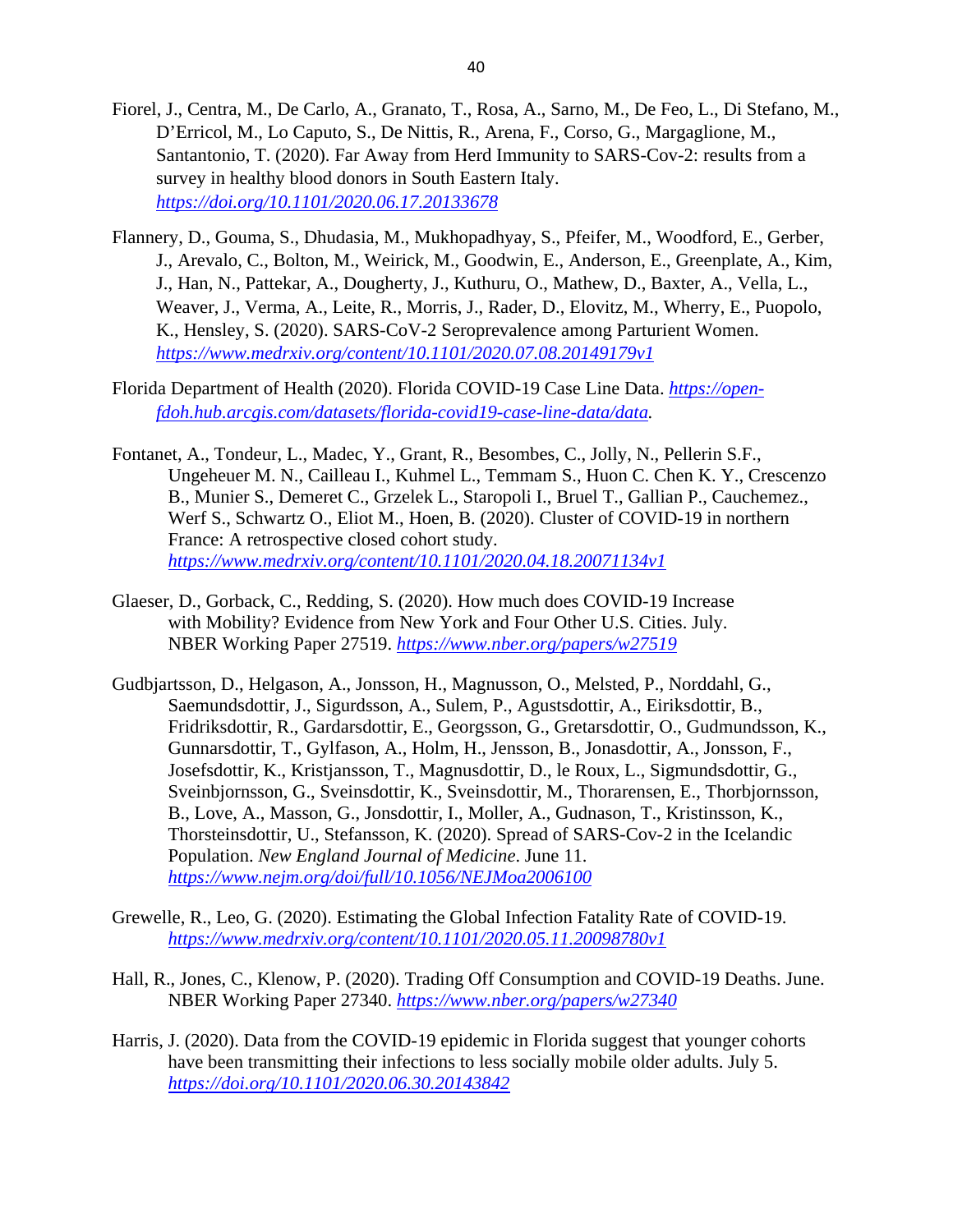- Havers, F. P., Reed, C., Lim, T. W., Montgomery, J. M., Klena, J. D., Hall, A. J., Fry A. M., Cannon D. L., Chiang C. F., Gibbons A., Krapiunya I., Morales-Betoulle M., Roguski K., Rasheed M., Freeman B., Lester S., Mills L., Carroll D., Owen S., Johnson J., Semenova, V., Blackmore, C., Blog, D., Chai, S., Dunn, A., Hand, J., Jain, S., Lindquist, S., Lynfield, R., Pritchard, S., Sokol, T., Sosa, L., Turabelidze, G., Watkins, S., Wiesman, J., Williams, R., Yendell, S., Schiffer, J., Thornburg, N. (2020). Seroprevalence of Antibodies to SARS-CoV-2 in 10 Sites in the United States, March 23-May 12, 2020. *JAMA Internal Medicine*. July 21. *<https://jamanetwork.com/journals/jama/fullarticle/10.1001/jamainternmed.2020.4130>*
- Herzog, S., Bie, J. D., Abrams, S., Wouters, I., Ekinci, E., Patteet, L., Coppens, A., Spiegeleer, D., Beutels P., Van Damme P., Hens N., Theeten, H. (2020). Seroprevalence of IgG antibodies against SARS coronavirus 2 in Belgium: A prospective cross-sectional study of residual samples. *<https://www.medrxiv.org/content/10.1101/2020.06.08.20125179v1>*
- Higgins, J., Thompson, S., Spiegelhalter, D. (2009). A Re-Evaluation of Random-Effects Meta-Analysis. *Journal of the Royal Statistical Society A*, 172:137-159. *<https://www.ncbi.nlm.nih.gov/pmc/articles/PMC2667312/>*
- Iceland Directorate of Health (2020). COVID-19 in Iceland: Statistics for 28 February to 14 June 2020 - Not Updated after 14 June. *<https://www.covid.is/data-old>*
- Indiana State Department of Health (2020). COVID-19 Case Demographics. *<https://hub.mph.in.gov/dataset/covid-19-case-demographics>*
- Ioannidis, J. (2020). The infection fatality rate of COVID-19 inferred from seroprevalence data. June 8. *<https://doi:10.1101/2020.05.13.20101253>*
- IPRO End-Stage Renal Disease Network of New York (2014). Annual Report. *<https://esrd.ipro.org/wp-content/uploads/2016/01/Network-2-2014-Annual-Report.pdf>*
- Italy National Institute of Statistics (2020a). Resident Population by Age on January 1, 2020. *<http://demo.istat.it/pop2020/index.html>*
- Italy National Institute of Statistics (2020b). Mortality Trend for January 1 to May 31 for the Years 2015-2020, with Preliminary data for 2020 using the ANPR System - L'andamento dei decessi nel periodo 1 gennaio - 31 maggio per gli anni 2015-2020, dati anticipatori per l'anno 2020 sulla base del sistema ANPR. *[https://public.tableau.com/views/Mortalit\\_15858412215300/Mortalit](https://public.tableau.com/views/Mortalit_15858412215300/Mortalit)*
- Japan National Institute for Infectious Diseases (2020). Field Briefing: Diamond Princess COVID-19 Cases, 20 February Update. *[https://www.niid.go.jp/niid/en/2019-ncov-e/9407](https://www.niid.go.jp/niid/en/2019-ncov-e/9407-covid-dp-fe-01.html) [covid-dp-fe-01.html](https://www.niid.go.jp/niid/en/2019-ncov-e/9407-covid-dp-fe-01.html)*
- Jerkovic, I., Ljubic, T., Basic, Z., Kruzic, I., Kunac, N., Bezic, J., Vuko A., Markotic A., Andjelinovic, S. (2020). SARS-CoV-2 antibody seroprevalence in industry workers in Split-Dalmatia and Sibenik-Knin County, Croatia. *<https://www.medrxiv.org/content/10.1101/2020.05.11.20095158v1>*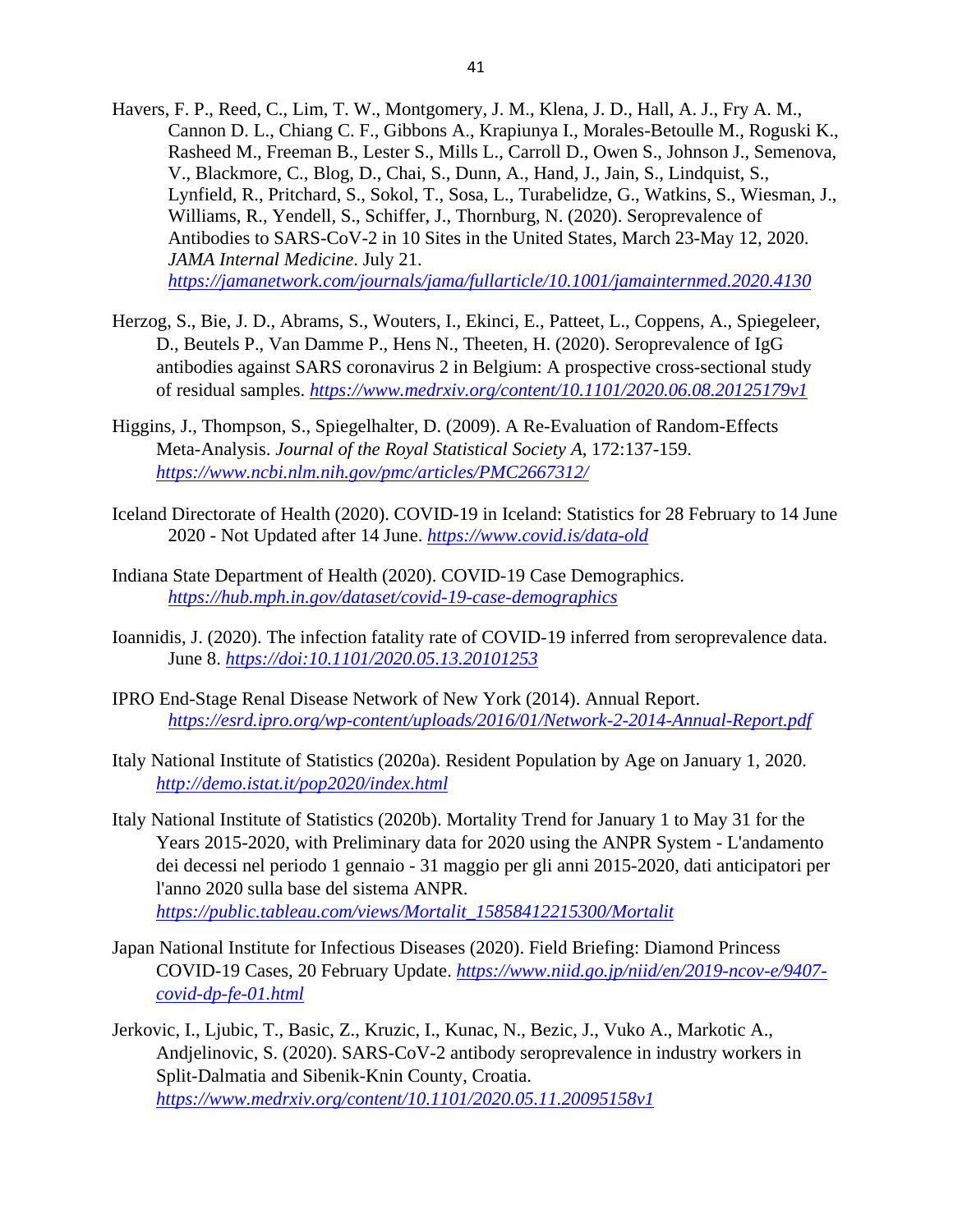- Jersey (U.K.) Health & Community Services (2020a). Coronavirus (COVID-19) Tests and Cases in Jersey. *<https://www.gov.je/Health/Coronavirus/Pages/CoronavirusCases.aspx>*
- Jersey (U.K.) Health & Community Services (2020b). Prevalence of Antibodies Community Survey Round 2. June 9. *[https://www.gov.je/SiteCollectionDocuments/Government%20and%20administration/R%2](https://www.gov.je/SiteCollectionDocuments/Government%20and%20administration/R%20Prevalence%20of%20antibodies%2020200609%20SJ.pdf) [0Prevalence%20of%20antibodies%2020200609%20SJ.pdf](https://www.gov.je/SiteCollectionDocuments/Government%20and%20administration/R%20Prevalence%20of%20antibodies%2020200609%20SJ.pdf)*
- Kempen, J., Abashawl, A., Kinfemichael, H., Difabachew, M., Kempen, C., Debele, M., Menkir A., Assefa, M., Asfaw, E., Habtegabriel, L., Addisie, Y., Nilles E., Longenecker, J. (2020). SARS CoV-2 Serosurvey in Addis Adaba, Ethopia. *<https://www.medrxiv.org/content/10.1101/2020.06.23.20137521v1.full.pdf>*
- Khalili, M., Karamouzian, M., Nasiri, N., Javadi, S., Mirzazadeh, A., & Sharifi, H. (2020). Epidemiological Characteristics of COVID-19: A Systemic Review and Meta-Analysis. *<https://www.medrxiv.org/content/10.1101/2020.04.01.20050138v1>*
- Knittel C. R., Ozaltun B. (2020). What Does and Does Not Correlate with COVID-19 Death Rates. *NBER*, June 2020. *<https://www.nber.org/papers/w27391>*
- Kotchen T. (2010). Obesity-Related Hypertension: Epidemiology, Pathophysiology, and Clinical Management. *American Journal of Hypertension*. *<https://doi.org/10.1038/ajh.2010.172>*
- Kraehling, V., Kern, M., Halwe, S., Mueller, H., Rohde, C., Savini, M., Schmidt M., Wilhelm J., Becker S., Ciesek S., Gottschalk, R. (2020). Epidemiological study to detect active SARS-CoV-2 infections and seropositive persons in a selected cohort of employees in the Frankfurt am Main metropolitan area. *<https://www.medrxiv.org/content/10.1101/2020.05.20.20107730v1>*
- Kreis Heinsberg District Administration (2020). Coronavirus in Kreis Heinsberg Current Information. *<https://www.kreis-heinsberg.de/aktuelles/aktuelles/?pid=5149>*
- Korea Center for Disease Control (2020). Weekly Report on the COVID-19 Situation in the Republic of Korea as of July 11, 2020. *[https://www.cdc.go.kr/board/board.es?mid=a30501000000&bid=0031&list\\_no=367822](https://www.cdc.go.kr/board/board.es?mid=a30501000000&bid=0031&list_no=367822&act=view) [&act=view](https://www.cdc.go.kr/board/board.es?mid=a30501000000&bid=0031&list_no=367822&act=view)*
- Krähling, V., Kern, M., Halwe, S., Muller, H., Rohde, C., Savini, M., Schmidt, M., Wilhelm, J., Becker, S., Ciesek, S., Gottschalk, R. (2020). Epidemiological study to detect active SARS-CoV-2 infections and seropositive persons in a selected cohort of employees in the Frankfurt am Main metropolitan area. *<https://doi.org/10.1101/2020.05.20.20107730>*
- Larremore, D., Fosdick, B., Bubar, K., Zhang, S., Kissler, S., Metcalf, C., Buckee, C., Grad, Y. (2020). Estimating SARS-CoV-2 seroprevalence and epidemiological parameters with uncertainty from serological surveys. *<https://doi.org/10.1101/2020.04.15.20067066>*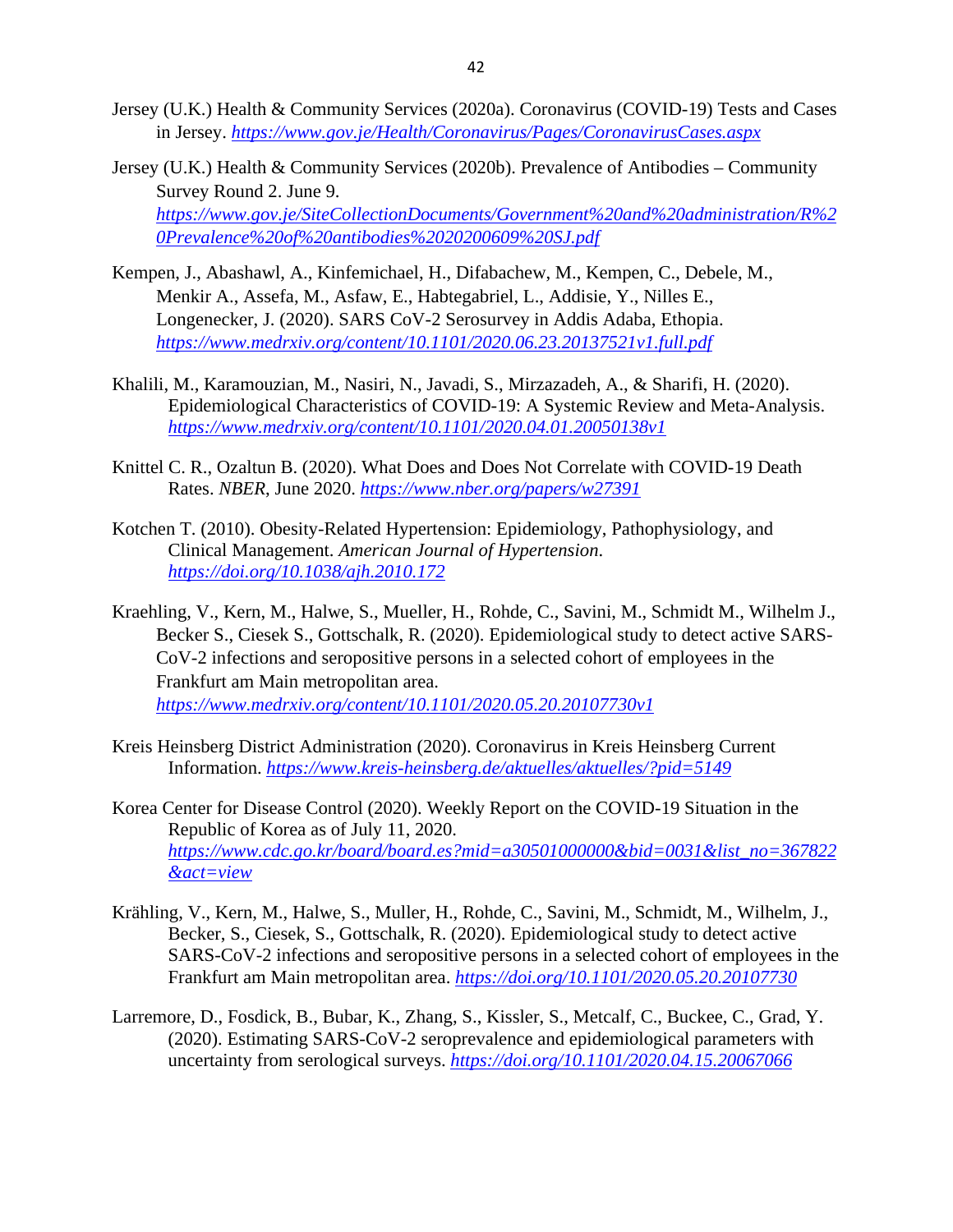- Lattimore, S., Wickenden, C., Brailsford, S. (2015). Blood donors in England and North Wales: demography and patterns of donation. *Transfusion* 55:91-99. *<https://onlinelibrary.wiley.com/doi/abs/10.1111/trf.12835>*
- Lavezzo, E., Franchin, E., Ciavarella, C., Cuomo-Dannenburg, G., Barzon, L., Vecchio, C. D., Rossi L., Manganelli R., Loregian A., Navarin N., Abate D., Sciro M., Merigliano S., Decanale E., Vanuzzo M. C., Saluzzo F., Onelia F., Pacenti M., Parisi S., Carretta G., Donato D., Flor L., Cocchio S., Masi G., Sperduti A., Cattarino L., Salvador R., Gaythorpe K. A. M, Imperial College London COVID-19 Response Team, Brazzale A. R., Toppo S., Trevisan M., Baldo V., Donnelly C. A., Ferguson N. M., Dorigatti I., Crisanti, A. (2020). Suppression of COVID-19 outbreak in the municipality of Vo, Italy *<https://www.medrxiv.org/content/10.1101/2020.04.17.20053157v1>*
- Leffler, C., Hogan, M. (2020). Age-dependence of mortality from novel coronavirus disease (COVID-19) in highly exposed populations: New York transit workers and residents and Diamond Princess passengers. *<https://doi.org/10.1101/2020.05.14.20094847>*
- Louisiana Department of Health (2020). Louisiana Coronavirus (COVID-19) Information Cases/Deaths by Age Group. *<http://ldh.la.gov/Coronavirus/>*
- Malani, A., Soman, S., Ahser, S., Novosad, P., Imbert, C., Tandel, V., Agarwal, A., Alomar, A., Sarker, A., Shah, D., Shen, D., Gruber, J., Sachdeva, S., Kaiser, D., Bettencourt, L. (2020). Adaptive Control of COVID-19 Outbreaks in India: Local, Gradual, and Trigger-Based Exit Paths from Lockdown. July. NBER Working Paper 27532. *<https://www.nber.org/papers/w27532>*
- Manski, C., Molinari, F. (2020). Estimating the COVID-19 Infection Rate: Anatomy of an inference problem. *Journal of Econometrics*. April 15. *<https://www.sciencedirect.com/science/article/pii/S0304407620301676>*
- McAloon, C., Collins, A., Hunt, K., Barber, A., Byrne, A., Butler, F., Casey, M., Griffin, J., Lane, E., McEvoy, D., Wall, P. (2020). The incubation period of COVID-19: A rapid systematic review and meta-analysisof observational research. *<https://www.medrxiv.org/content/10.1101/2020.04.24.20073957v1>*
- McLaren J. (2020). Racial Disparity in COVID-19 Deaths: Seeking Economic Roots with Census Data. *NBER*, June 2020. *<https://www.nber.org/papers/w27407>*
- Menachemi, N., Yiannoutsos, C., Dixon, B., Duszynski, T., Fadel, W., Wools-Kaloustian, K., Needleman, N., Box, K., Caine, V., Norwood, C., Weaver, L., Halverson, P. (2020). Population Point Prevalence of SARS-CoV-2 Infection Based on a Statewide Random Sample—Indiana, April 25-29, 2020. *Morbidity and Mortality Weekly Report*, U.S. Center for Disease Control & Prevention. July 24. *<https://www.cdc.gov/mmwr/volumes/69/wr/mm6929e1.htm>*
- Meyerowitz-Katz, G., & Merone, L. (2020). A systematic review and meta-analysis of published research data on COVID-19 infection-fatality rates. July 7. *<https://www.medrxiv.org/content/10.1101/2020.05.03.20089854v4>*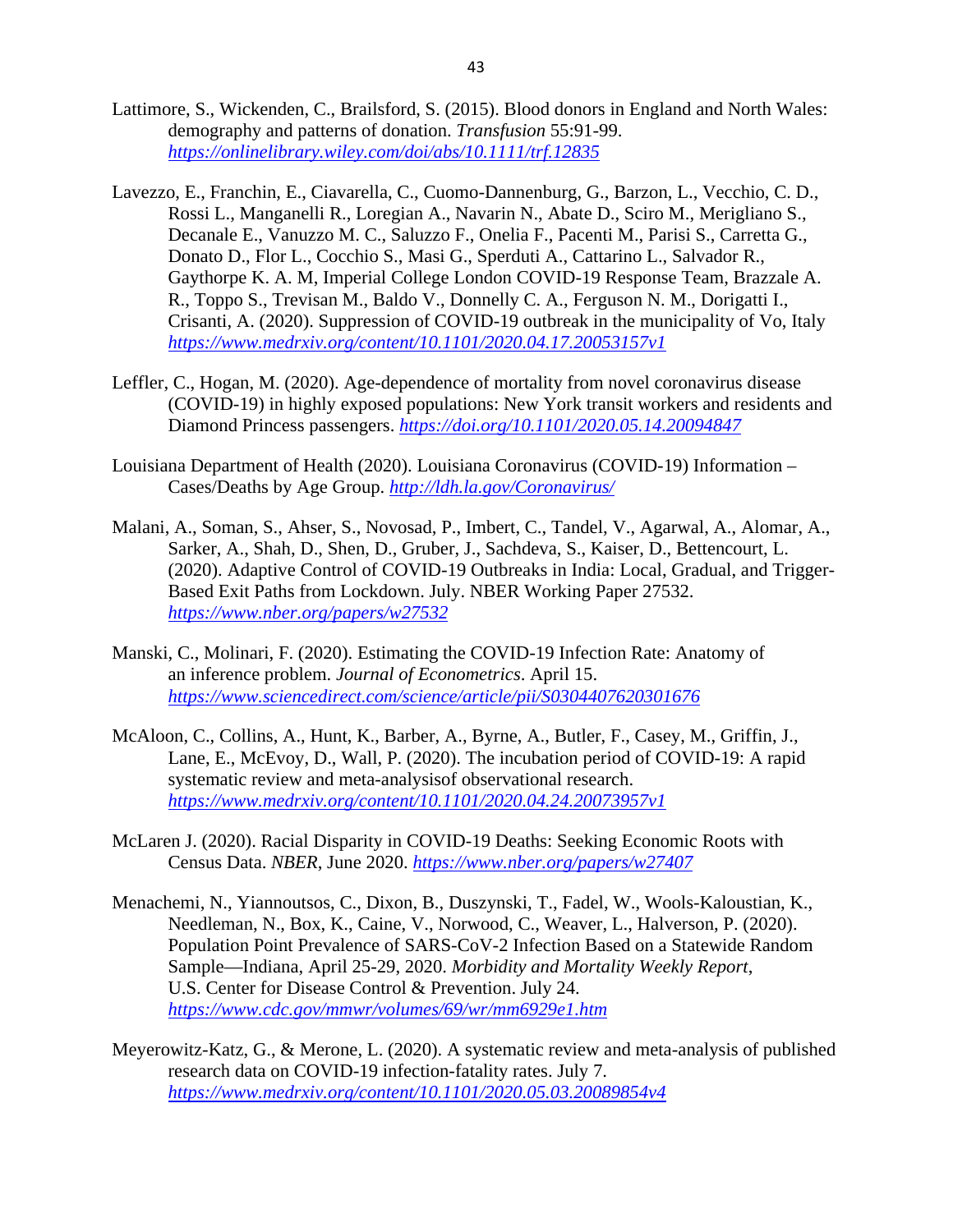- Millett G. A., Jones A. T., Benkeser D., Baral S., Mercer L., Beyrer C., Honermann B., Lankiewicz E., Mena L., Crowley J. S., Sherwood J., Sullivan P. (2020). Assessing Differential Impacts of COVID-19 on Black Communities. *<https://doi.org/10.1016/j.annepidem.2020.05.003>*
- Minnesota Department of Health (2020). Situation Update for COVID-19. *<https://www.health.state.mn.us/diseases/coronavirus/situation.html#deathm1>*
- Missouri Department of Health & Senior Services (2020). Missouri COVID-19 Dashboard. *[http://mophep.maps.arcgis.com/apps/MapSeries/index.html?appid=8e01a5d8d8bd4b4f85a](http://mophep.maps.arcgis.com/apps/MapSeries/index.html?appid=8e01a5d8d8bd4b4f85add006f9e14a9d) [dd006f9e14a9d.](http://mophep.maps.arcgis.com/apps/MapSeries/index.html?appid=8e01a5d8d8bd4b4f85add006f9e14a9d)* Reported fatalities as of May 23 obtained using *https://archive.org*.
- Modi, C., Boehm, V., Ferraro, S., Stein, G., Seljak, U. (2020). How deadly is COVID-19? A rigorous analysis of excess mortality and age-dependent fatality rates in Italy. *<https://www.medrxiv.org/content/10.1101/2020.04.15.20067074v3>*
- Moon A., Singal, A., Tapper, E. (2019). Contemporary Epidemiology of Chronic Liver Disease and Cirrhosis. *Journal of Clinical and Gastroenterology and Hepatology*. *[https://www.cghjournal.org/article/S1542-3565\(19\)30849-3/abstract](https://www.cghjournal.org/article/S1542-3565(19)30849-3/abstract)*
- Moritsugu, K. (2020). How accurate are China's virus numbers? April 1. *<https://www.pbs.org/newshour/world/how-accurate-are-chinas-virus-numbers>*
- Mizumoto, K., Kagaya, K., Zarebski, A., Chowell, G. (2020). Estimating the Asymptomatic Proportion of Coronavirus Disease 2019 (COVID-19) Cases on Board the Diamond Princess cruise ship, Yokohama, Japan, 2020. *Euro Surveillance*, March 12. *<https://www.eurosurveillance.org/content/10.2807/1560-7917.ES.2020.25.10.2000180>*
- Molenberghs, G., Faes, C., Aerts, J., Theeten, H., Devleesschauwer, B., Sierra, N., Braeye, T., Renard, F., Herzog, S., Lysyne, P., Van der Heyden, J., Van Oyen, H., Van Damme, P., and Hens, N. (2020). "Belgian Covid-19 Mortality, Excess Deaths, Number of Deaths per Million, and Infection Fatality Rates (8 March - 9 May 2020)." *<https://doi.org/10.1101/2020.06.20.20136234>*
- Moritsugu, K. (2020). How accurate are China's virus numbers? April 1. *<https://www.pbs.org/newshour/world/how-accurate-are-chinas-virus-numbers>*
- Must A., Spadano J., Coakley E., Field A., Golditz, G., Dietz W. (1999). The Disease Burden Associated with Overweight and Obesity. *Journal of the American Medical Association*. *<https://jamanetwork.com/journals/jama/fullarticle/192030>*
- Ng, D., Goldgof, G., Shy, B., Levine, A., Balcerek, J., Bapat, S. P., Prostko J., Rodgers M., Coller K., Pearce S., Franz S., Du L., Stone M., Pillai S., Sotomayor-Gonzalez A., Servellita V., Martin C., Granados A., Glasner D. N., Han L. H., Truong K., Qazi D., Hsu E., Gu W., Santos Y. A., Custer B., Green V., Williamson P., Hills N. K., Lu C. M., Reyes K., Hakim J., Sujishi K., Alazzeh F., Pharm L., Oon C., Miller S., Kurtz T., Hakkett J., Simmons G., Busch M. P., Chiu, C. (2020). SARS-CoV-2 seroprevalence and neutralizing activity in donor and patient blood from the San Francisco Bay Area. *<https://www.medrxiv.org/content/10.1101/2020.05.19.20107482v2>*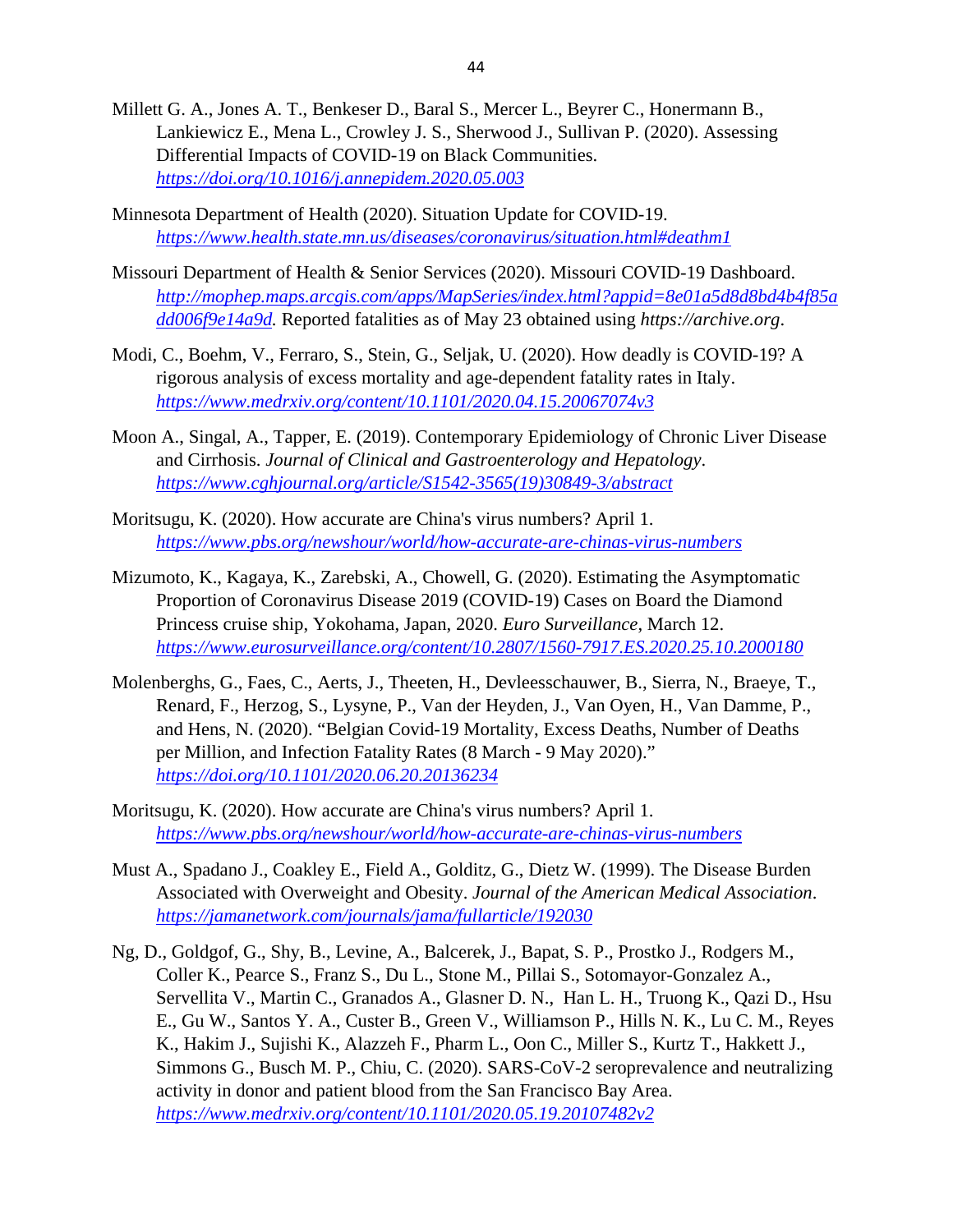- New York City Department of Health (2018). HIV/AIDS Annual Surveillance Report. *[https://www1.nyc.gov/assets/doh/downloads/pdf/dires/hiv-surveillance-annualreport-](https://www1.nyc.gov/assets/doh/downloads/pdf/dires/hiv-surveillance-annualreport-2018.pdf)[2018.pdf](https://www1.nyc.gov/assets/doh/downloads/pdf/dires/hiv-surveillance-annualreport-2018.pdf)*
- New York City Department of Health (2019). Health of Older Adults in New York City. *<https://www1.nyc.gov/site/doh/about/press/pr2019/health-of-older-adults-in-new-york-city>*
- New York City Department of Health. (2020). COVID-19 Data. Downloaded on July 16 from: *[https://www1.nyc.gov/site/doh/covid/covid-19-data.page.](https://www1.nyc.gov/site/doh/covid/covid-19-data.page)*
- New York Department of Health (2018). Information for Action Report. *[https://www.health.ny.gov/statistics/prevention/injury\\_prevention/information\\_for\\_action/](https://www.health.ny.gov/statistics/prevention/injury_prevention/information_for_action/docs/2018-08_ifa_report.pdf) [docs/2018-08\\_ifa\\_report.pdf](https://www.health.ny.gov/statistics/prevention/injury_prevention/information_for_action/docs/2018-08_ifa_report.pdf)*
- New York Department of Health (2020a). COVID-19 Tracker Fatalities by Age Group. *[https://covid19tracker.health.ny.gov/views/NYS-COVID19-Tracker/NYSDOHCOVID-](https://covid19tracker.health.ny.gov/views/NYS-COVID19-Tracker/NYSDOHCOVID-19Tracker-Fatalities)[19Tracker-Fatalities](https://covid19tracker.health.ny.gov/views/NYS-COVID19-Tracker/NYSDOHCOVID-19Tracker-Fatalities)*.
- New Zealand Ministry of Health (2020). COVID-19 Current Cases. Downloaded on July 9. *[https://www.health.govt.nz/our-work/diseases-and-conditions/covid-19-novel](https://www.health.govt.nz/our-work/diseases-and-conditions/covid-19-novel-coronavirus/covid-19-current-situation/covid-19-current-cases#age)[coronavirus/covid-19-current-situation/covid-19-current-cases#age](https://www.health.govt.nz/our-work/diseases-and-conditions/covid-19-novel-coronavirus/covid-19-current-situation/covid-19-current-cases#age)*
- Nishiura, H., Kobayashi, T., Miyama, T., Suzuki, A., Jung, S., Hayashi, K., Kinoshita R., Yang Y., Yuan B., Akhmetzhanov A. R., Linton, N. M. (2020a). Estimation of the asymptomatic ratio of novel coronavirus infections (COVID-19). *International Journal of Infectious Diseases, 94*, 154-155. *[https://www.ijidonline.com/article/S1201-9712\(20\)30139-9/pdf](https://www.ijidonline.com/article/S1201-9712(20)30139-9/pdf)*
- Nishiura, H., Kobayashi, T., Yang, Y., Hayashi, K., Miyama, T., Kinoshita, R., Linton N. M., Jung S., Yuan B., Suzuki A., Akhmetzhanov, A. R. (2020b). The Rate of Underascertainment of Novel Coronavirus (2019-nCoV) Infection: Estimation Using Japanese Passengers Data on Evacuation Flights. *Journal of Clinical Medicine, 9*(2), 419. *<https://www.ncbi.nlm.nih.gov/pmc/articles/PMC7074297/>*
- Nopsopon, T. (2020). COVID-19 Antibody in Thai Community Hospitals. *<https://www.medrxiv.org/content/10.1101/2020.06.24.20139188v3>*
- Pennsylvania Department of Health (2020). COVID-19 Data for Pennsylvania. *<https://www.health.pa.gov/topics/disease/coronavirus/Pages/Cases.aspx>*
- Perez-Saez, F. J., Lauer, S. A., Kaiser, L., Regard, S., Delaporte, E., Guessous, I., Stringhini S., Azman, A. (2020). Serology-informed estimates of SARS-COV-2 infection fatality risk in Geneva, Switzerland. *<https://www.medrxiv.org/content/10.1101/2020.06.10.20127423v1>*
- Pollán, M., Perez-Gomez, B., Pastor-Barriso, R., Oteo, J. Hernan, M., Perez-Olmeda, M., Sanmartin, J., Fernandez-Garcia, A., Cruz, I., Fernandez de Larrea, N., Molina, M., Rodriguez, Cabrera, F., Martin, M., Merino-Amador, P., Leon Paniagua, J., Munoz-Montalvo, J., Blanco, F., Yotti, R. (2020). Prevalence of SARS-COV-2 in Spain (ENE-COVID): A nationwide, population-based seroepidemiological study. *Lancet*. *[https://doi.org/10.1016/S0140-6736\(20\)31483-5](https://doi.org/10.1016/S0140-6736(20)31483-5)*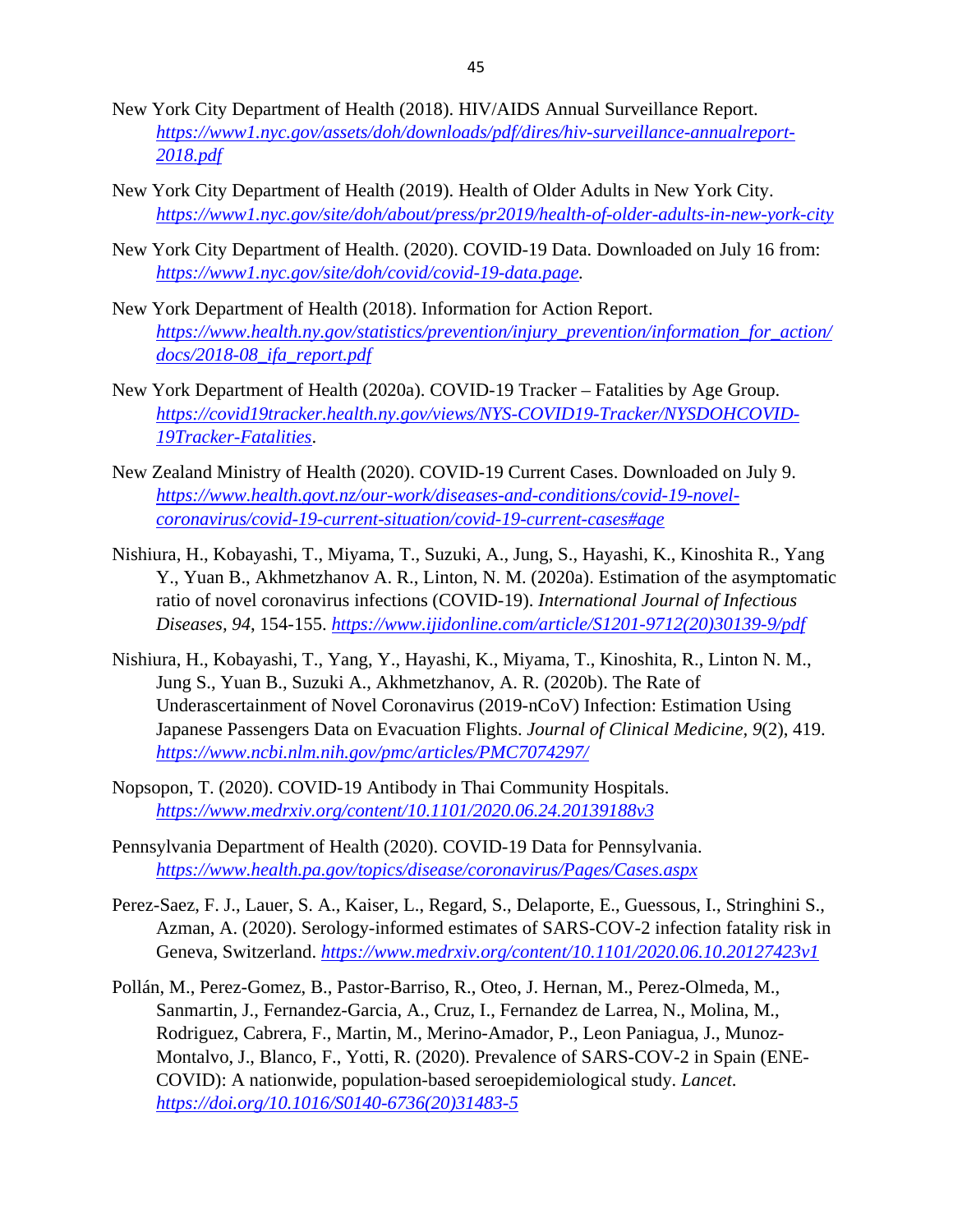- Public Health England (2020). Sero-Surveillance of COVID-19: Week 22. *[https://www.gov.uk/government/publications/national-covid-19-surveillance](https://www.gov.uk/government/publications/national-covid-19-surveillance-reports/sero-surveillance-of-covid-19)[reports/sero-surveillance-of-covid-19](https://www.gov.uk/government/publications/national-covid-19-surveillance-reports/sero-surveillance-of-covid-19)*
- Reifer, J., Hayum, N., Heszkel, B., Klagsbald, I., Streva, V. A. (2020). SARS-CoV-2 IgG Antibody Responses in New York City. *<https://www.medrxiv.org/content/10.1101/2020.05.23.20111427v2>*
- Reuters (2020). Denmark to Send Back Inaccurate Antibody Tests. May 20. *[https://www.reuters.com/article/us-health-coronavirus-denmark-kits/denmark-to-send](https://www.reuters.com/article/us-health-coronavirus-denmark-kits/denmark-to-send-back-inaccurate-antibody-tests-from-chinas-livzon-idUSKBN22W2TC)[back-inaccurate-antibody-tests-from-chinas-livzon-idUSKBN22W2TC](https://www.reuters.com/article/us-health-coronavirus-denmark-kits/denmark-to-send-back-inaccurate-antibody-tests-from-chinas-livzon-idUSKBN22W2TC)*
- Rinaldi, G., Paradisi, M. (2020). An empirical estimate of the infection fatality rate of COVID-19 from the first Italian outbreak. *<https://www.medrxiv.org/content/10.1101/2020.04.18.20070912v2>*
- Rosenberg, E., Tesoriero, J., Rosenthal, E., Chung, R., Barranco, M., Styer, L., Parker, M., Leung, S., Morne, J., Greene, D., Holtgrave, D., Hoefer, D., Kumar, J., Udo., T., Hutton, B., Zucker, H. (2020). Cumulative incidence and diagnosis of SARS-CoV-2 infection in New York. *Annals of Epidemiology*. *<https://www.ncbi.nlm.nih.gov/pmc/articles/PMC7297691/>*
- Russell, T., Hellewell, J., Jarvis., C., van Zandvoort, K., Abbott, S., Ratnayake, R., CMMID COVID-19 working group, Flasche, S., Eggo, R., Edmunds, W., Kucharski, A. (2020). Estimating the Infection and Case Fatality Ratio for Coronavirus Disease (COVID-19) using Age-Adjusted Data from the Outbreak on the Diamond Princess Cruise Ship, February 2020. *Euro Surveillance*, March 26. *<https://www.eurosurveillance.org/content/10.2807/1560-7917.ES.2020.25.12.2000256>*
- Salje, H., Kiem, C., Lefrancz, N., Courtejoie, N., Bosetti, P., Paireau, J., Andronico, A., Hoze, N., Richet, J., Dubost, C.-L., Le Strat, Y., Lessler, J., Levy-Bruhl, D., Fontanet, A., Opatowski, L., Boelle, P.-Y., Cauchemez, S. (2020a). Estimating the Burden of SARS-Cov-2 in France. *Science*, June 26. *<https://doi.org/10.1126/science.abc3517>*
- Salje, H., Kiem, C., Lefrancz, N., Courtejoie, N., Bosetti, P., Paireau, J., Andronico, A., Hoze, N., Richet, J., Dubost, C.-L., Le Strat, Y., Lessler, J., Levy-Bruhl, D., Fontanet, A., Opatowski, L., Boelle, P.-Y., Cauchemez, S. (2020b). Erratum for the Report: Estimating the Burden of SARS-Cov-2 in France. *Science*, June 26. *<https://doi.org/10.1126/science.abd4246>*
- Saltzman, J. (2020). Nearly a third of 200 blood samples taken in Chelsea show exposure to coronavirus. *Boston Globe*, April 17. *[https://www.bostonglobe.com/2020/04/17/business/nearly-third-200-blood-samples-taken](https://www.bostonglobe.com/2020/04/17/business/nearly-third-200-blood-samples-taken-chelsea-show-exposure-coronavirus/)[chelsea-show-exposure-coronavirus/](https://www.bostonglobe.com/2020/04/17/business/nearly-third-200-blood-samples-taken-chelsea-show-exposure-coronavirus/)*
- San Miguel County Department of Health & Environment (2020). IgG Antibody Tests: Statistics and Demographics. *<https://www.sanmiguelcountyco.gov/590/Coronavirus>*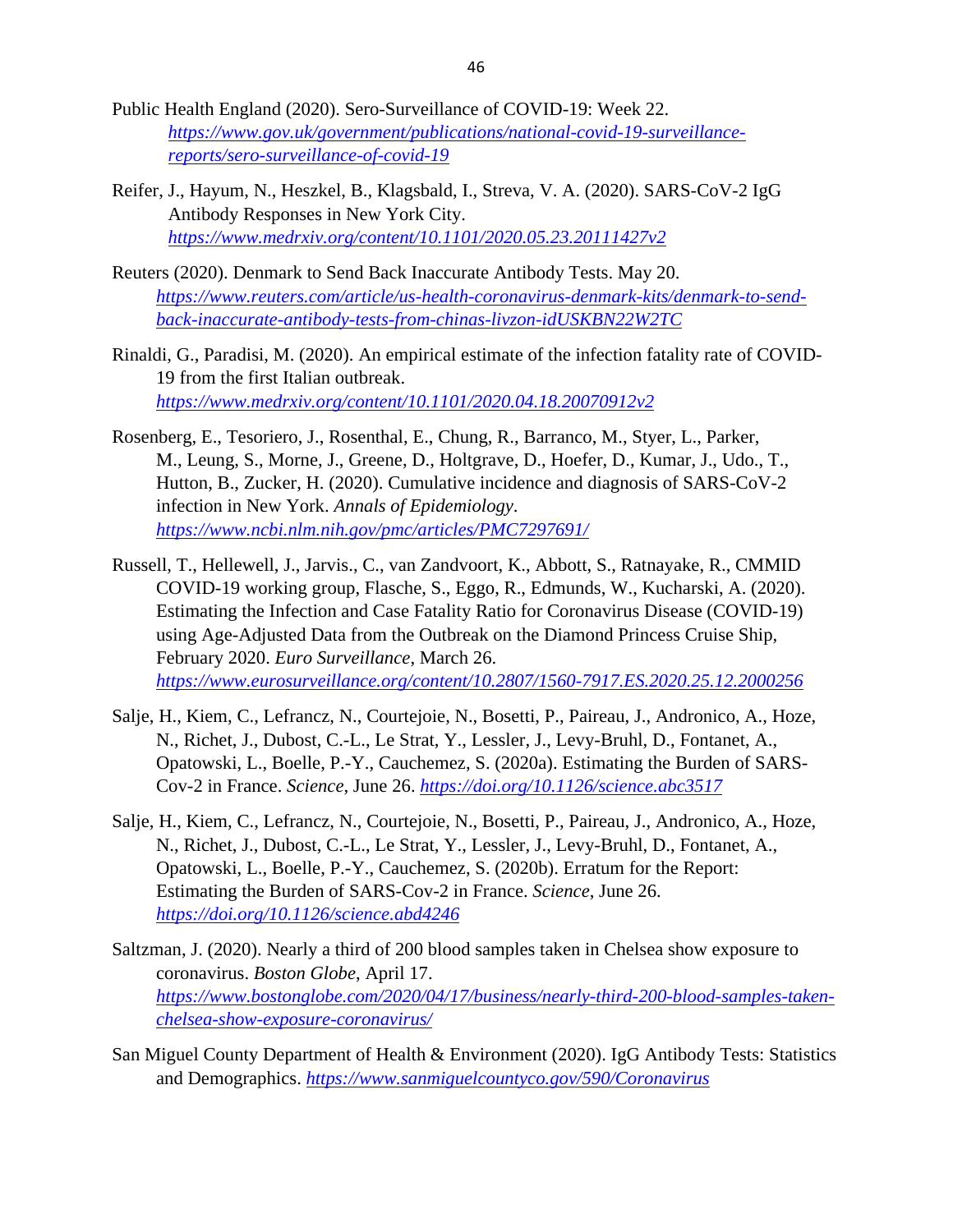- Sethuraman, N., Jeremiah, S., Ryo, A. (2020). Interpreting Diagnostic Tests for SARS-CoV-2. *Journal of the American Medical Association*. *<https://jamanetwork.com/journals/jama/fullarticle/2765837>*
- Silveira, M., Barros, A., Horta, B., Pellanda, L., Victora, G., Dellagostin, O., Struchiner C., Burattini M., Valim A., Berlezi E., Mesa J., Ikeda M. K., Mesenburg M., Mantesso M., Dall'Agnol M., Bittencourt R., Hartwig F. P., Menezes A. M., Barros F. C., Hallal P., Victora, C. G. (2020). Repeated population-based surveys of antibodies against SARS-CoV-2 in Southern Brazil. <https://www.medrxiv.org/content/10.1101/2020.05.01.20087205v2>
- Shakiba M, Nazari S, Mehrabian F, et al. Seroprevalence of COVID-19 virus infection in Guilan province, Iran. medRxiv doi: *<https://doi.org/10.1101/2020.04.26.20079244>*
- Skowronski, D., Sekirv, I., Sabaiduc, S., Zou, M., Morshed, M., Lawrence, D., Smolina, K., Ahmed, M., Galanis, E., Fraser, M., Singali, M., Naus, M., Patrick, D., Kaweski, S., Mills, C., Reyes, R., Kelly, M., Levett, P., Petric, M., Henry, B., Krajden, M. (2020). Low SARS-CoV-2 seroprevalence based on anonymized residual sero-survey before and after first-wave measures in British Columbia, Canada, March-May 2020. July 13. *<https://www.medrxiv.org/content/10.1101/2020.07.13.20153148v1>*
- Slot, E., Hogema, B. M., Reusken, C. B., Reimerink, J. H., Molier, M., Karregat, J. H., Ijlst J., Novotny V. M. J., Lier R. A. W., Zaaijer, H. L. (2020). Herd immunity is not a realistic exit strategy during a COVID-19 outbreak. [https://www.researchsquare.com/article/rs-](https://www.researchsquare.com/article/rs-25862/v1)[25862/v1](https://www.researchsquare.com/article/rs-25862/v1)
- Slovenia Government Communication Office. (2020). First study carried out on herd immunity of the population in the whole territory of Slovenia. May 6. Downloaded on July 4 from: *[https://www.gov.si/en/news/2020-05-06-first-study-carried-out-on-herd-immunity-of-the](https://www.gov.si/en/news/2020-05-06-first-study-carried-out-on-herd-immunity-of-the-population-in-the-whole-territory-of-slovenia/)[population-in-the-whole-territory-of-slovenia/](https://www.gov.si/en/news/2020-05-06-first-study-carried-out-on-herd-immunity-of-the-population-in-the-whole-territory-of-slovenia/)*
- Snoeck, C. J., Vaillant, M., Abdelrahman, T., Satagopam, V. P., Turner, J. D., Beaumont, K., Gomes C. P. C., Fritz J. V., Schroder V. E., Kaysen A., Pavelka L., Stute L., Meyers G. R., Pauly L., Hansen M., Pauly C., Aguayo G. A., Perquin M., Hanff A. M., Ghosh S., Gantenbein M., Huiart L., Ollert M., Krüger, R. (2020). Prevalence of SARS-CoV-2 infection in the Luxembourgish population: The CON-VINCE study. *<https://www.medrxiv.org/content/10.1101/2020.05.11.20092916v1>*
- Sood, N., Simon, P., Ebner, P., Eichner, D., Reynolds, J., Bendavid, E., Bhattacharya, J. (2020). Seroprevalence of SARS-CoV-2–Specific Antibodies Among Adults in Los Angeles County, California, on April 10-11, 2020. *JAMA-Journal of the American Medical Association*. *<https://jamanetwork.com/journals/jama/fullarticle/2766367>*
- Spain National Institute of Statistics Instituto Nacional de Estadistica (2020). Estimación del Número de Defunciones Semanales durante el Brote de Covid-19: diferencia absoluto del acumulado en lo que va de año. Downloaded on July 1 from: *<https://www.ine.es/jaxiT3/Tabla.htm?t=35179>*.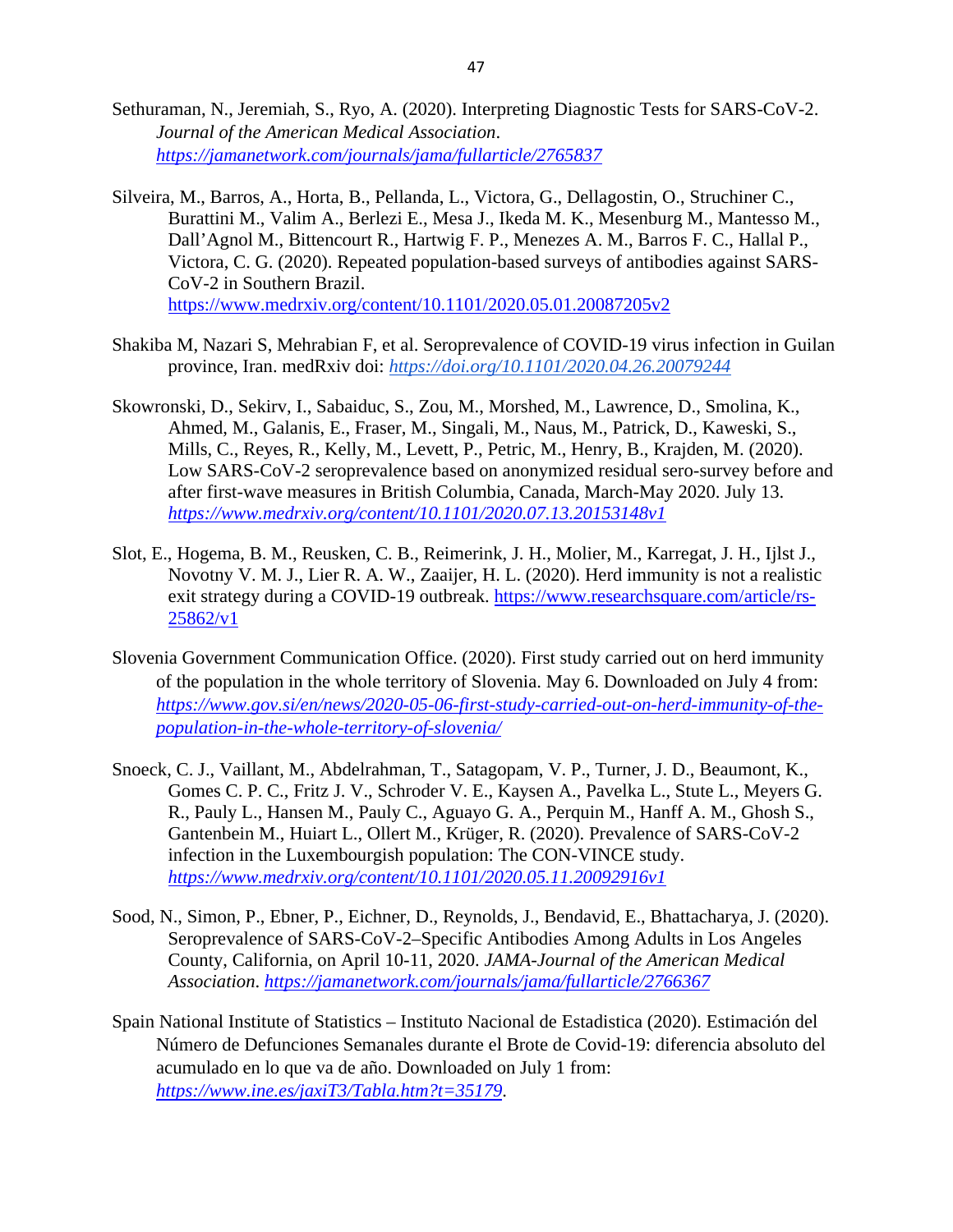- Stadlbauer, D., Tan, J., Jiang, K., Hernandez, M., Fabre, S., Amanat, F., Teo, C., Arunkumar, G., McMahon, M., Jhang, J., Nowak, M., Simon, V., Sordillo, E., van Bakel, H., Krammer, F. (2020). Seroconversion of a City: Longitudinal monitoring of SARS-CoV-2 seroprevalence in New York City. June 29. *<https://doi.org/10.1101/2020.06.28.20142190>*
- Streeck, H., Schulte, B., Kümmerer, B., Richter, E., Höller, T., Fuhrmann, C., Bartok, E., Dolscheid, R., Berger, M., Wessendorf, L., Eschbach-Bludau, M., Kellings, A., Schwaiger, A., Coenen, M., Hoffmann, P., Stoffel-Wagner, B., Nöthen, M., Eis-Hübinger, A., Exner, M., Schmithausen, R., Schmid, M, Hartmann, G. (2020). Infection fatality rate of SARS-CoV-2 infection in a German community with a super-spreading event. June 2. *<https://doi.org/10.1101/2020.05.04.20090076>*
- Stringhini S, Wisniak A, Piumatti G, Azman AS, Lauer SA, Baysson H, et al. Repeated seroprevalence of anti 1 -SARS-CoV-2 IgG antibodies in a population-based sample. *<https://doi.org/10.1101/2020.05.02.20088898>*
- Sweden Public Health Authority Sveriges Folkhälsomyndighetens (2020a). Study Plan for Assessing the Spread of COVID-19 by Measuring SARS-COV-2 Seroprevalence in a Demographic Cross-Section - Studieupplägg för Folkhälsomyndighetens undersökning av seroprevalens mot SARS-CoV-2 för skattning av genomgången covid-19 i ett tvärsnitts av befolkningen. June 13. *[https://www.folkhalsomyndigheten.se/contentassets/6561cbb8fcb8435788fb69f5fd1b4356/studieu](https://www.folkhalsomyndigheten.se/contentassets/6561cbb8fcb8435788fb69f5fd1b4356/studieupplagg-seroprevalens-covid-19.pdf)*

*[pplagg-seroprevalens-covid-19.pdf](https://www.folkhalsomyndigheten.se/contentassets/6561cbb8fcb8435788fb69f5fd1b4356/studieupplagg-seroprevalens-covid-19.pdf)*

- Sweden Public Health Authority Sveriges Folkhälsomyndighetens (2020b). Guidance for Antibody Testing - Vägledning för antikroppspåvisning. Version 3, June 30. *[https://www.folkhalsomyndigheten.se/contentassets/2c3d8e40926e4bcc942aa640922bb758/v](https://www.folkhalsomyndigheten.se/contentassets/2c3d8e40926e4bcc942aa640922bb758/vagledning-antikroppspavisning.pdf) [agledning-antikroppspavisning.pdf](https://www.folkhalsomyndigheten.se/contentassets/2c3d8e40926e4bcc942aa640922bb758/vagledning-antikroppspavisning.pdf)*
- Sweden Public Health Authority Sveriges Folkhälsomyndighetens (2020c). Seroprevalence of Antibodies following COVID-19 Infection in Blood Samples from Outpatient Care, Interim report 1, updated on June 18 using data thru week 21 - Påvisning av antikroppar efter genomgången covid-19 i blodprov från öppenvården, delrapport 1 - uppdaterad 2020-06-18 med data för prover insamlade vecka 21. June 18. *[https://www.folkhalsomyndigheten.se/publicerat-material/publikationsarkiv/p/pavisning](https://www.folkhalsomyndigheten.se/publicerat-material/publikationsarkiv/p/pavisning-av-antikroppar-efter-genomgangen-covid-19-hos-blodgivare-delrapport-2/)[av-antikroppar-efter-genomgangen-covid-19-hos-blodgivare-delrapport-2/.](https://www.folkhalsomyndigheten.se/publicerat-material/publikationsarkiv/p/pavisning-av-antikroppar-efter-genomgangen-covid-19-hos-blodgivare-delrapport-2/)*
- Sweden Public Health Authority Sveriges Folkhälsomyndighetens (2020d). COVID-19 Report for Week 24 - COVID-19 veckorapport vecka 24. June 18. *[https://www.folkhalsomyndigheten.se/globalassets/statistik-uppfoljning/smittsamma](https://www.folkhalsomyndigheten.se/globalassets/statistik-uppfoljning/smittsamma-sjukdomar/veckorapporter-covid-19/2020/covid-19-veckorapport-vecka-24_final.pdf)[sjukdomar/veckorapporter-covid-19/2020/covid-19-veckorapport-vecka-24\\_final.pdf](https://www.folkhalsomyndigheten.se/globalassets/statistik-uppfoljning/smittsamma-sjukdomar/veckorapporter-covid-19/2020/covid-19-veckorapport-vecka-24_final.pdf)* .
- Sweden Public Health Authority Sveriges Folkhälsomyndighetens (2020e). COVID-19 Analytical Statistics. Excel spreadsheet downloaded on June 19 from: *[https://www.folkhalsomyndigheten.se/smittskydd-beredskap/utbrott/aktuella-utbrott/covid-](https://www.folkhalsomyndigheten.se/smittskydd-beredskap/utbrott/aktuella-utbrott/covid-19/statistik-och-analyser/bekraftade-fall-i-sverige/)[19/statistik-och-analyser/bekraftade-fall-i-sverige/](https://www.folkhalsomyndigheten.se/smittskydd-beredskap/utbrott/aktuella-utbrott/covid-19/statistik-och-analyser/bekraftade-fall-i-sverige/)*.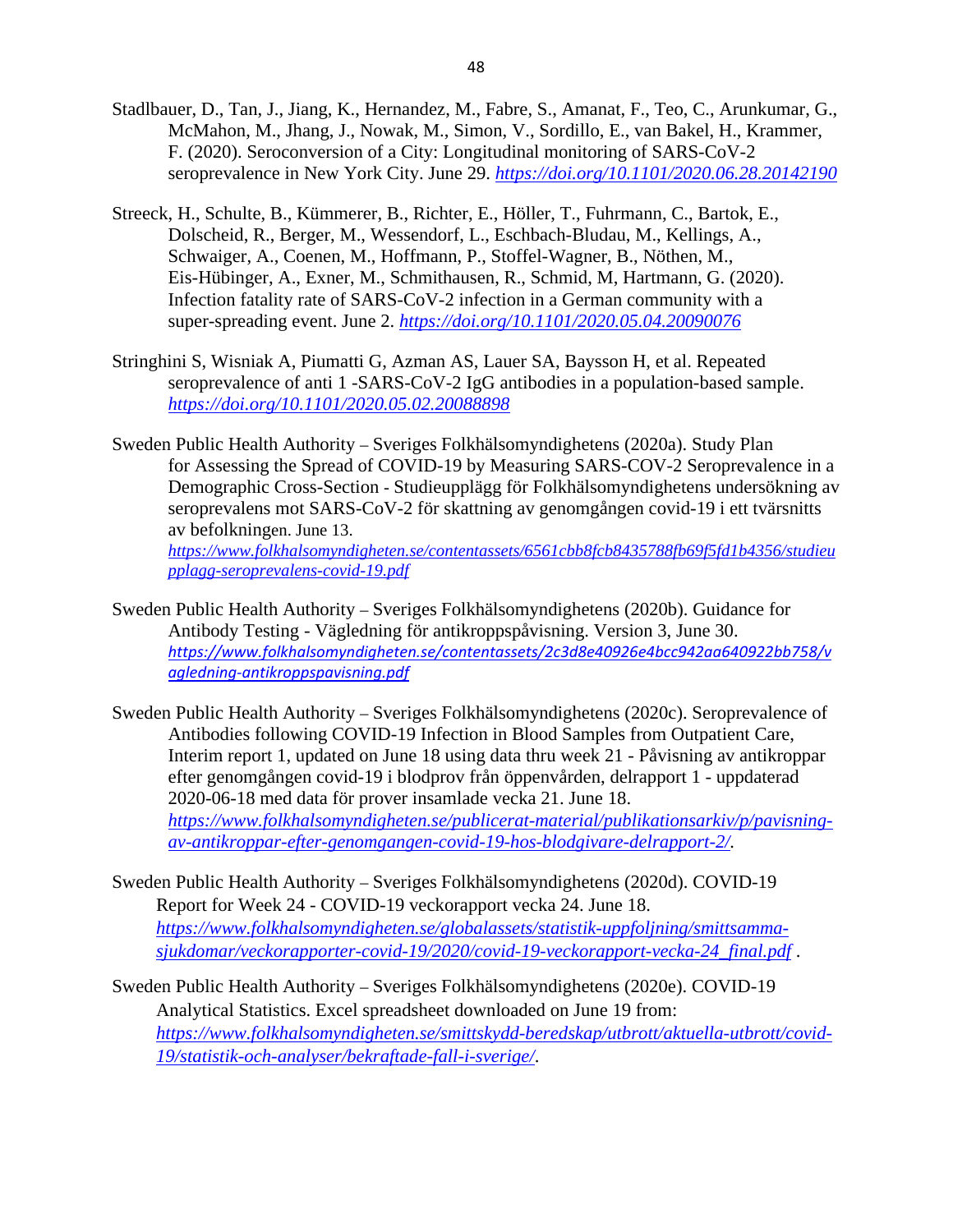- Sweden Public Health Authority Sveriges Folkhälsomyndighetens (2020e). The Infection Fatality Rate of COVID-19 in Stockholm – Technical Report. *[https://www.folkhalsomyndigheten.se/publicerat-material/publikationsarkiv/t/the-infection](https://www.folkhalsomyndigheten.se/publicerat-material/publikationsarkiv/t/the-infection-fatality-rate-of-covid-19-in-stockholm-technical-report/)[fatality-rate-of-covid-19-in-stockholm-technical-report/](https://www.folkhalsomyndigheten.se/publicerat-material/publikationsarkiv/t/the-infection-fatality-rate-of-covid-19-in-stockholm-technical-report/)*
- Takita, M., Matsumura, T., Yamamoto, K., Yamashita, E., Hosoda, K., Hamaki, T., Kusumi, E. (2020a). Challenges of community point-of-care antibody testing for COVID-19 herdimmunity in Japan. *QJM: An International Journal of Medicine*. *<https://academic.oup.com/qjmed/article/doi/10.1093/qjmed/hcaa182/5848417>*
- Takita, M., Matsumura, T., Yamamoto, K., Yamashita, E., Hosoda, K., Hamaki, T., Kusumi, E. (2020b). Regional Difference in Seroprevalence of SARS-CoV-2 in Tokyo: Results from community point-of-care antibody testing. *<https://journals.sagepub.com/doi/10.1177/2150132720942695>*
- Thompson, C., Grayson, N., Paton, R., Lourenço, J., Penman, B., Lee, L. N., Odon V., Mongkolsapaya J., Chinnakannan S., Dejnirattisai W., Edmans M., Fyfe A., Imlach C., Kooblall K., Lim N., Liu C., Lopez-Camacho C., McInally C. A., Ramamurthy N., Ratcliff J., Supasa P., Wang B., Mentzer A. J., Turner M., Semple C., Baillie J. K., ISARIC4C Investigators., Harvala H., Screaton G., Tempterton N., Klenerman P., Jarvis L. Gupta S., Simmonds, P. (2020). Neutralising antibodies to SARS coronavirus 2 in Scottish blood donors - a pilot study of the value of serology to determine population exposure. *<https://www.medrxiv.org/content/10.1101/2020.04.13.20060467v1>*
- U.K. Office for National Statistics (2020). Coronavirus (COVID-19) Infection Survey Pilot. June 5.

*[https://www.ons.gov.uk/peoplepopulationandcommunity/healthandsocialcare/conditionsan](https://www.ons.gov.uk/peoplepopulationandcommunity/healthandsocialcare/conditionsanddiseases/bulletins/coronaviruscovid19infectionsurveypilot/) [ddiseases/bulletins/coronaviruscovid19infectionsurveypilot/](https://www.ons.gov.uk/peoplepopulationandcommunity/healthandsocialcare/conditionsanddiseases/bulletins/coronaviruscovid19infectionsurveypilot/)*

- U.K. Parliament Office (2020). Antibody Tests for COVID-19. June 16. *<https://post.parliament.uk/analysis/antibody-tests-for-covid-19/>*
- United Health Foundation (2019). America's Health Rankings: Annual Report. *[https://www.AmericasHealthRankings.org](https://www.americashealthrankings.org/)*
- U.S. Food & Drug Administration (2020). EUA Authorized Serology Test Performance. July 1. *[https://www.fda.gov/medical-devices/emergency-situations-medical-devices/eua](https://www.fda.gov/medical-devices/emergency-situations-medical-devices/eua-authorized-serology-test-performance)[authorized-serology-test-performance](https://www.fda.gov/medical-devices/emergency-situations-medical-devices/eua-authorized-serology-test-performance)*
- U.S. Center for Disease Control and Prevention (2018). Asthma Data by State or Territory. *[https://www.cdc.gov/asthma/most\\_recent\\_data\\_states.htm](https://www.cdc.gov/asthma/most_recent_data_states.htm)*
- U.S. Center for Disease Control and Prevention (2020a). Interim Guidelines for COVID-19 Antibody Testing. May 23. *[https://www.cdc.gov/coronavirus/2019](https://www.cdc.gov/coronavirus/2019-ncov/lab/resources/antibody-tests-guidelines.html) [ncov/lab/resources/antibody-tests-guidelines.html](https://www.cdc.gov/coronavirus/2019-ncov/lab/resources/antibody-tests-guidelines.html)*
- U.S. Center for Disease Control and Prevention (2020b). COVID-19 in Racial and Ethnic Minority Groups. July 18. *[https://www.cdc.gov/coronavirus/2019-ncov/need-extra](https://www.cdc.gov/coronavirus/2019-ncov/need-extra-precautions/racial-ethnic-minorities.html)[precautions/racial-ethnic-minorities.html](https://www.cdc.gov/coronavirus/2019-ncov/need-extra-precautions/racial-ethnic-minorities.html)*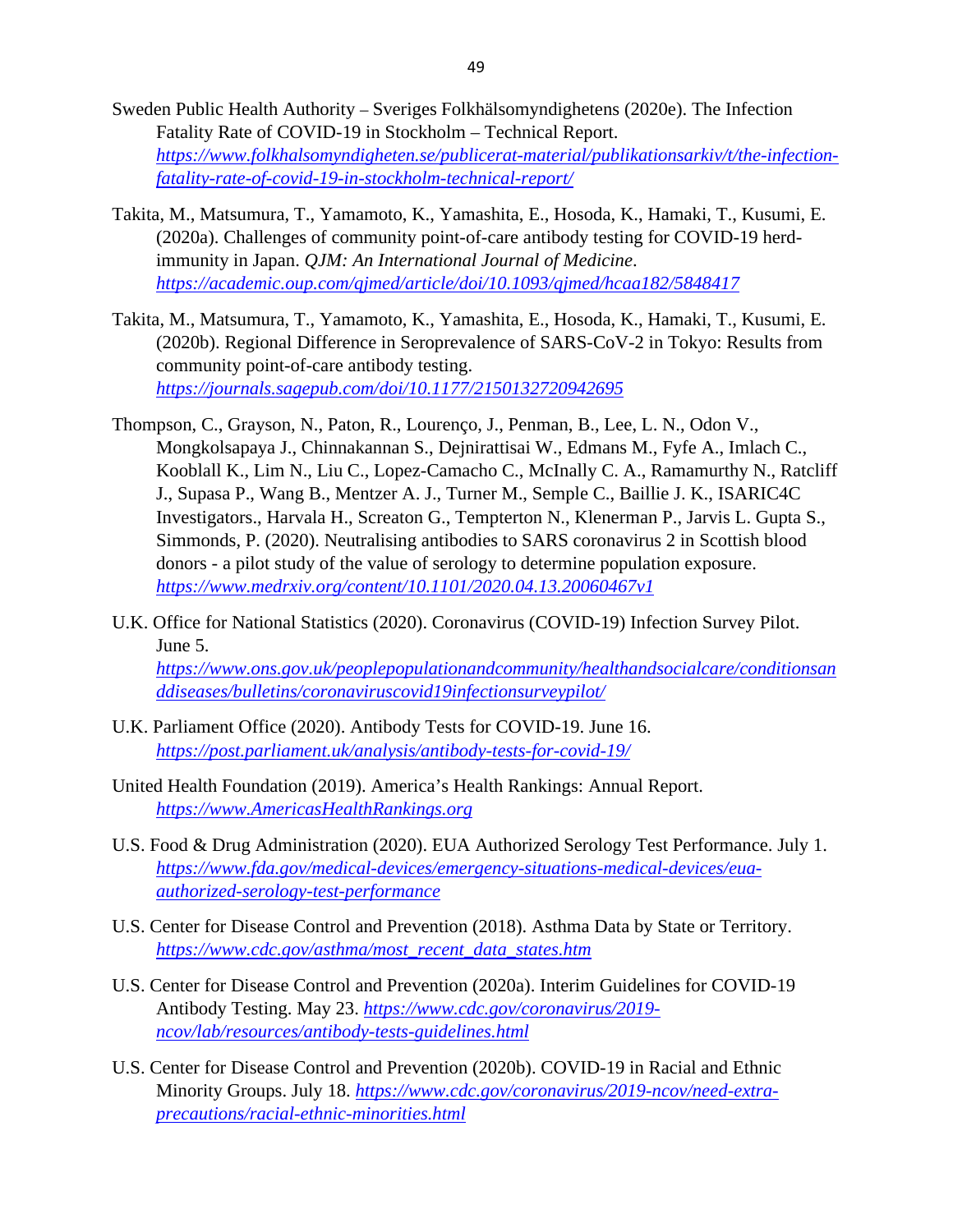- U.S. Center for Disease Control and Prevention (2020c). COVID-19 Case Updates. *<https://www.cdc.gov/coronavirus/2019-ncov/cases-updates/cases-in-us.html>*
- U.S. Center for Disease Control and Prevention (2020d). COVIDView Weekly Report: U.S. Virologic Surveillance - Public Health Laboratories. *<https://www.cdc.gov/coronavirus/2019-ncov/covid-data/covidview/index.html>*
- U.S. Center for Disease Control and Prevention (2020e). COVID-19 Pandemic Planning Scenarios. Updated July 10. *[https://www.cdc.gov/coronavirus/2019-ncov/hcp/planning](https://www.cdc.gov/coronavirus/2019-ncov/hcp/planning-scenarios.html)[scenarios.html](https://www.cdc.gov/coronavirus/2019-ncov/hcp/planning-scenarios.html)*
- U.S. National Center for Health Statistics (2020). Underlying Cause of Death 1999-2018. *<https://wonder.cdc.gov/ucd-icd10.html>*
- U.S. National Vital Statistics System (2020). Bridge-Race Population Estimates Data Files and Documentation. *[https://www.cdc.gov/nchs/nvss/bridged\\_race/data\\_documentation.htm](https://www.cdc.gov/nchs/nvss/bridged_race/data_documentation.htm)*
- Utah Department of Health (2020). COVID-19 Surveillance. *[https://coronavirus](https://coronavirus-dashboard.utah.gov/#demographics)[dashboard.utah.gov/#demographics](https://coronavirus-dashboard.utah.gov/#demographics)*.
- Valenti, L., Bergna, A., Pelusi, S., Facciotti, F., Lai, A., Tarkowski, M., Berzuini A., Caprioli F., Santoro L., Baselli G., Ventura C. D., Erba E., Bosari S., Galli M., Zehender G., Prati, D. (2020). SARS-CoV-2 seroprevalence trends in healthy blood donors during the COVID-19 Milan outbreak. *<https://www.medrxiv.org/content/10.1101/2020.05.11.20098442v2>*
- Verity, R., Okell, L. C., Dorigatti, I., Winskill, P., Whittaker, C., Imai, N., Cuomo-Dannenburg G., Thompson H., Walker P., Fu H., Dighe A., Griffin J., Cori A., Baguelin M., Bhatia S., Boonyasiri A., Cucuniba Z. M., Fitzjohn R., Gaythorpe K. A. M., Green W., Hamlet A., Hinsley W., Laydon D., Nedjati-Gilani G., Riley S., van-Elsand S., Volz E., Wang H., Wang Y., Xi X., Donnelly C., Ghani A., Ferguson, N. (2020). Estimates of the severity of COVID-19 disease. *<https://www.medrxiv.org/content/10.1101/2020.03.09.20033357v1>*
- Vodičar, P., Valenčak, A., Zupan, B., Županc, T., Kurdija, S., Korva, M., Petrovec, M., Demšar, J., Knap, N., Štrumbelj, E., Vehovar, V., Poljak, M. (2020a). Report on the National Survey on the Prevalence of COVID-19 Disease in Slovenia. July 6. *<https://covid19.biolab.si/>*
- Vodičar, P., Valenčak, A., Zupan, B., Županc, T., Kurdija, S., Korva, M., Petrovec, M., Demšar, J., Knap, N., Štrumbelj, E., Vehovar, V., Poljak, M. (2020b). Low prevalence of active COVID-19 in Slovenia: A nationwide population study on a probability-based sample. *Clinical Microbiology and Infection*. July 10. *<https://doi.org/10.1016/j.cmi.2020.07.013>*
- Washington Department of Health (2020). 2019 Novel Coronavirus Outbreak (COVID-19) Cases and Deaths by Week of Illness Onset, County, and Age. *[https://www.doh.wa.gov/Portals/1/Documents/1600/coronavirus/data](https://www.doh.wa.gov/Portals/1/Documents/1600/coronavirus/data-tables/PUBLIC_CDC_Event_Date_SARS.xlsx?ver=20200719021459)[tables/PUBLIC\\_CDC\\_Event\\_Date\\_SARS.xlsx](https://www.doh.wa.gov/Portals/1/Documents/1600/coronavirus/data-tables/PUBLIC_CDC_Event_Date_SARS.xlsx?ver=20200719021459)*